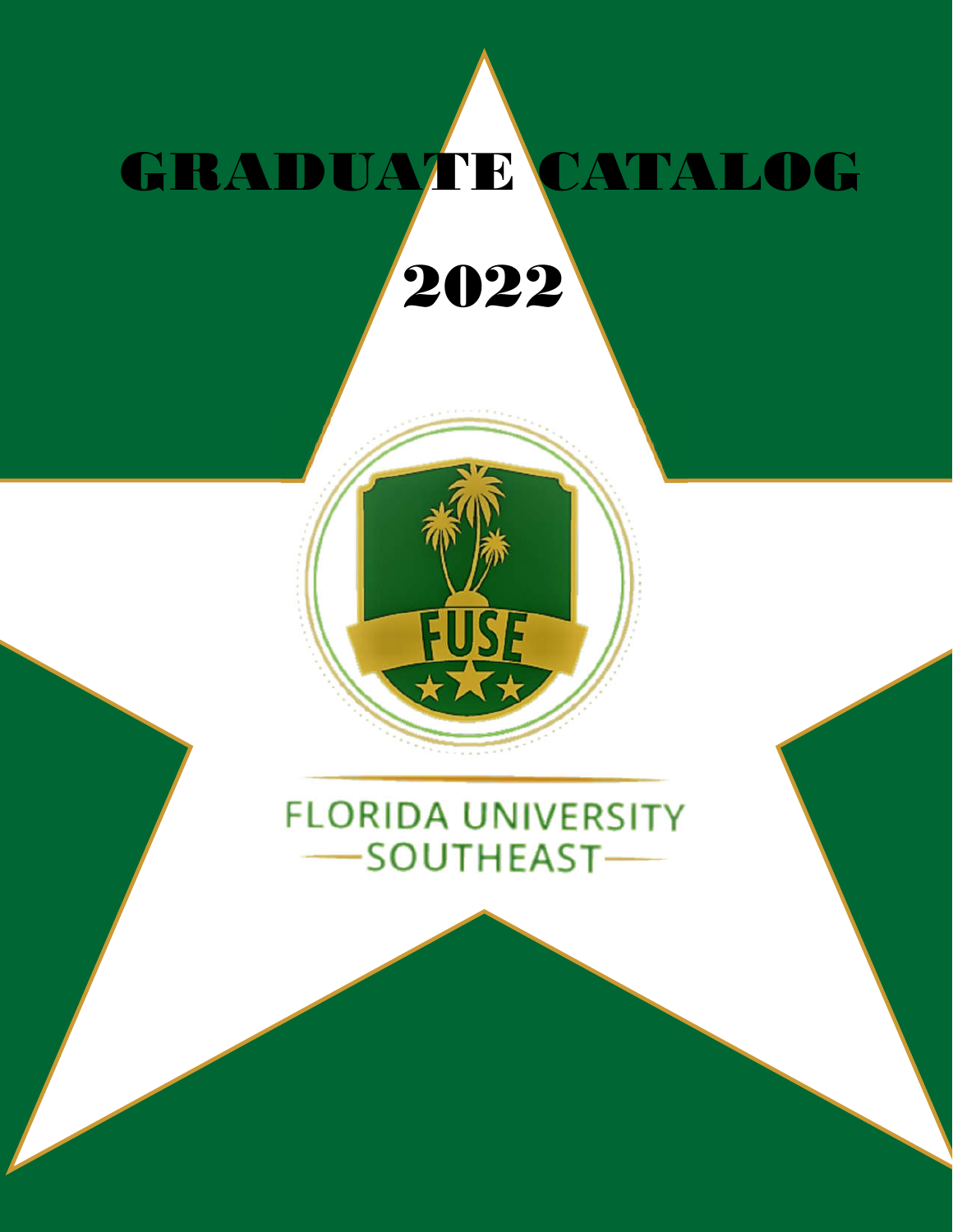# Florida University Southeast GRADUATE CATALOG 2022

Florida University Southeast 20283 State Road 7, Suite 400 Boca Raton, Florida 33498 USA

General Inquiries: (561) 440-0253 Admissions: (561) 440-0253 Website: myfuse.education E-mail: info@myfuse.education

This catalog becomes effective on January 1, 2022 and was published forthe 2022 academic year. Policies and Procedures are subject to change.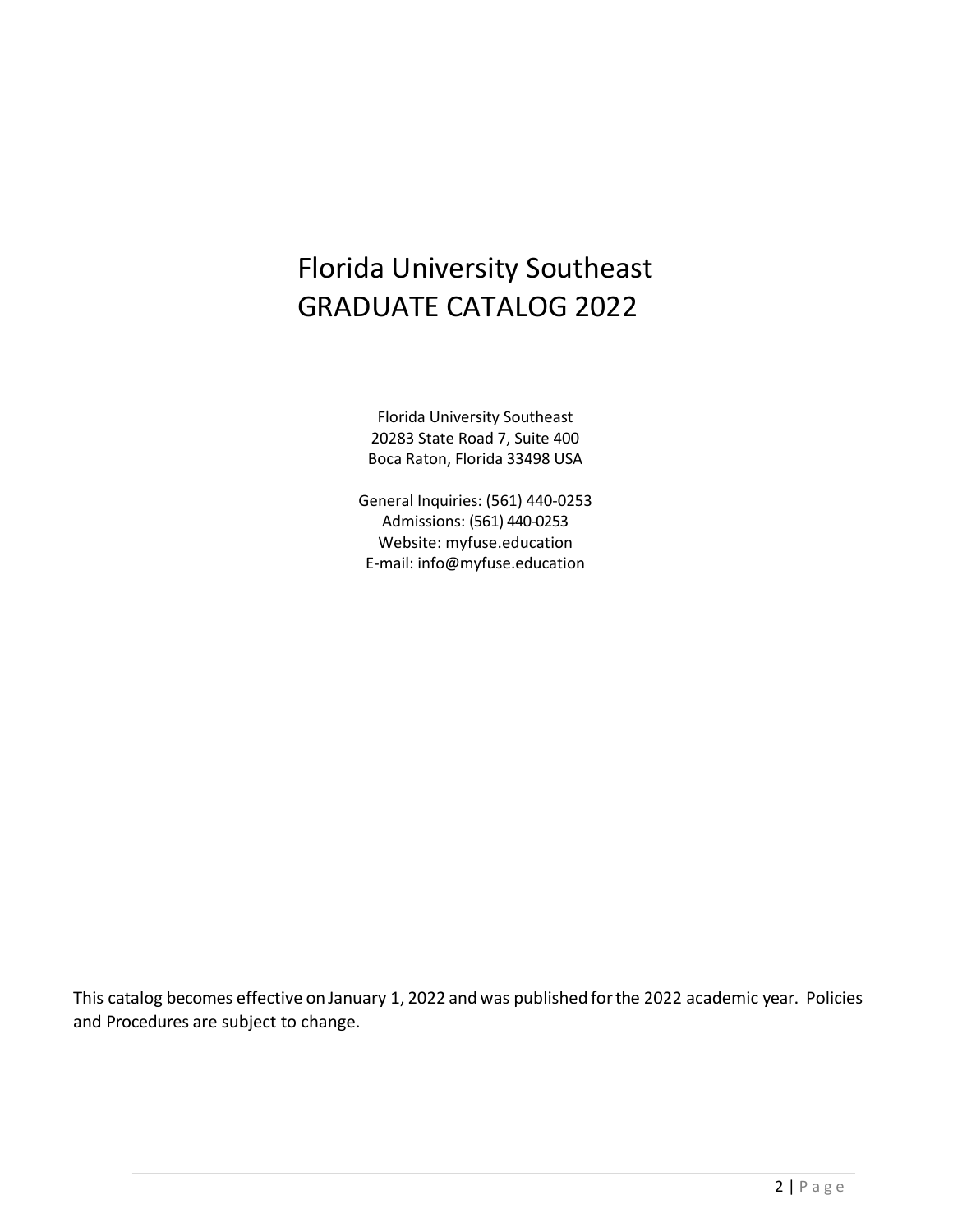# **TABLE OF CONTENTS**

# Contents

| The schedule outlined below reflects the Foundation, Core, and Specialization courses. The Specialization courses are track-       |  |
|------------------------------------------------------------------------------------------------------------------------------------|--|
| specific, meaning students will only complete the Specialization courses designated for the track they have chosen, and identified |  |
|                                                                                                                                    |  |
|                                                                                                                                    |  |
|                                                                                                                                    |  |
|                                                                                                                                    |  |
|                                                                                                                                    |  |
|                                                                                                                                    |  |
|                                                                                                                                    |  |
|                                                                                                                                    |  |
|                                                                                                                                    |  |
|                                                                                                                                    |  |
|                                                                                                                                    |  |
|                                                                                                                                    |  |
|                                                                                                                                    |  |
|                                                                                                                                    |  |
|                                                                                                                                    |  |
|                                                                                                                                    |  |
|                                                                                                                                    |  |
|                                                                                                                                    |  |
|                                                                                                                                    |  |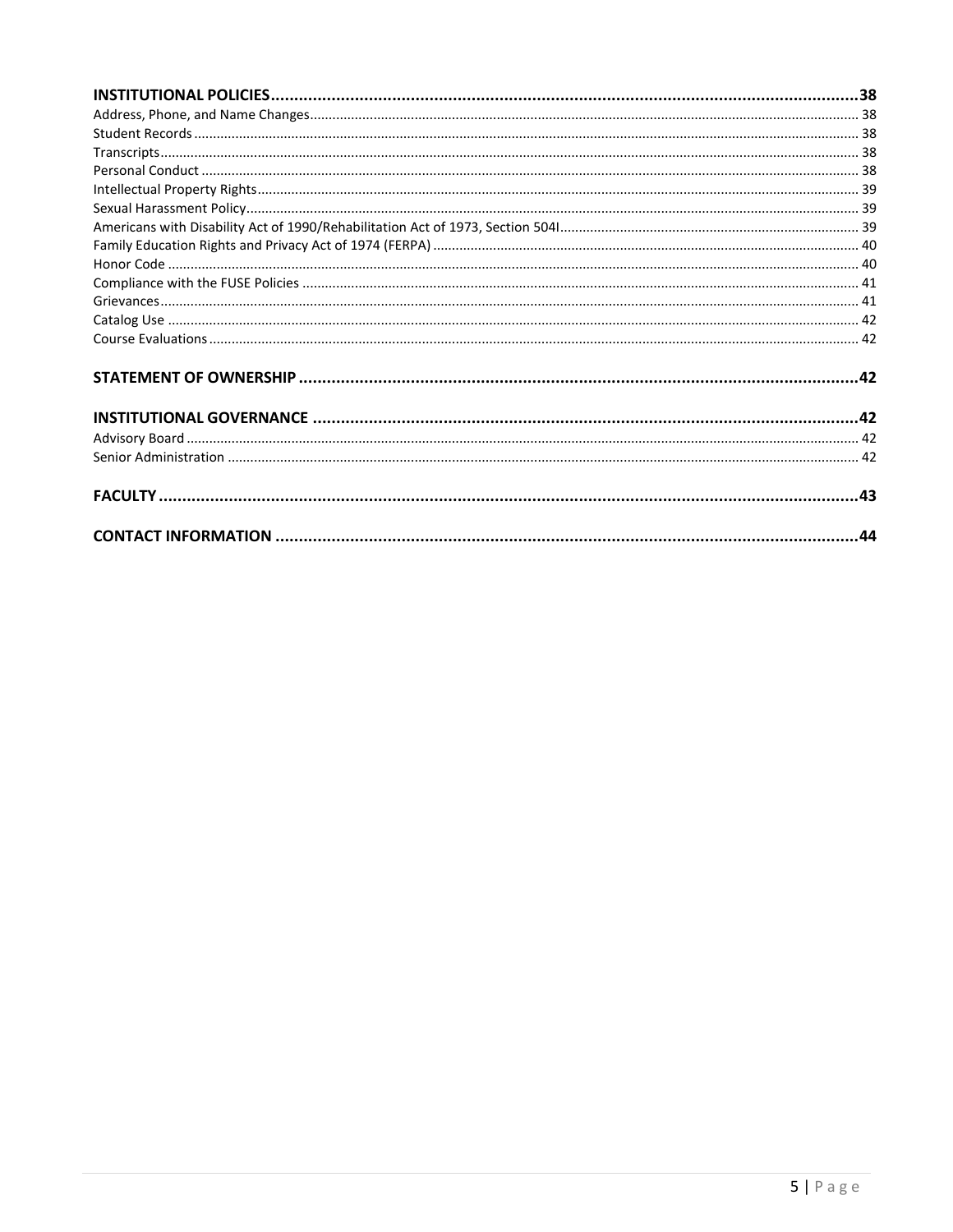#### **MESSAGE FROM THE PRESIDENT**

Thank you for considering the Florida University Southeast (FUSE), an organization fully dedicated to the applied training of professionals in expanding business fields. We currently offer three graduate-level degrees: Master of Business Valuation (MBV), Master of Science in Information Technology (MSIT), and Master of Project Management (MPM). The sequence and content of FUSE's courses were developed by both academics and professionals with practical experience in teaching and working in these rapidly growing, impactful careers. Consequently, students who enroll in one of our programs will receive up-to-date training in their chosen discipline.

FUSE's fully online distance learning approach is unique in that it integrates and applies the curriculum. The FUSE programs are grounded on pertinent themes, arranged by sequential subjects, and taught by experienced faculty. Our scaffolded educational process incrementally and continuous builds upon the material mastered in prior terms. By the successful completion of the 18-month curriculum, students will have prepared various reports and compiled a capstone project. Together, these reports will demonstrate the skill sets acquired by the student and can be placed in a professional portfolio for presentation to future employers.

FUSE is affiliated with several leading professional business valuation organizations and these organizations not only provide current materials, but they also provide networking and employment opportunities to some of our students. For the Master of Business Valuation (MBV), upon successful completion of the first semester (two terms) of the program, students will receive the credential of Business Certified Appraiser (BCA) from the International Society of Business Appraisers (ISBA), a U.S. Small Business Administration "qualified source" to conduct small business appraisals. Further, upon the successful completion of the MBV program, FUSE MBV graduates meeting the standards of International Association of Certified Valuation Specialists (IACVS) credentialing will automatically be granted the International Certified Valuation Specialist with Advanced Studies in Financial Instruments (ICVS-A) credential without having to complete a separate comprehensive examination on valuation concepts.

Some of the professional certification examinations available in the IT field include Certified Information System Security Specialist (CISSP), Amazon Web Service (AWS), Microsoft Certified Developers and Business Analysts, Scaled Agile Framework for Enterprise (SAFe), and CISCO's CCNA, CCDP, CCNP, and CCIE.\* FUSE's MSIT program students acquire the tools, techniques, and knowledge to sit for general IT certification exams and exams in their areas of specialization.\* While a formal application demonstrating the required project management experience will still have to be submitted to the Project Management Institute to qualify to take the exam, MPM graduates will have the background and required credit hours to sit for the Project Management Professionals (PMP) examination.\*

While quite challenging in terms of technical skill requirements, having produced a portfolio of your work, FUSE's programs will set you apart as having truly mastered the art and science of your business profession. Again, we are very pleased that you are considering FUSE as your choice for a graduate degree. Please feel free to reach out to me, or any of our faculty, if you have additional questions about one of our programs.

Sincerely,

Heid. Dans

Heidi DiCicco President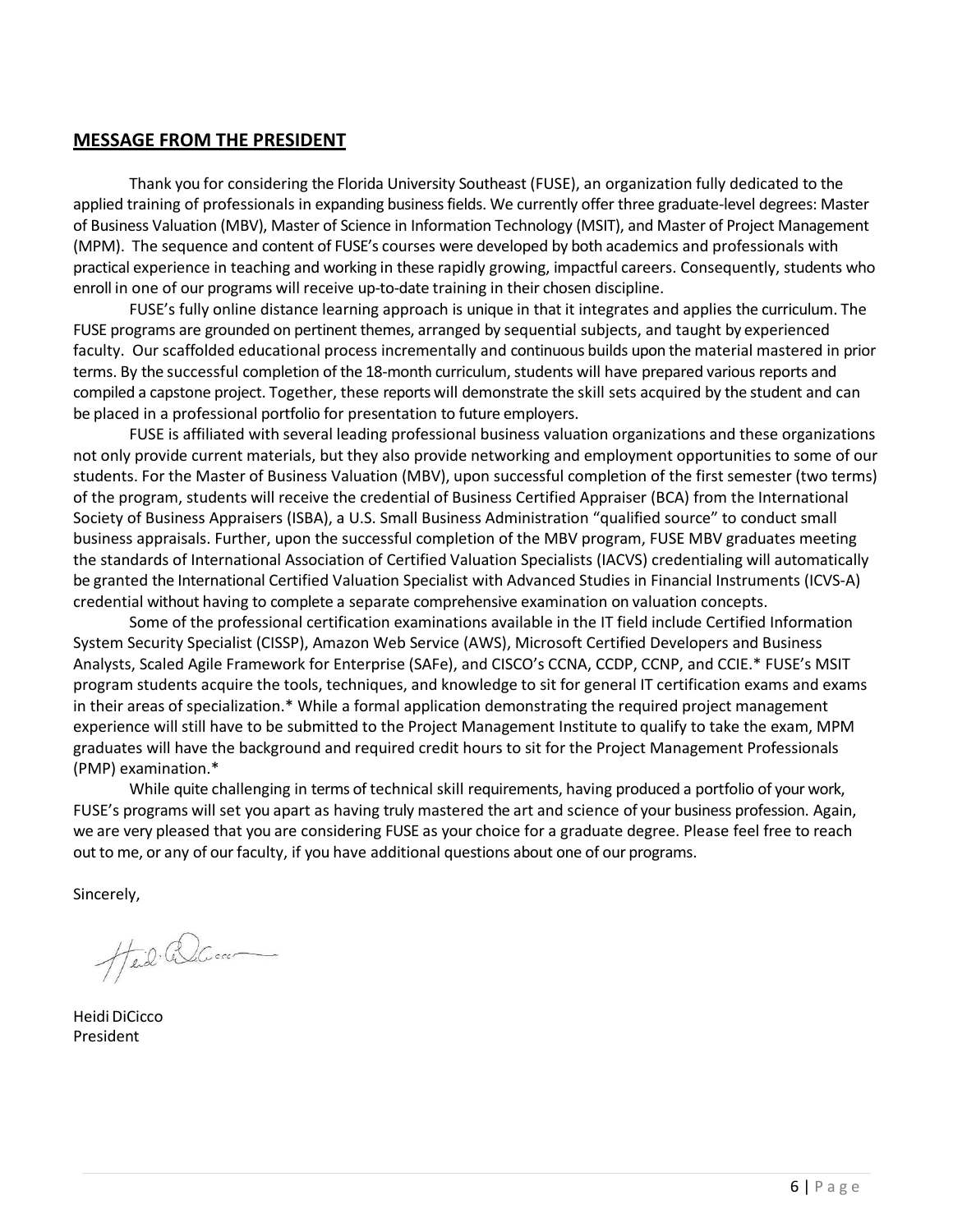# **FLORIDA UNIVERSITY SOUTHEAST**

#### Statement of Mission and Purpose

Florida University Southeast (FUSE) prepares students to directly enter rapidly expanding professions through applied education. FUSE targets professions related to business, technology, data, and analytics in need of qualified graduates with both technical skills and practical experience. FUSE's online educational programs provide our students with the opportunity to develop the expertise required to make an immediate impact upon graduation.

Our curriculum was created based upon the needs of the professions and designed with the student in mind. In accomplishing its mission, FUSE will:

- Use only faculty members with substantial knowledge and experience in their fields ofexpertise;
- Offer timely and profession-designed graduate education that focuses on applied concepts and the skills required to succeed in the discipline of the student's chosen degree;
- Continually enhance its educational programs to meet the needs of both students and the professions;
- Provide academic advising that puts the interests of students first, as they strive to achieve their goals of becoming practitioners and subject matter experts in their fields; and
- Ensure the allocation of the resources necessary to fulfill thismission.

#### Licensure in Florida

FUSE is licensed by the Commission for Independent Education, Florida Department of Education. Additional information regarding this institution may be obtained by contacting the Commission at 325 West Gaines Street, Suite 1414, Tallahassee, FL 32399-0400, toll-free telephone number (888)224-6684.

#### Location

Florida University Southeast is currently located in Palm Beach County, Florida, USA. The address of the main office is 20283 State Road 7, Suite 400, Boca Raton, Florida 33498. The office building is equipped with conference rooms for classroom teaching. However, currently, FUSE offers only completely online degree programs.

#### Disclaimer Regarding Accreditation

Even though FUSE is licensed to offer the degree programs by the Commission for Independent Education, Florida Department of Education, FUSE is not accredited by national or regional agencies. Students wishing to reach educational or vocational objectives after graduating from FUSE should determine whether coursework taken at FUSE will help to reach those goals. The same process should be used by students taking coursework that the student may wish to transfer to another institution, a process that may be affected by the institution's lack of accreditation.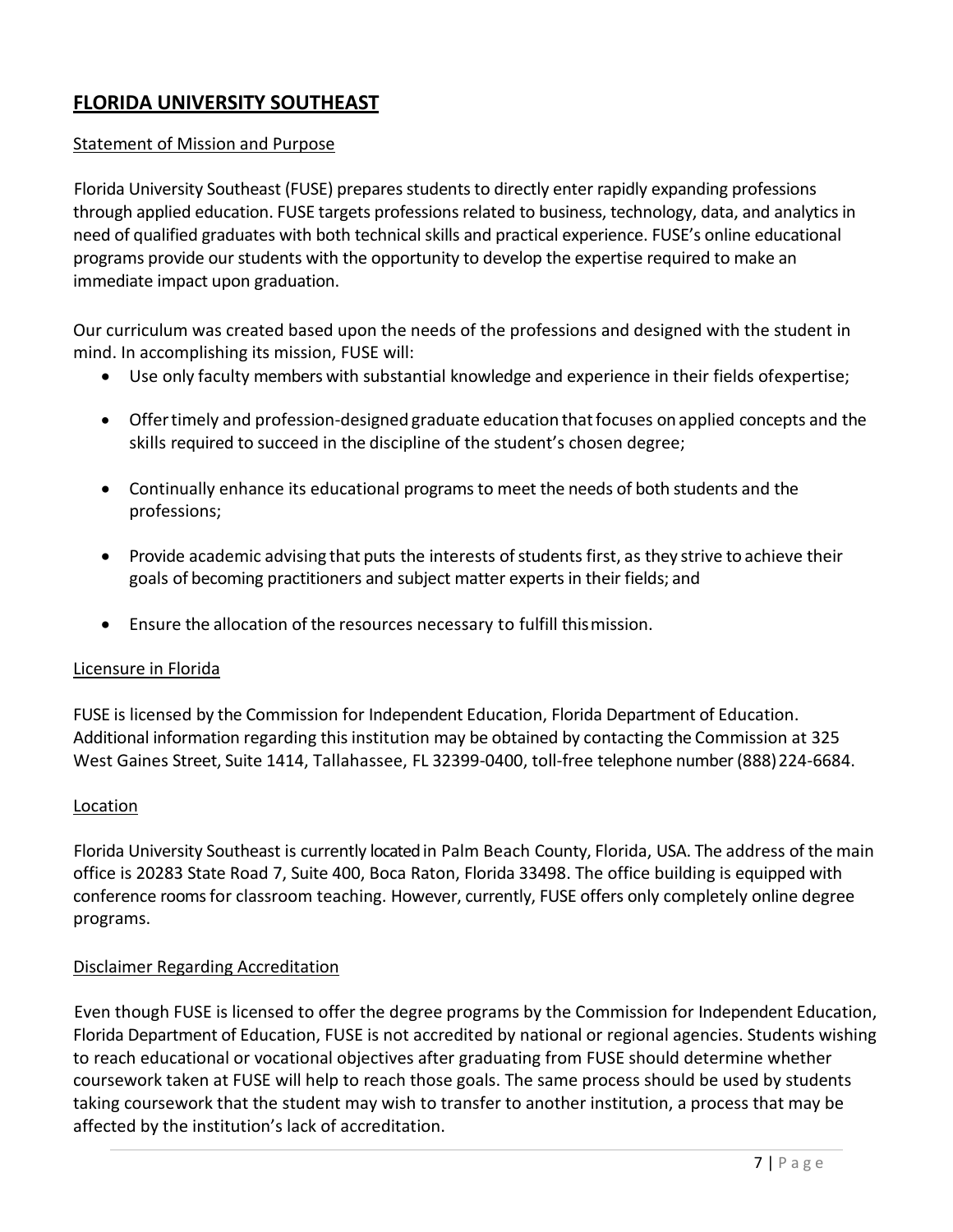# Disclaimer Regarding Credit Transferability

Students should keep in mind that the transferability of credits earned at FUSE is at the discretion of the accepting institution. It is the students' responsibility to verify whether or not another college or university of the students' choice will accept credits from FUSE. Credits and degrees earned from FUSE do not automatically qualify the holder to pursue more advanced degrees, to participate in professional licensing examinations, orto practice certain regulated professions in the State of Florida. Students interested in practicing a regulated profession in Florida should contact the appropriate state regulatory agency in the fieldof their interest.

# Institutional Policies Regarding Modifications

This Catalog reflects the regulations, policies, procedures, programs, and fees for FUSE as of August 2020. FUSE reserves the right to adopt, amend, modify, and implement its policies and procedures as it deems appropriate and necessary, including but not limited to its academic policies, regulations, programs, courses, graduation requirements, tuition and fees, and other matters of policy and procedure, with the approval of the Commission for Independent Education when necessary. Each student should reference the most current version of the catalog at the time of entry into the program. Under certain circumstances and in the best interests of a student, FUSE may grant exceptions to its policies and procedures in individual cases when it is determined, in the sole and absolute discretion of FUSE, that such action would be appropriate to further the mission and purposes of FUSE.

# Non-Discrimination Policy

FUSE admits students of any race, color, sex, age, gender, marital status, non-disqualifying disability to the extent of the law, religion or creed, and national or ethnic origin to all the rights, privileges, programs, and activities generally accorded or made available to students at the school, and does not discriminate in administrations of its educational policies, admissions policies, or other schooladministered programs.

# **MASTER OF BUSINESS VALUATION (MBV)**

# MBV Program Overview

The Master of Business Valuation (MBV) is a fully on-line program designed to be completed in 18 months. FUSE's MBV provides students with an educational experience enabling them to work as business valuation professionals in accounting firms, investment banks, registered investment advisory firms, brokerage firms, valuation firms, and other businesses similar in nature. This unique master's degree program was developed with the student's career in mind; the curriculum is the result of input from leading professionals and academics in valuation and financial analysis.

Upon successful completion of the first Semester (two terms) of the program, students will receive the credential of Business Certified Appraiser (BCA) from the International Society of Business Appraisers (ISBA), a U.S. Small Business Administration "qualified source" to conduct small business appraisals.\* Further, upon the successful completion of the MBV program, FUSE MBV graduates meeting the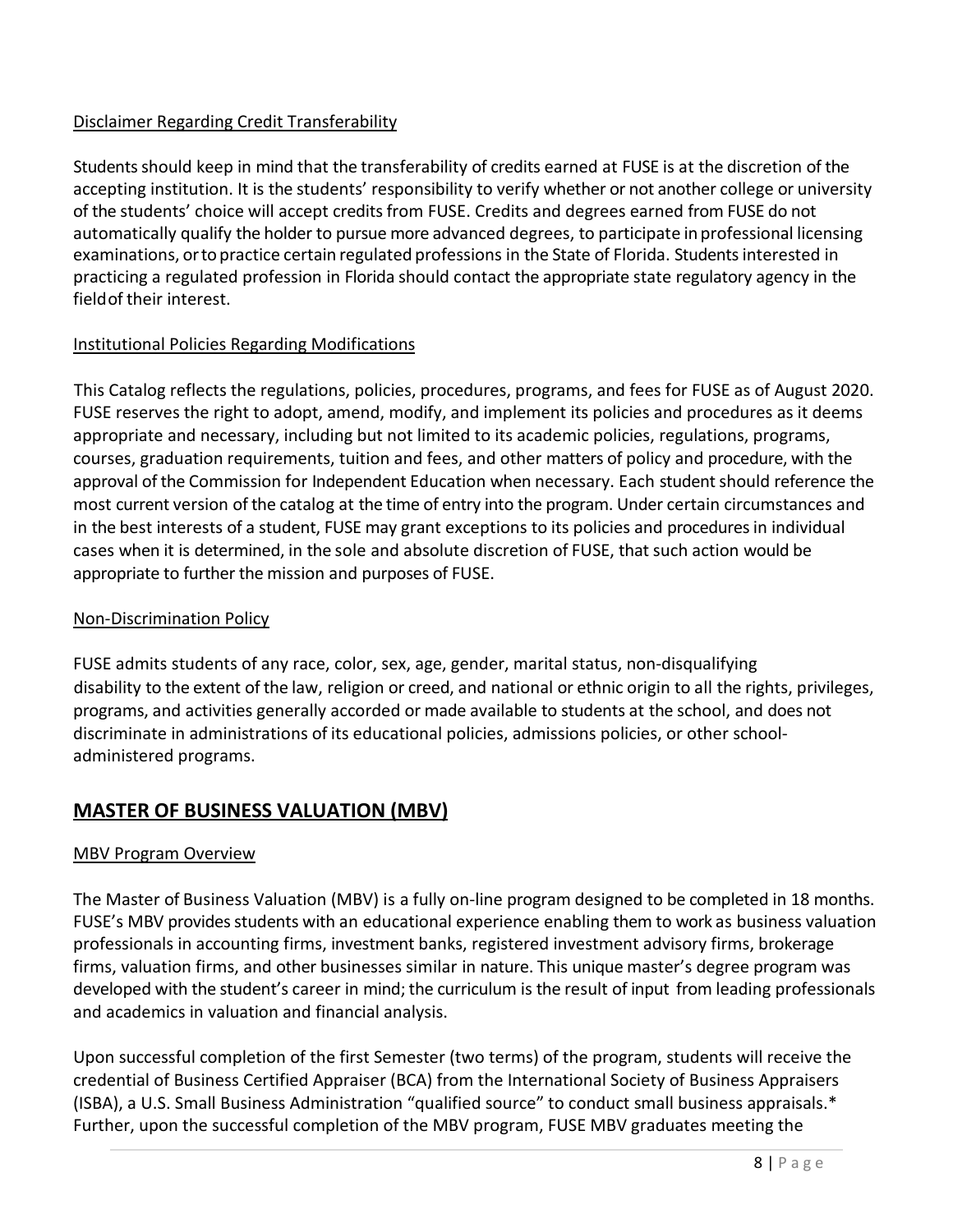standards of International Association of Certified Valuation Specialists (IACVS) credentialing will automatically be granted the International Certified Valuation Specialist with Advanced Studies in Financial Instruments (ICVS-A) credential without having to complete a separate comprehensive examination on valuation concepts.\* In addition, the MBV prepares students to sit for the Level 1 Chartered Financial Analyst (CFA) Examination, and various business valuation and appraisal certifications, such as the Certified Valuation Analyst (CVA), Certified Business Appraiser (CBA), and Accredited Senior Appraiser (ASA).\*

Unlike the traditional model of enrolling in specific topic courses, of which parts are outdated or irrelevant to the needs of specialists, FUSE built a program that trains future valuation professionals from a practitioner's point of view, without sacrificing the rigor of theoretical underpinnings, by integrating relevant portions of larger topics and simulating the workings of valuation firms. The use of current software and databases are part of the learning experience. By the end of the program, students will have successfully prepared a portfolio having four different financial analysis and valuation reports. Upon graduation, MBVs can present this portfolio of their professionally prepared analyses during interviews or use them as work product examples to garner consulting engagements.

Due to the nature of our curriculum, FUSE does not accept any transfer credits from other universities and colleges. The curriculum is established and there will be no course cancellations. Our program runs on a semester basis with no electives. In addition, there will be no course waivers.

#### MBV Program Educational Objectives and Outcomes

**Objective 1:** Students will have the technical expertise to conduct high-quality business valuations upon graduation.

Intended Outcome: Upon graduation, students will be immediately employable in these high- demand areas.

**Objective 2:** Students will be sufficiently trained to acquire certifications in the business valuation discipline.

Intended Outcome: Because the level of the first valuation report meets the organizational requirements, upon successful completion of the first Semester of the MBV program, students will receive the credential of Business Certified Appraiser (BCA) from the International Society of Business Appraisers (ISBA), a U.S. Small Business Administration "qualified source" to conduct small business appraisals.\* The second semester will elevate the quality and complexity of the students' ability to a master's level and prepare the students to pursue more demanding certifications. Upon the successful completion of the MBV program, FUSE MBV graduates meeting the standards of International Association of Certified Valuation Specialists (IACVS) credentialing will automatically be granted the International Certified Valuation Specialist with Advanced Studies in Financial Instruments (ICVS-A) credential without having to complete a separate comprehensive examination on valuation concepts.\*

Business credentials aretrademarks oftheir respective organizations. The specific requirements and fees associated with these designations are availablethrough the issuing organizations. FUSE cannot guarantee passage of any of these exams and individual students should prepare independently before attempting the assessments.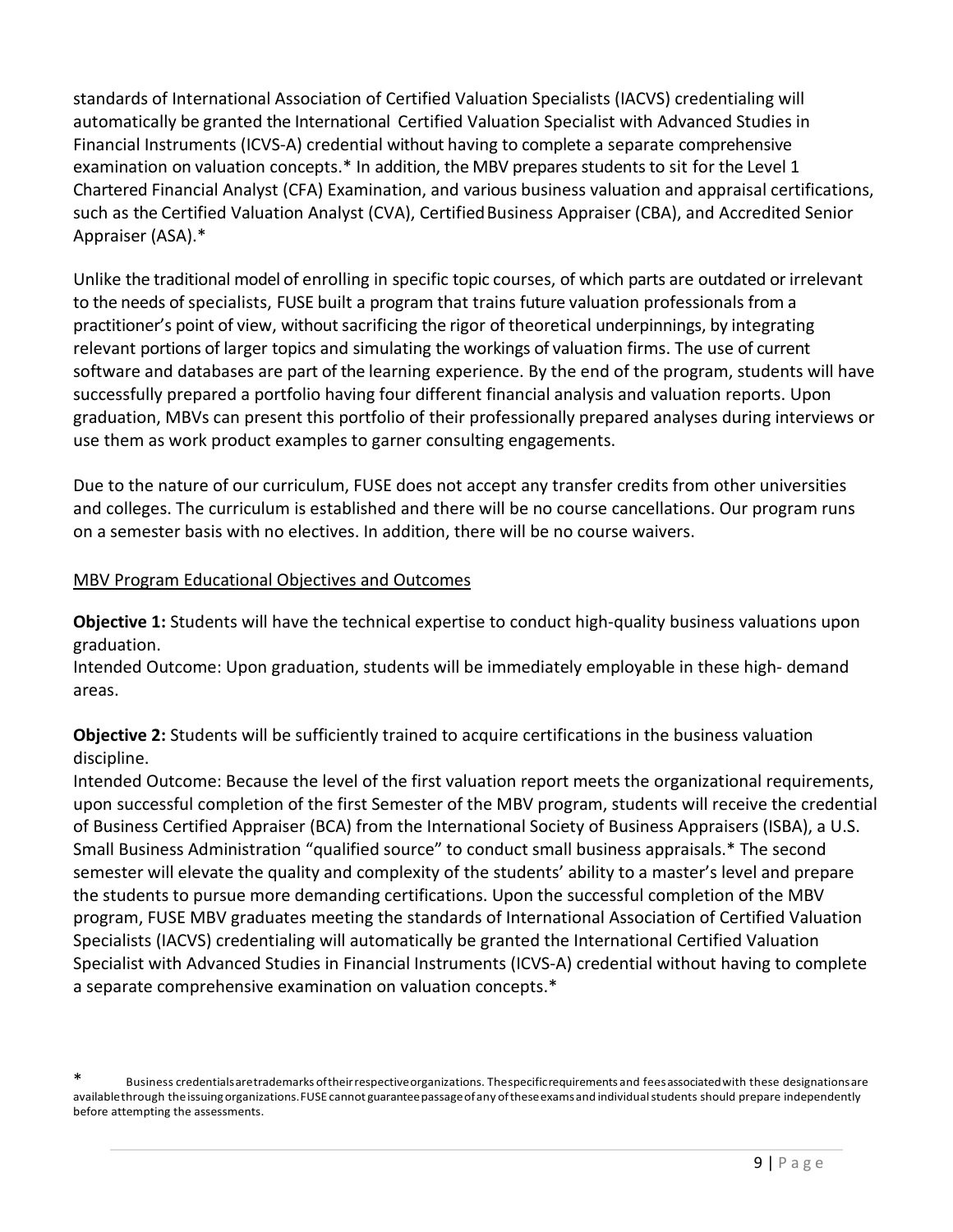# Required Sequence of Topics

| <b>MBV Cohort Schedule</b>                                                                      |                                                                                               |                                                                                                                                                                                                                                                                        |                                                                                                |                           |
|-------------------------------------------------------------------------------------------------|-----------------------------------------------------------------------------------------------|------------------------------------------------------------------------------------------------------------------------------------------------------------------------------------------------------------------------------------------------------------------------|------------------------------------------------------------------------------------------------|---------------------------|
|                                                                                                 | <b>SEMESTER 1</b><br><b>SEMESTER 2</b>                                                        |                                                                                                                                                                                                                                                                        |                                                                                                |                           |
| Term 1                                                                                          | Term 2                                                                                        | Term <sub>3</sub>                                                                                                                                                                                                                                                      | Term 4                                                                                         |                           |
| MBV1-500 (1 Cr) Valuation<br>and Professional Ethics                                            | MBV2-600 (1 Cr) The Appraisal<br>Process                                                      | MBV3-685 (2 Cr) Fair Value<br>Accounting                                                                                                                                                                                                                               | MBV2-645 (1 Cr) IPO Valuation                                                                  |                           |
| MBV1-520 (2 Cr) Financial<br><b>Reporting and Statement</b><br>Analysis                         | MBV2-620 (2 Cr) Valuation<br>Methods                                                          | MBV3-680 (2 Cr) Quantitative<br><b>Finance and Data Analytics</b>                                                                                                                                                                                                      | MBV2-630 (2 Cr) Mergers<br>Acquisitions, and Consolidations                                    |                           |
| MBV1-530 (2 Cr)<br><b>Corporate Financial</b><br>Valuation                                      | MBV1-550 (2 Cr) Basic                                                                         | MBV2-650 (2 Cr) Intermediate<br><b>Financial Analysis Report 2 and</b><br><b>Proctored Exam</b>                                                                                                                                                                        | Economics                                                                                      | MBV3-690 (1 Cr) Valuation |
| MBV1-545 (1 Cr) Research<br><b>Techniques</b>                                                   | <b>Financial Analysis Report 1</b>                                                            |                                                                                                                                                                                                                                                                        | MBV3-695 (2 Cr) Advanced<br>Financial Analysis Report 3:<br><b>Publicly traded Corporation</b> |                           |
| Term 1 Credits = $6$                                                                            | Term 2 Credits = $5$                                                                          | Term 3 Credits = $6$                                                                                                                                                                                                                                                   | Term 4 Credits = $6$                                                                           |                           |
|                                                                                                 |                                                                                               |                                                                                                                                                                                                                                                                        |                                                                                                |                           |
|                                                                                                 | <b>SEMESTER 3</b>                                                                             |                                                                                                                                                                                                                                                                        |                                                                                                |                           |
| Term 5                                                                                          | Term 6                                                                                        |                                                                                                                                                                                                                                                                        |                                                                                                |                           |
| MBV4-675 (2 Cr) Valuation<br>of Intangibles                                                     | MBV4-669 (2 Cr) Advanced<br>Financial Analysis Report 4:<br><b>Privately Held Corporation</b> |                                                                                                                                                                                                                                                                        |                                                                                                |                           |
| MBV4-665 (1 Cr) Valuation<br>Multiples, Premiums, and<br><b>Discounts</b>                       | MBV4-700 (1 Cr) Report Writing<br>Capstone                                                    | 1. Full graduate program total semester credit hours $=$ 34<br>2. Total time required to complete the program = 18 months<br>3. Number of semesters $=$ 3<br>4. Number of terms = 6 (Two per semester, 8 weeks each)<br>5. Terms are segmented into two 4-week periods |                                                                                                |                           |
| MBV4-668 (2 Cr) Portfolio<br>Valuation<br>MBV3-670 (1 Cr) Special<br><b>Topics in Valuation</b> | MBV4-710 (2 Cr) Final Project<br>and Proctored Fxam                                           |                                                                                                                                                                                                                                                                        |                                                                                                |                           |
| Term $5$ Credits = $6$                                                                          | Term 6 Credits = $5$                                                                          |                                                                                                                                                                                                                                                                        |                                                                                                |                           |

The MBV program has three semesters and each semester is broken into two terms. At the end of terms 2, 3, 4, and 6, each successful student will have produced a measurable output, specifically a valuation report intended for inclusion in the student's portfolio. The curriculum is integrated and tailored to prepare students to complete these valuation reports with each term's material scaffolded on that of the term before, meaning that the complexity of the curriculum increases and relies upon the skills learned in previous terms. The program, including writing the reports, equates to 34 semester credit hours.

With the exception of the credits associated with the valuation reports, each semester credit hour requires at least 15 hours of lectures, PowerPoint presentations, videos, class discussion using the discussion threads function in the virtual classroom, online supplemental readings, practical applications using the tools for this course, interactive assignments, instructor interaction, and/or assessments. An additional 20 hours of out-of-class preparation is required per credit, which includes the report writing and textbook reading assignments.

# Semester #1 Courses

#### Term 1 Courses

**MBV1- 500 Valuation Profession and Ethics:** (1 credit) This course will introduce students to the business valuation profession. The course is designed to familiarize participants with the roles and obligations of professional appraisers, valuation professionals, and financial analysts. Current major changes and issues in the profession will be outlined. The ethical standards promulgated by various professional societies, such as the AICPA, ASA, and NACVA, also will be addressed.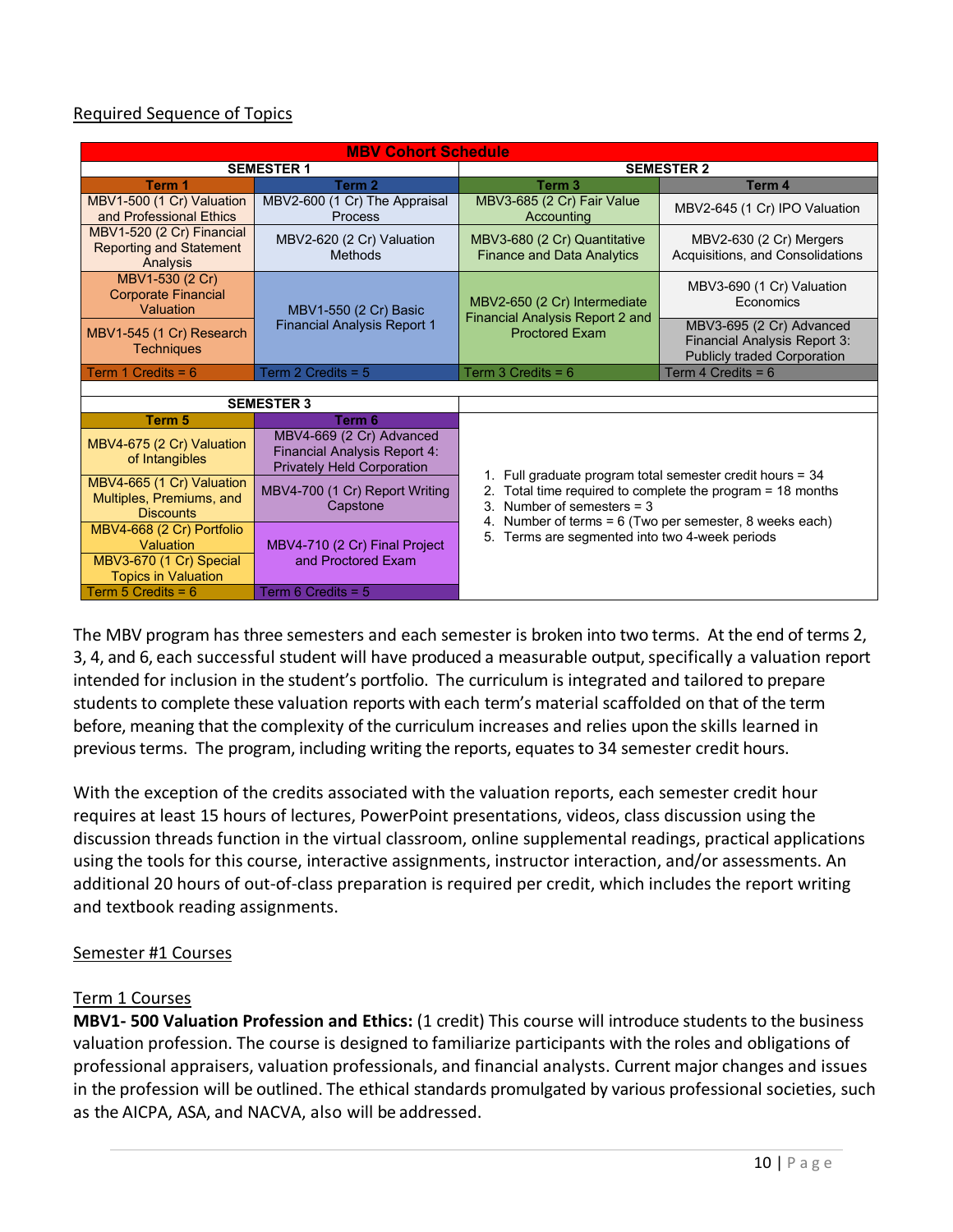**MBV1-520 Financial Reporting and Statement Analysis:** (2 credits) This topic covers current practices in corporate financial reporting and financial analysis. The emphasis is on financial statement analysis and interpretation of financial disclosures to evaluate a firm's business operations, to predict its future condition, to improve risk assessment, and to enhance decision making.

**MBV1-530 Corporate Financial Valuation:** (2 credits) This subject is designed to provide the financial concepts, strategies, and tools needed for project evaluation, funding, valuation, and resource allocation for both short-term and long-range goals.

**MBV1-545 Research Techniques:** (1 credit) Students will apply multiple tools and utilize current software for valuing businesses and conducting financial analyses. This topic will explain the databases available and students will employ these resources. Independent research will be emphasized.

# Term 2 Courses

**MBV2-600 The Appraisal Process:** (1 credit) This overview takes the student step-by-step through the valuation process, from identifying the problem, collecting and analyzing data, reaching a final opinion of value, and communicating the appraisal. The segment also will provide the students with the tools necessary to locate and utilize professional appraisal data. Online databases and proprietary software will enhance the learning experience. A brief description of practice management techniques also will be incorporated.

**MBV2-620 Valuation Methods:** (2 credits) Students will learn the three major approaches to business valuation: a) The Asset Approach, b) The Income Approach, and c) The Market Approach.

# **MBV1-550 Basic Financial Analysis Report 1** (2 credits)

# Semester #2 Courses

#### Term 3 Courses

**MBV3-680 Quantitative Finance and Data Analytics:** (2 credits) This course addresses the valuation of complex financial instruments and the quantitative tools required to perform such calculations. Student will be provided a solid foundation on the types of derivatives, including, but not limited to, simple and complex options, swaps, futures, and forwards, as well as how they are priced and valued. Focused topics on calculus, regression analysis, continuous time mathematics, and multivariate analysis in their applications to quantitative finance also will be included.

**MBV3-685 Fair Value Accounting:** (2 credits) This course addresses a critical subsection of valuation, fair value measurement and accounting. Students apply fairvalue measurement standards, through impairment determinations, alternative investment valuations, and intangible asset valuations, among other frameworks. This topic provides students with the foundations for credentialing in the area of fair value measurement.

# **MBV2-650 Intermediate Financial Analysis Report 2 & Proctored Exam:** (2 credits)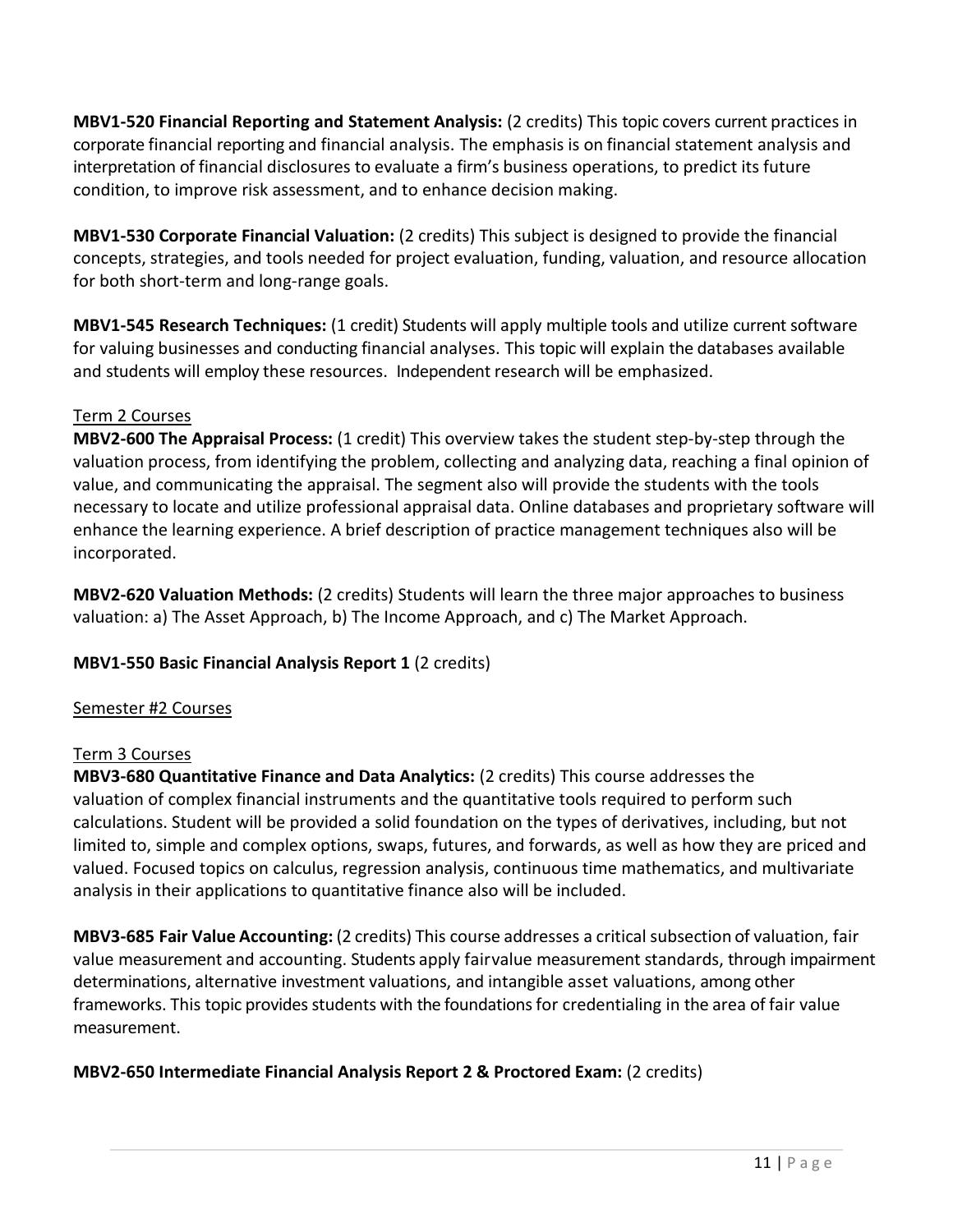#### Term 4 Courses

**MBV3-630 Mergers, Acquisitions, and Consolidations:** (2 credits) This course addresses the fundamentals of the real-world aspects of making business combinations successful. Students follow transactions from idea creation and initial proposal, through due diligence inquiries, negotiation, legal and financing implications, closing, and business integration.

**MBV2-645 IPO Valuation:** (1 credit) This class explores the underlying theories and methods for valuing new companies going public. Students will utilize the most frequently used techniques for valuing these entities.

**MBV3-690 Valuation Economics:** (1 credit) This course presents an analysis of the macro economy as a complex system. It addresses how macroeconomic factors and domestic policies affect the business conditions faced by both large and small firms. Various forms of macroeconomic modeling, forecasting, and scenario planning are incorporated into the lessons.

# **MBV3-695 Advanced Financial Analysis Report 3: Publicly Traded Corporation (2 credits)**

#### Semester #3 Courses

#### Term 5 Courses

**MBV4-675 Valuation of Intangibles:** (1 credit) In this course, students will learn and apply the techniques used to value the fastest growing portion of today's balance sheets, the aspects of a business that are not physical. These intangible assets include patents, copyrights, trademarks, and goodwill.

**MBV4-665 Valuation Multiples, Premiums, and Discounts:** (2 credits) This class begins by covering the Market Approach; examples, such as calculating and selecting multiples using statistics, as well as qualitative and quantitative methods for adjusting multiples for size, growth, and risk, are reviewed. The course also includes a thorough discussion of discounts and premiums.

**MBV4-668 Portfolio Valuation:** (2 credits) This course discusses the principles of portfolio valuation. Students will learn the latest guidance from accounting, standard setters, and the alternative investment industry. Detailed discussions of pricing of derivative instruments are explored.

**MBV3-670 Special Topics in Valuation:** (1 credit) This course explores valuation principles used within the context of specialized industries and situations, such as health care, professional services, and divorce cases.

#### Term 6 Courses

**MBV4-669 Advanced Financial Analysis Report 4: Privately Held Corporation (2 credits)**

**MBV4-700 Report Writing Capstone** (1 credit) This topic reviews the mechanics of financial analysis, business valuation, and real estate appraisal report writing and assists students in improving their written reports. Areas cover the difficulties of writing and how to overcome them, types of writing styles used in these reports, critical thinking skills, argument analysis, logical fallacies, and examples of good and poor writing. The segment also addresses quality assurance practices.

**MBV4-710 Final Project and Proctored Exam** (2 credits) Students will produce final drafts of Financial Analysis Reports #1-4 and then consolidate them into a professional portfolio.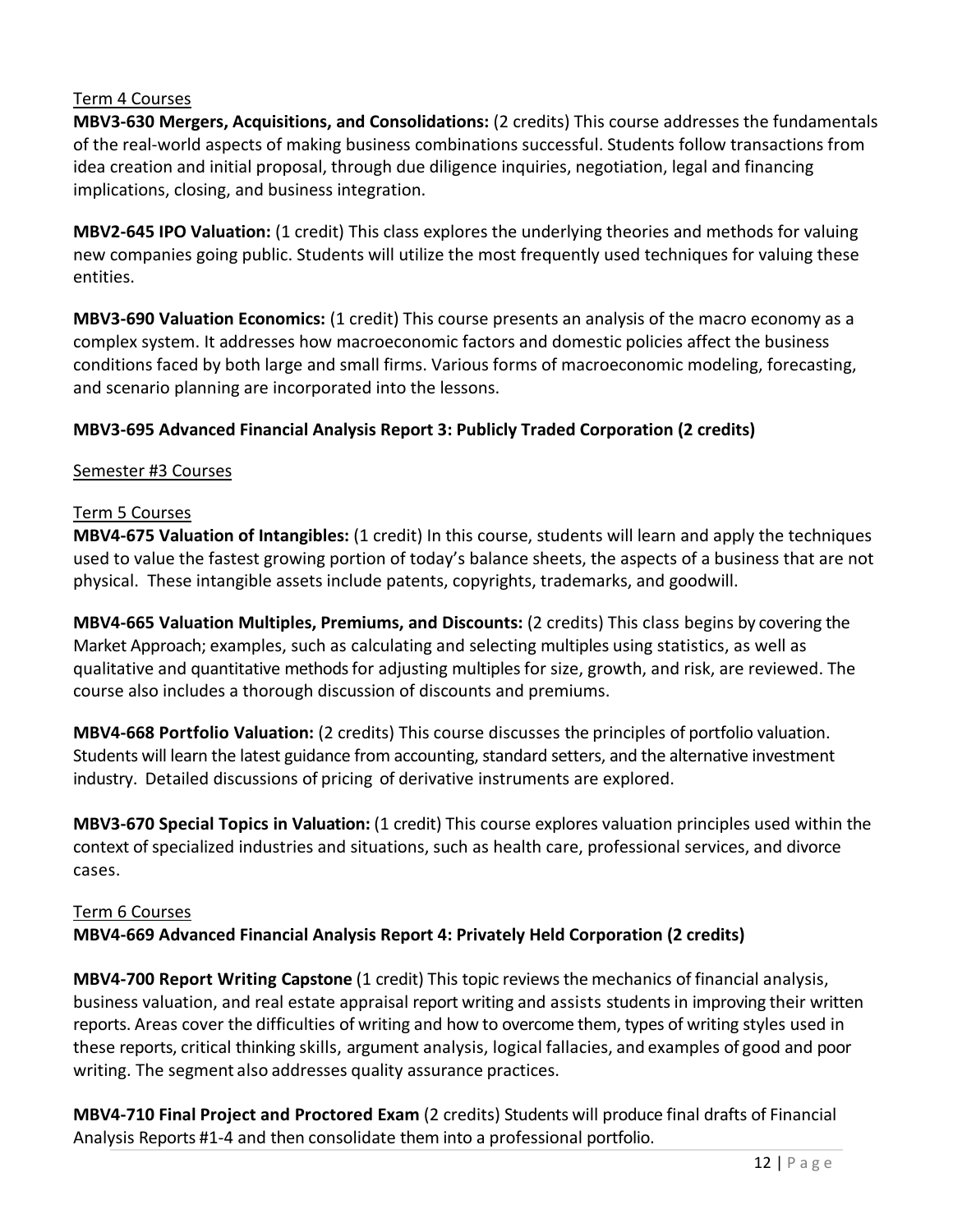#### MBV Academic Degree Requirements

Students must be formally accepted into the MBV program and meet all graduation criteria outlined in this Catalog. Matriculated students must successfully complete the total of 34 credit hours listed above and maintain a 3.0 grade point average to graduate. If the Applicant falls below a 3.0 grade point average, the student will be required to re-take the most recent courses and to pay additional tuition. Under such circumstances, the most recent grades achieved are counted toward the cumulative GPA. Students may repeat each course only once. Students who have not been able to raise their grade point average to at least a 3.0 after re-taking a course will be dismissed from the program. Graduation is not automatic upon completion of requirements. All students are required to complete and submit an Application to Graduate to the President, along with the requisite fees.

# **MASTER OF PROJECT MANAGEMENT (MPM)**

# MPM Program Overview

Project management is a burgeoning profession with an established body of knowledge. The Project Management Institute (PMI) is the organization that developed *A Guide to the Project Management Body of Knowledge* (PMBOK Guide), and compiled the standards, tools, and techniques for project managers to be effective and efficient. According to PMI's *Project Management Job Growth and Talent Gap 2017-2027* publication, across the globe there is a widening gap between employers' need for skilled project management workers and the availability of professionals to fill those roles. This talent gap could result in a potential loss of \$ 207.9 billion in GDP through 2027 for the 11 countries analyzed.

FUSE's Master of Project Management (MPM), a fully online program designed to be completed in 18 months, will provide college graduates in any discipline with an educational experience enabling them to work as professional project managers. FUSE's MPM prepares graduates to attain the experience and meet the educational requirements to sit for PMI's Project Management Professional (PMP) certification exam.\* As the complexity, dynamics, and global setting of organizations grow, the need for personnel with the knowledge, tools, and skills for managing projects increases. Project management is one of the emerging disciplines that can be applied across industries. The MPM targets working professionals who are currently managing projects, programs, and portfolios, but without sufficient grounding in the practice of project management. The program is intended for participants to combine their day-to-day experience with the academic courses.

The MPM curriculum has been designed by "pracademics," individuals having both academic and professional experience, with the goal of preparing graduates to immediately and competently work in the project management profession. This applied program has three tracks – General, Construction Management, and Information Technology – and is centered around the progressive completion of a capstone report. In addition to completing the capstone report, students will take three foundational, four core, and three concentration/specialization courses to complete the program. The capstone project is intended to help students understand the big picture and build on the content mastered throughout the program.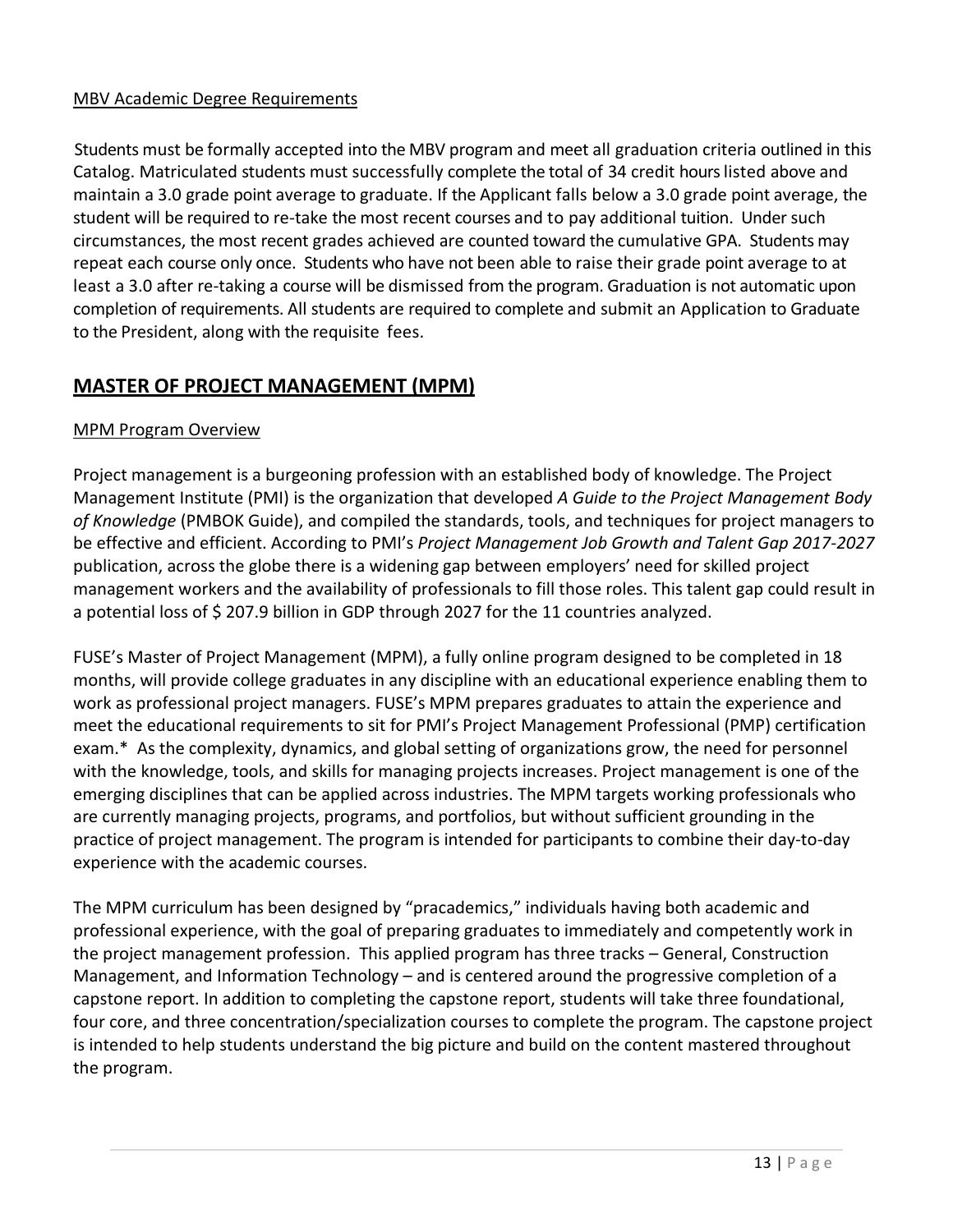#### MPM Program Educational Objectives and Outcomes

**Objective1:** Students will have the technical expertise to initiate, plan, execute, monitor and control, and close projects. **Intended Outcome:** Upon graduation, students will be able to apply the foundational and core skills of the project management profession in a real-world context. This proficiency will be demonstrated through the successful completion of a capstone project management report.

**Objective 2:** Students will be sufficiently trained to lead projects. **Intended Outcome:** The Project Management Professional (PMP) credential awarded by the Project Management Institute (PMI) is an industry-accepted credential recognized globally.\* Currently, over 500,000 certified project management professionals in 175 countries are managing complex projects. PMI requires individuals to attain a certain level of project management experience before being permitted to take the PMP exam. Graduates will have the training necessary to obtain the experience required by PMI and the knowledge base necessary to then sit for the exam.

#### MPM Required Sequence of Topics

The schedule outlined below reflects the Foundation, Core, and Specialization courses. The Specialization courses are track-specific, meaning students will only complete the Specialization courses designated for the track they have chosen, and identified by color. Due to the nature of our curriculum, FUSE does not accept any transfer credits from other universities and colleges. The curriculum is established and there will be no course cancellations. Our program runs on a semester basis with no electives. In addition, there will be no course waivers.

|                                                                                                                                                                                                                                                                                                                                                                                                 | <b>Master of Project Management (MPM) Cohort Schedule</b>  |                                                                                                                                                                                                                                                                                                    |                                                                 |  |
|-------------------------------------------------------------------------------------------------------------------------------------------------------------------------------------------------------------------------------------------------------------------------------------------------------------------------------------------------------------------------------------------------|------------------------------------------------------------|----------------------------------------------------------------------------------------------------------------------------------------------------------------------------------------------------------------------------------------------------------------------------------------------------|-----------------------------------------------------------------|--|
| <b>Semester 1</b>                                                                                                                                                                                                                                                                                                                                                                               |                                                            | <b>Semester 2</b>                                                                                                                                                                                                                                                                                  |                                                                 |  |
| <b>TERM1</b>                                                                                                                                                                                                                                                                                                                                                                                    | <b>TERM 2</b>                                              | TERM <sub>3</sub>                                                                                                                                                                                                                                                                                  | TERM 4                                                          |  |
| PM 501 - F (3cr)<br>PM 503 - F (3cr)                                                                                                                                                                                                                                                                                                                                                            | PM 505 -F (3cr)<br>PM 601 -C (3cr)                         | PM 603 (3cr)<br>and<br>PM 605 (3cr)                                                                                                                                                                                                                                                                | PM 607 (3cr)                                                    |  |
| PMX 680 (Capstone 1cr)-<br><b>PMP Report (Topic &amp; Outline)</b>                                                                                                                                                                                                                                                                                                                              | PMX 680 (Capstone 1cr) -Report<br>(Scope/Schedule/Quality) | PMX 680 (Capstone 1cr) -Report<br>(Resource/Communication)                                                                                                                                                                                                                                         | PMG 690 (3cr) or<br>PMC 679 (3cr) or<br><b>PMIT 675 (3cr)</b>   |  |
| Total Term Credit = $7$                                                                                                                                                                                                                                                                                                                                                                         | Total Term Credit = $7$                                    | Total Term Credit = $7$                                                                                                                                                                                                                                                                            | Total Term Credit = 6                                           |  |
| PM - 501 Foundations of Project Management - Foundations<br>PM-503 Financial and Managerial Accounting - Foundations<br>PM-505 Project Communication and Leadership - Foundations<br>PM-601 Project Schedule and cost Management - Core<br>PMX-680 Capstone Project                                                                                                                             |                                                            | PM-603 Project Quality and Resources-Core<br>PM-605 Project Risk Management-Core<br>PM - 607 Project Procurement & Stakeholder Mngemt. - Core<br>PMG - 690 Mnging. Public/Nonprofit Projects/Programs-<br>Specialization<br>PMC-679 Construction Prict. Oversight and Contracts-<br>Specialization |                                                                 |  |
|                                                                                                                                                                                                                                                                                                                                                                                                 | <b>Semester 3</b>                                          |                                                                                                                                                                                                                                                                                                    | PMIT - 675 Principles of Agile Project Mngemt. - Specialization |  |
| <b>TERM 5</b>                                                                                                                                                                                                                                                                                                                                                                                   | <b>TERM 6</b>                                              | <b>Full Graduate Program Total Semester Credit Hours =</b><br>1.<br>34<br>Total Time Required to Complete the program = 18<br>2.<br>months.<br>Number of Semesters = 3. Each Semester has two<br>3.<br>Terms with 8 weeks each                                                                     |                                                                 |  |
| PMG 677 (3cr)/ PMG 692 (3cr)<br>PMC 677 (3cr)/PMC 681 (3cr)<br>PMIT 677 (3cr)/PMIT 678 (3cr)                                                                                                                                                                                                                                                                                                    | PMX 680 (Capstone 1cr)<br><b>Putting It All Together</b>   |                                                                                                                                                                                                                                                                                                    |                                                                 |  |
| Total Term Credit = $6$                                                                                                                                                                                                                                                                                                                                                                         | Total Term Credit =1                                       |                                                                                                                                                                                                                                                                                                    |                                                                 |  |
| PMG - 677 Project Complexity and Integration Management - Sp.<br>PMG - 692 Team Dvlpmnt. & Emotional Intelligence - Sp.<br>PMC-677 Complexity and Integration in Construction Projects - Sp.<br>PMC - 681 Safety Management in Construction projects - Sp.<br>PMIT- 677 Managing Integration in IT Projects -- Specialization<br>PMIT - 678 - Managing Development - Operation - Specialization |                                                            | Students start their Capstone project in the 1st<br>4.<br>semester<br>5.<br><b>Three Specializations (General, Construction</b><br>Management, and Information Technology)                                                                                                                         |                                                                 |  |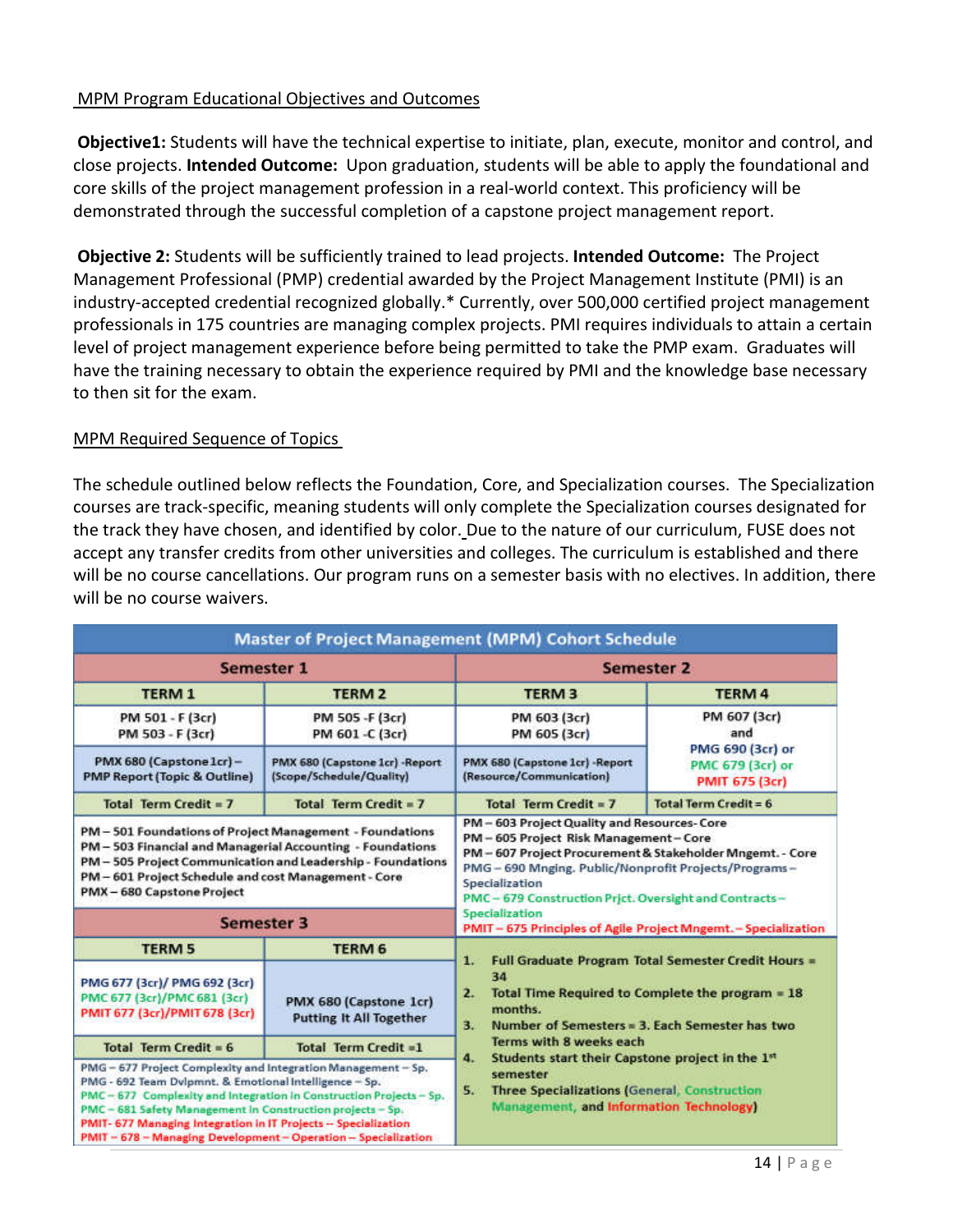# MPM Foundation Courses

**PM- 501 Foundations of Project Management:** (3 credits) This course presents the foundational elements of project management, including the process groups, knowledge areas, and project life cycle. The foundation tools and techniques for managing projects and programs will be discussed.

**PM -503 Financial and Managerial Accounting:** (3 credits) Students will learn the importance of integrating the financial, technical, and managerial duties of a project manager. Principles of accounting, formulating, planning, executing, and monitoring financial expenditures are explored by applying key tools and techniques.

**PM – 505 Project Communication and Leadership:** (3 credits) Project managers spend over 90% of their time communicating with project stakeholders. This course provides the key concepts, techniques, methods, modes, and media for optimize communication in varied circumstances.

**PMX – 680 Capstone Project Topic and Outline:** (4 credits) This project-based course requires students to integrate and apply the various knowledge areas of a project, namely schedule, cost, quality, resources, communication, risk, procurement, and stakeholders, into one master project management plan (PMP). Students will be guided by an advisor from the beginning of their project all the way to the end

# MPM Core Courses

**PM – 601 Project Schedule and Cost Management:** (3 credits) Students explore two of the three baselines needed to fully plan a project, schedule and cost management. Students apply tools to identify, sequence, estimate, and develop project scheduled, as well as to estimate and monitor associated cost for each activity identified.

**PM – 603 Project Quality and Resources Management:** (3 credits) In this course, student will design a quality management plan responsible for monitoring the quality of a product. Techniques to verify and monitor the quality of the project, including fishbone diagrams, Pareto diagrams, control charts, and rules of sevens, will be utilized during the course.

**PM – 605 Project Risk Management:** (3 credits) This course provides a road map to the risk management process. Students will gain knowledge of calculating the expected monitory value for individual risks, of dependencies between project and program risks, and of how to design contingency and continuous of Operation (COOP) techniques.

**PM – 607 Project Procurement and Stakeholders Management:** (3 credits) This course equips students with the rules and regulations for appropriately managing contracts, claims administration, and dispute resolution. The course also provides the steps to identify and then manage stakeholders, as well as their power and interest in the project. Students develop a communication plan to address stakeholder needs.

<sup>\*</sup> Business credentials aretrademarksoftheirrespectiveorganizations. Thespecificrequirements and feesassociatedwith these designationsare availablethrough the issuing organizations. FUSE cannot guarantee passage of any of these exams and individual students should prepare independently before attempting the assessments.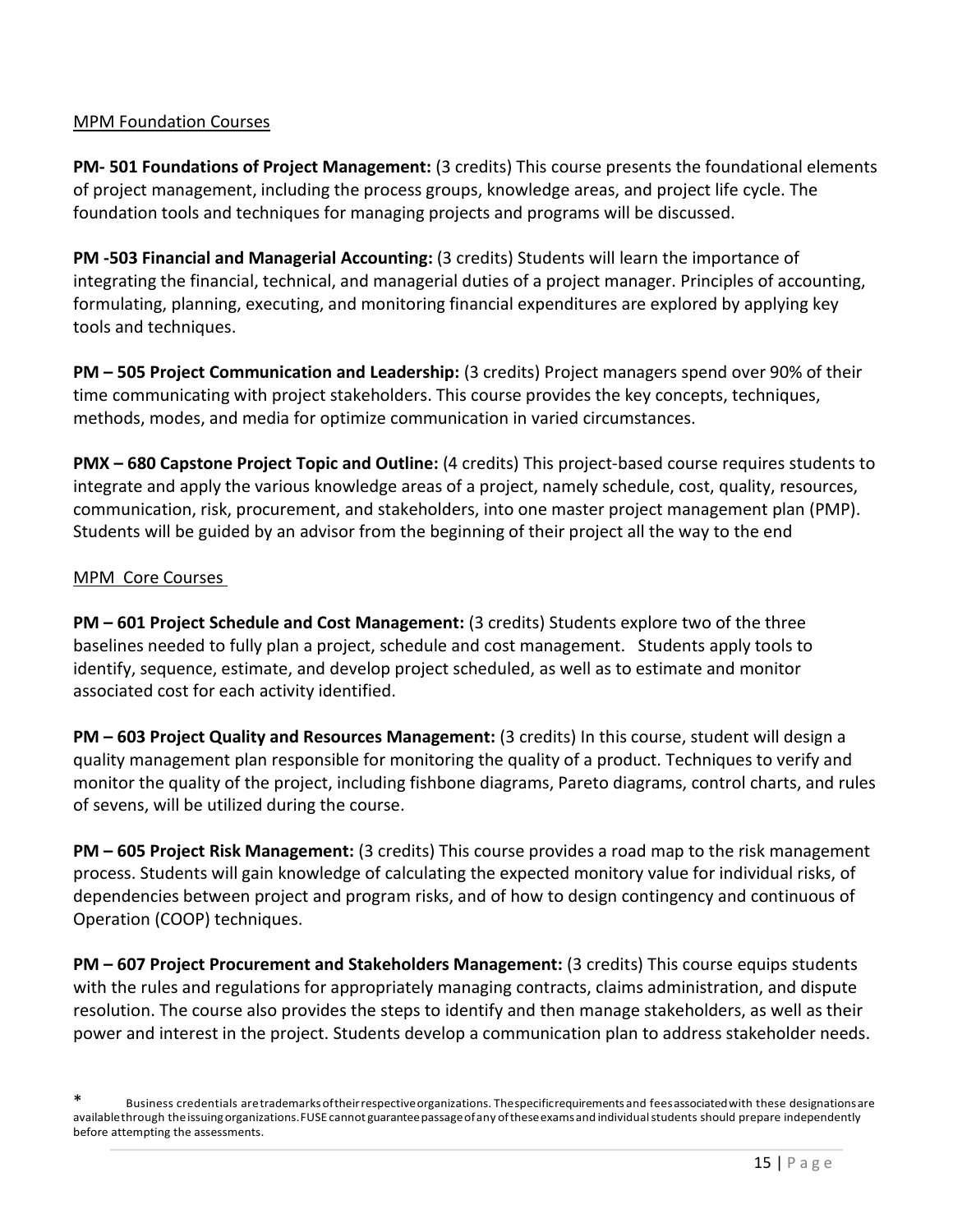#### MPM Specialization Courses

#### GENERAL TRACK COURSES

**PMG -677 Project Complexities and Integration Management**: (3 credits) Students will explore the key role of project managers as conductors integrating the various parts of a project. They will learn to identify dependencies, risks, and mitigation strategies. This course provides students with an understanding of the moving components within projects, including the pre-investment, investment, operation and maintenance, and retirements phases. The course also presents the theoretical foundations of complexity, including the theory of chaos and complexity, the cone of uncertainty, and others.

**PMG -690 Managing Public and Nonprofit Projects and Programs**: (3 credits) Students will learn about the organizational structures of both public and nonprofit organizations, as well as how they differ from private sector organizations. The unique risks, concerns, and stakeholder involvements of public and nonprofit entities will be explored.

**PMG -692 Team Development and Emotional Intelligence for Project Managers**: (3 credits) This course delves into interpersonal and non-technical soft skills, referred as emotional intelligence, required to work effectively with project teams. The concept of transformational leadership is introduced and explored. This course provides the foundational concepts, tools, and techniques for developing and managing the project team.

# CONSTRUCTION MANAGEMENT TRACK COURSES

**PMC – 677 Complexity and Integration in Construction Projects**: (3 credits) This course presents the complexities, required skills, and techniques specific to the construction sector. Students will discover how construction projects deal with moving components, internal and external risks, dependencies, and procurement processes.

**PMC – 679 Construction Project Oversight and Contract**: (3 credits) During this course, students will learn about contract and claim management by preparing various contract documents, including a request for proposal, a request for quotation, a request for information, and a statement of work. They will also gain insights into the importance of a bidders' conference and how they are key to the production of deliverables and for successfully monitoring and controlling construction projects. Students will apply needed skills and knowledge to oversee a project.

**PMC – 681 Safety Management in Construction Projects**: (3 credits) Students will learn why having a strong safety management program reduces injury rates, and improves the corporate reputation and project's return on investment (ROI). Students will analyze how to reduce the risk associated with safety and apply practices used to promote safety in the construction industry. Integration of safety policies programs and quality management are the highlights of the course.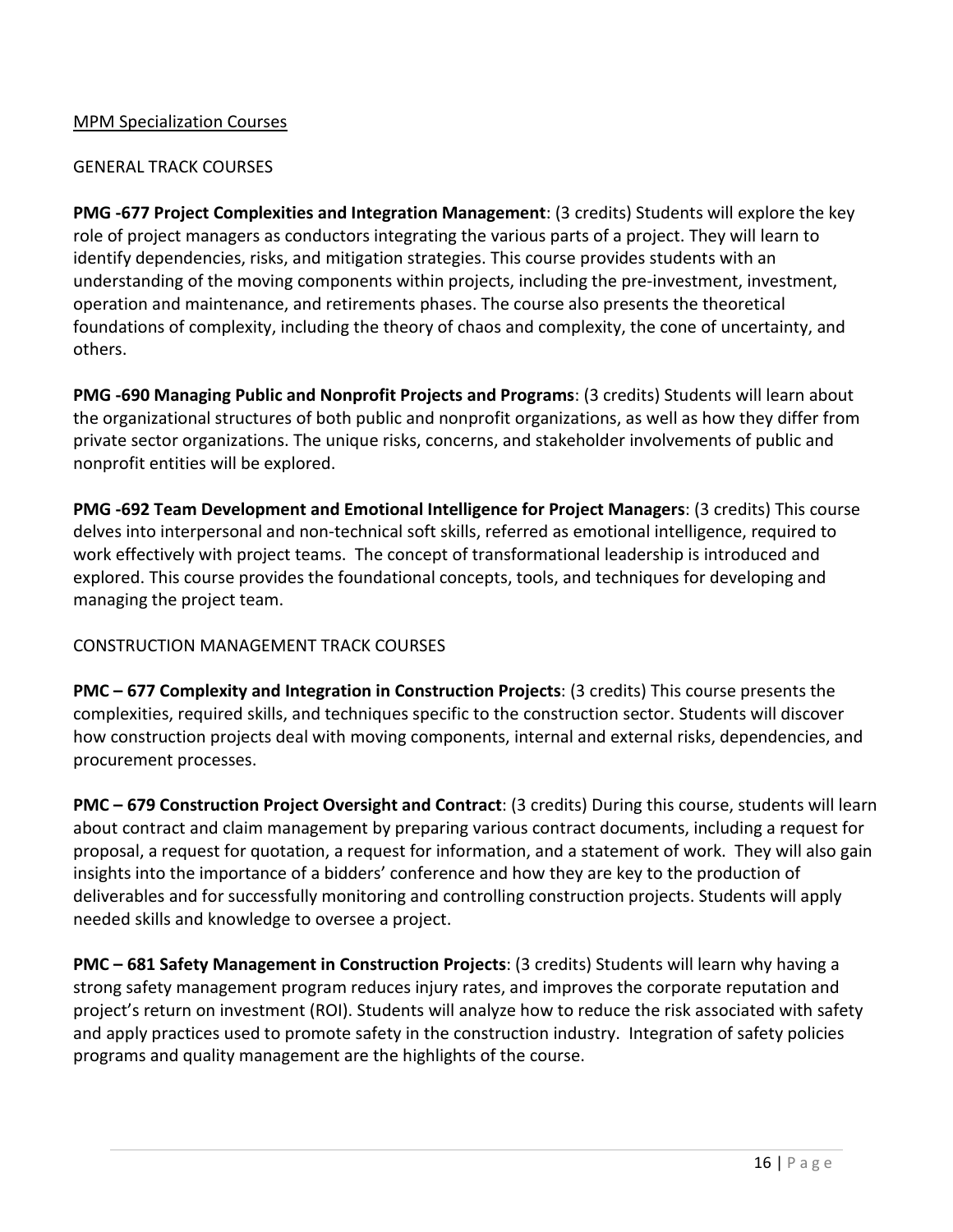# INFORMATION TECHNOLOGY TRACK COURSES

**PMIT – 675 Principles of Agile Project Management**: (3 credits) This course provides students with an overview of the knowledge, tools, and techniques required to manage information technology projects. Students gain an understanding of why IT project requirements are not fully identified up front and how they impact planning and execution. Agile project management will be explored, as well as how its application helps organizations to be flexible in planning, executing, and mentoring their projects. Students will learn various methodologies for managing these dynamic and complex projects.

**PMIT- 677 Managing Integration in IT Projects**: (3 credits): In this course, students learn the concept of enterprise architecture, the process of designing a project and following every step. By gaining a full understanding of the integration process, students learn how to avoid related pitfalls causing many IT projects to fail. Students will apply the process, tools, and techniques to manage and integrate components of an IT project.

**PMIT- 678 Managing Development-Operation (DevOPs) Environment**: (3 credits) Students will be presented with a broader understanding of IT development and operations, two critical parts of a system lifecycle, in order to avoid misalignment between the two. Students are challenged to successfully integrate and develop a system to avoid issues with deployment and support through the use of case studies and practical examples.

#### MPM Academic Degree Requirements

Students must be formally accepted into the MPM program and meet all graduation criteria outlined in this Catalog. Matriculated students must successfully complete the total of 34 credit hours listed above and maintain a 3.0 grade point average to graduate. If the student falls below a 3.0 grade point average, the student will be required to re-take the most recent courses and to pay additional tuition. Under such circumstances, the most recent grades achieved are counted toward the cumulative GPA. Students may repeat each course only once. Students who have not been able to raise their grade point average to at least a 3.0 after re-taking a course will be dismissed from the program. Graduation is not automatic upon completion of requirements. All students are required to complete and submit an Application to Graduate to the President, along with the requisite fees.

# **MASTER OF SCIENCE IN INFORMATION TECHNOLOGY (MSIT)**

# MSIT Program Overview

According to the U.S Bureau of Labor Statistics' 2016-2026 projection, the information technology profession will grow 13% with market demand for software developers, systems analysists, infrastructure and network engineers, information security and assurance specialists, and IT project management experts. As the complexity and dynamics of organizations expand in today's global setting, the need for supporting IT knowledge, tools, and skills moves in lockstep. Information technology has transformed the way organizations do business and enables them to function more effectively.

FUSE's MSIT is a fully on-line program designed to be completed in 18 months. While new graduates in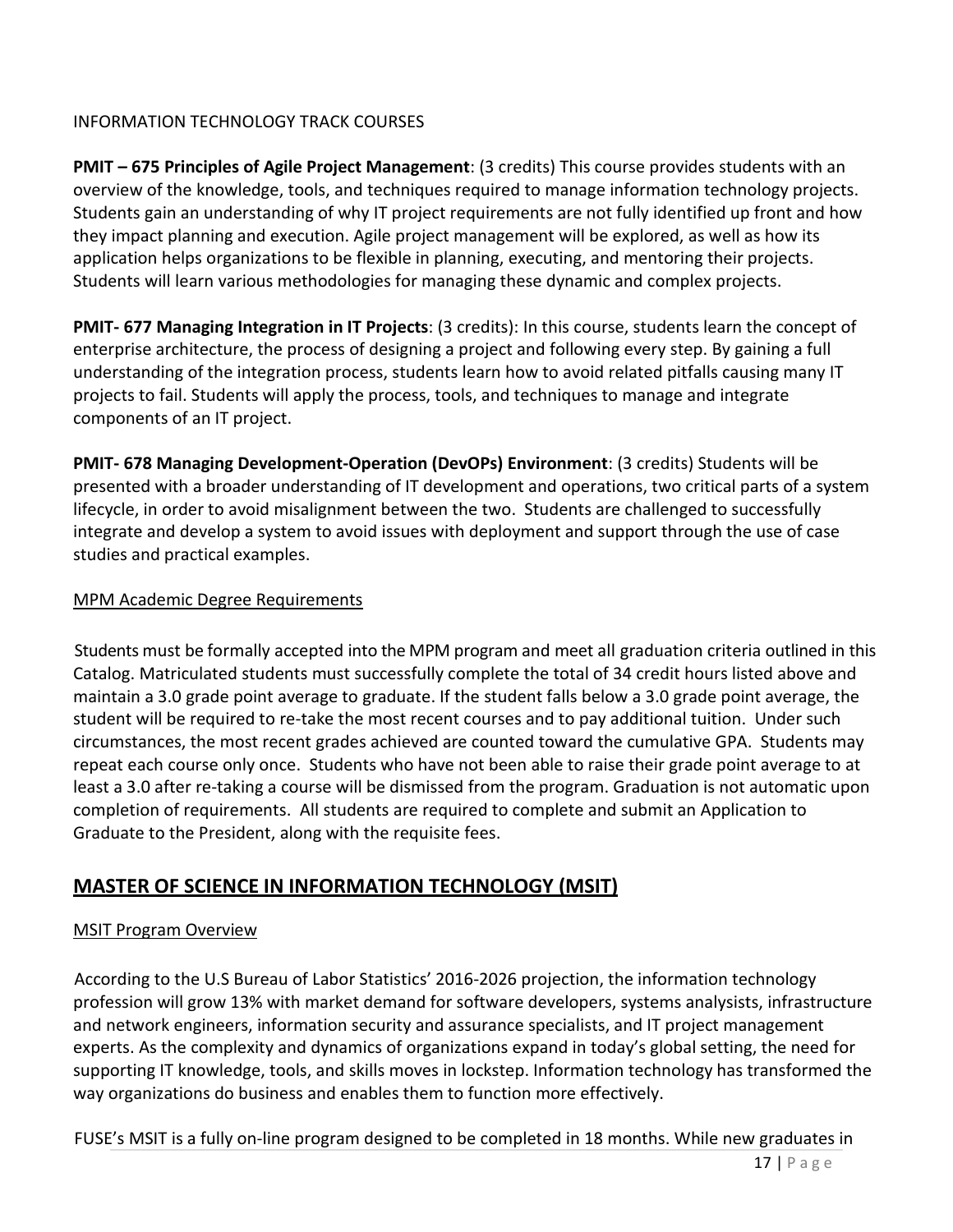various disciplines also will gain the skills and knowledge required to become Information Technology specialists, the MSIT program targets the needs of working professionals who already are engaged in software development, infrastructure support, or business analysis and wish to augment their skillsets through the integration of their day-to-day experiences with academic courses.

This applied program has four specializations – Data Analytics and Business Intelligence (DA/BI), Information Assurance (IA), Telecommunication and Infrastructure (ICT), and Software Engineering (SE). Students take three foundational, two core, five concentration/specialization courses, and a capstone to complete the program. Upon the successful completion of the first semester, FUSE MSIT candidates will be assigned to faculty mentors and initiate work on their capstone projects. The capstone project requires students to apply and integrate the content of the entire curriculum and provides students with an understanding of the big picture.

# MSIT Program Educational Objectives and Outcomes

**Objective1:** Students will have the technical expertise to design, develop, test, deploy, and support information technology applications.

Intended Outcome: Upon graduation, students will have the foundation and core skills to serve as consultants in software development, information assurance, business intelligence and data analysis, and infrastructure support. Based upon their areas of specialization, students will be immediately employable as software development specialists, infrastructure engineers, data analysts, or information assurance specialists.

**Objective 2:** Students will be sufficiently trained to sit for industry professional examinations.

Intended Outcome: Some of the professional certification examinations available in the IT field include Certified Information System Security Specialist (CISSP), Amazon Web Service (AWS), Microsoft Certified Developers and Business Analysts, Scaled Agile Framework for Enterprise (SAFe), and CISCO's CCNA, CCDP, CCNP, and CCIE.\* FUSE's MSIT program students acquire the tools, techniques, and knowledge to sit for general IT certification exams and exams in their areas of specialization.\*

#### MSIT Required Sequence of Topics

Due to the nature of our curriculum, FUSE does not accept any transfer credits from other universities and colleges. The curriculum is established and there will be no course cancellations. Our program runs on a semester basis with no electives. In addition, there will be no course waivers.

Business credentials aretrademarks of their respective organizations. The specific requirements and fees associated with these designations are availablethrough the issuing organizations. FUSE cannot guarantee passage of any of these exams and individual students should prepare independently before attempting the assessments.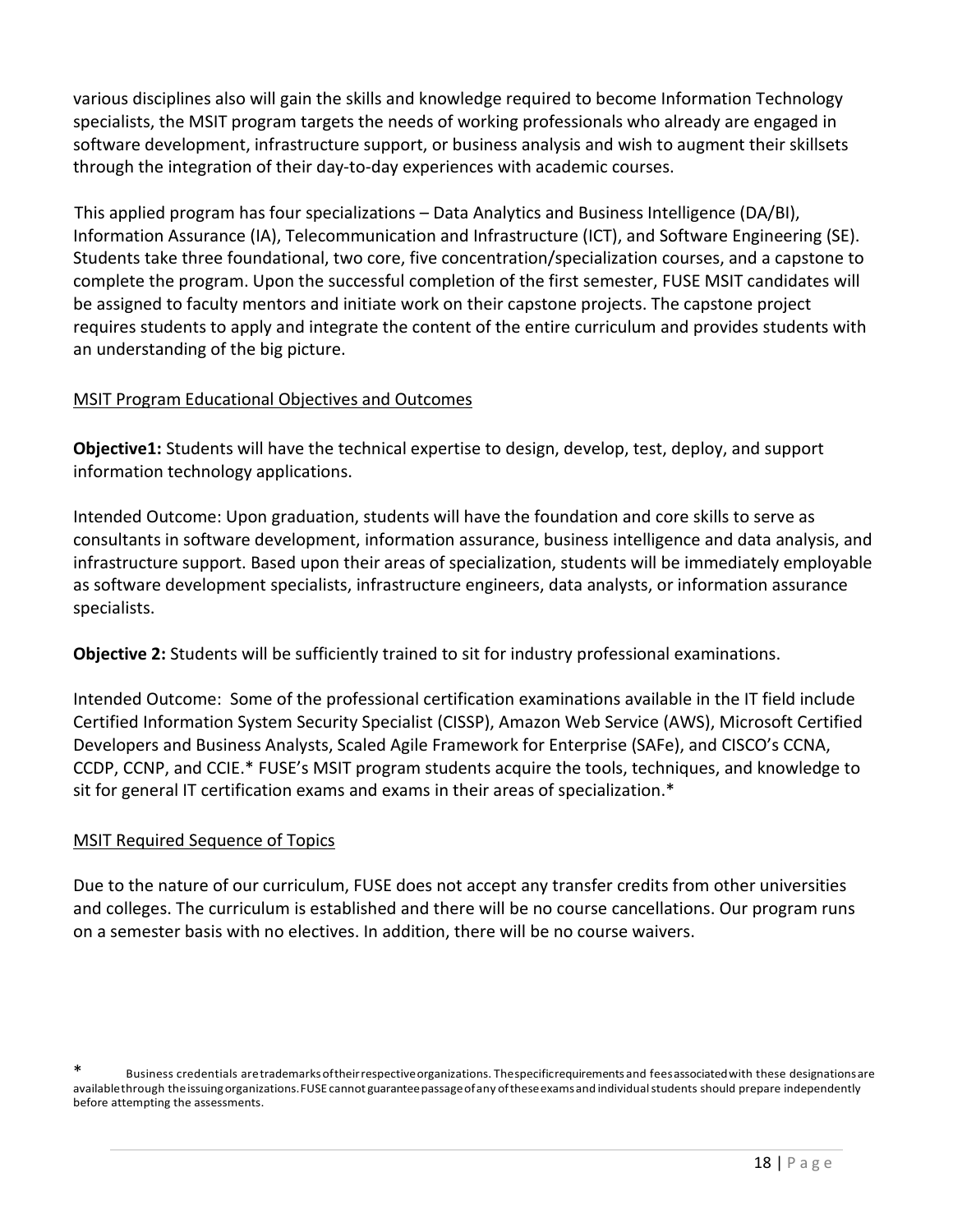| <b>Master of Science in Information Technology (MSIT) Cohort Schedule</b>                                                                                                                                                                                                                                                                                                                                                                                    |                                                                                                |                                                                                                                                                                                                                                                                                                                                                                                                                                                      |                                                                                       |
|--------------------------------------------------------------------------------------------------------------------------------------------------------------------------------------------------------------------------------------------------------------------------------------------------------------------------------------------------------------------------------------------------------------------------------------------------------------|------------------------------------------------------------------------------------------------|------------------------------------------------------------------------------------------------------------------------------------------------------------------------------------------------------------------------------------------------------------------------------------------------------------------------------------------------------------------------------------------------------------------------------------------------------|---------------------------------------------------------------------------------------|
| <b>Semester 1</b>                                                                                                                                                                                                                                                                                                                                                                                                                                            |                                                                                                | <b>Semester 2</b>                                                                                                                                                                                                                                                                                                                                                                                                                                    |                                                                                       |
| <b>TERM 1</b>                                                                                                                                                                                                                                                                                                                                                                                                                                                | <b>TERM 2</b>                                                                                  | <b>TERM3</b>                                                                                                                                                                                                                                                                                                                                                                                                                                         | <b>TERM4</b>                                                                          |
| MS - IT 500 - F (3cr)<br>MS - IT 503 - F (3cr)                                                                                                                                                                                                                                                                                                                                                                                                               | MS - IT 505 - F (3cr)<br>MS - IT 601 - C (3cr)                                                 | MS - IT 603 C (3cr)<br>MS - DABI 660 S1 (3cr)<br>MS - IA 661 S2 (3cr)                                                                                                                                                                                                                                                                                                                                                                                | MS - DABI 670 & 680 S1 (6cr)<br>MS-IA 671 & 681 S2 (6cr)<br>MS-ICT 672 & 682 S3 (6cr) |
| Total Term Credit =6                                                                                                                                                                                                                                                                                                                                                                                                                                         | Total Term Credit =6                                                                           |                                                                                                                                                                                                                                                                                                                                                                                                                                                      |                                                                                       |
| MS - IT 500 - Found of Information Technology - Foundations<br>MS - IT 503 - IT Project Management - Foundations<br>MS - IT 505 Systems Analysis and Design - Foundations                                                                                                                                                                                                                                                                                    |                                                                                                | MS - ICT 662 S3 (3cr)<br>MS - SE 663 S4 (3cr)                                                                                                                                                                                                                                                                                                                                                                                                        | MS-SE 673 & 683 S4(6cr)                                                               |
| MS - IT 601 - Enterprise Architecture - Core                                                                                                                                                                                                                                                                                                                                                                                                                 |                                                                                                | Total Term Credit = $6$ (core                                                                                                                                                                                                                                                                                                                                                                                                                        | Total Term Credit = $6$                                                               |
|                                                                                                                                                                                                                                                                                                                                                                                                                                                              | <b>Semester 3</b>                                                                              | 3, Specialization 3)<br>(Specialization 6cr)                                                                                                                                                                                                                                                                                                                                                                                                         |                                                                                       |
| <b>TERM 5</b>                                                                                                                                                                                                                                                                                                                                                                                                                                                | <b>TERM 6</b>                                                                                  | MS-IT 603 Integration and Complexity - Core<br>MS - DABI 660 Business Intelligence & Data analysis Found.<br>MS-DABI 670-Database Management System<br>MS-DABI 680 Python for Data Analyst<br>MS-IA 661 Cyber Intelligence and Operation<br><b>MS - IA 671 Computer Forensics</b><br>MS-IA 681 Network Security<br>MS-ICT 662 ICT Technical Foundations<br>MS-ICT 672 Cloud Computing                                                                |                                                                                       |
| MS-DABI 690 & 695<br>MS-1A 691 & 696<br>MS-ICT 692 & 697<br>MS-SE 693 & 698                                                                                                                                                                                                                                                                                                                                                                                  | MS-DABI 700 Capstone<br>MS-IA 700 Capstone<br><b>MS-ICT 700 Capstone</b><br>MS-SE 700 Capstone |                                                                                                                                                                                                                                                                                                                                                                                                                                                      |                                                                                       |
| Total Term Credit = $6$                                                                                                                                                                                                                                                                                                                                                                                                                                      | Total Term Credit =3                                                                           |                                                                                                                                                                                                                                                                                                                                                                                                                                                      |                                                                                       |
| MS-DABI 690 Predictive Analysis<br>MS-DABI 695 Big Data/Enterprise Data Management<br>MS-IA 691 Malware Analysis and Electronic Crime<br>MS-IA 696 Cybersecurity Policy and Management<br>MS-ICT 692 Network Management policy and Operation<br>MS-ICT 697 Network Security<br>MS-SE 693 Working on Enterprise Applications<br>MS-SE 698 Open Source Architecture<br>MS - DABI 700/MS - IA 700/MS - ICT 700/MS - SE 700:<br>Capstone for each specialization |                                                                                                | MS-ICT 682 Wireless Technology<br>MS-SE 663 Foundations of Programming Language<br>MS-SE 673 Web and Mobile Application Development<br>MS-683 Software Development and Testing<br><b>Full Graduate Program Total Semester Credit Hours =</b><br>1.<br>33   18 Months to complete the program<br><b>Four Specializations (Data Analytics and Business</b><br>2.<br>Intelligence, Cyber Security, Infrastructure, and<br><b>Software Engineering</b> ) |                                                                                       |

#### MSIT Foundation Courses

**MS-IT501 Foundations of Information Technology**: (3 credits) This course presents the foundational elements of Information Technology, including how information is processed, retrieved, and stored. Students engage with practical concepts used by IT professionals for programming and managing operation systems. Coursework is centered on applying knowledge to databases, applications, and programs.

**MS-IT503 IT Project Management**: (3 credits) This course delivers the core elements of IT project management, including stakeholder engagement, team performance, adaptive planning, continuous improvement, problem detection, and regulation. The mindset required to apply agile principles and utilize adaptive tools and techniques is also presented.

**MS-IT505 System Analysis and Design**: (3 credits) This course imparts an overview of the knowledge, tools, and techniques needed to solve business issues as a business analyst. Students analyze case studies and apply the processes of system analysis and design to identify solutions to problems faced in the industry.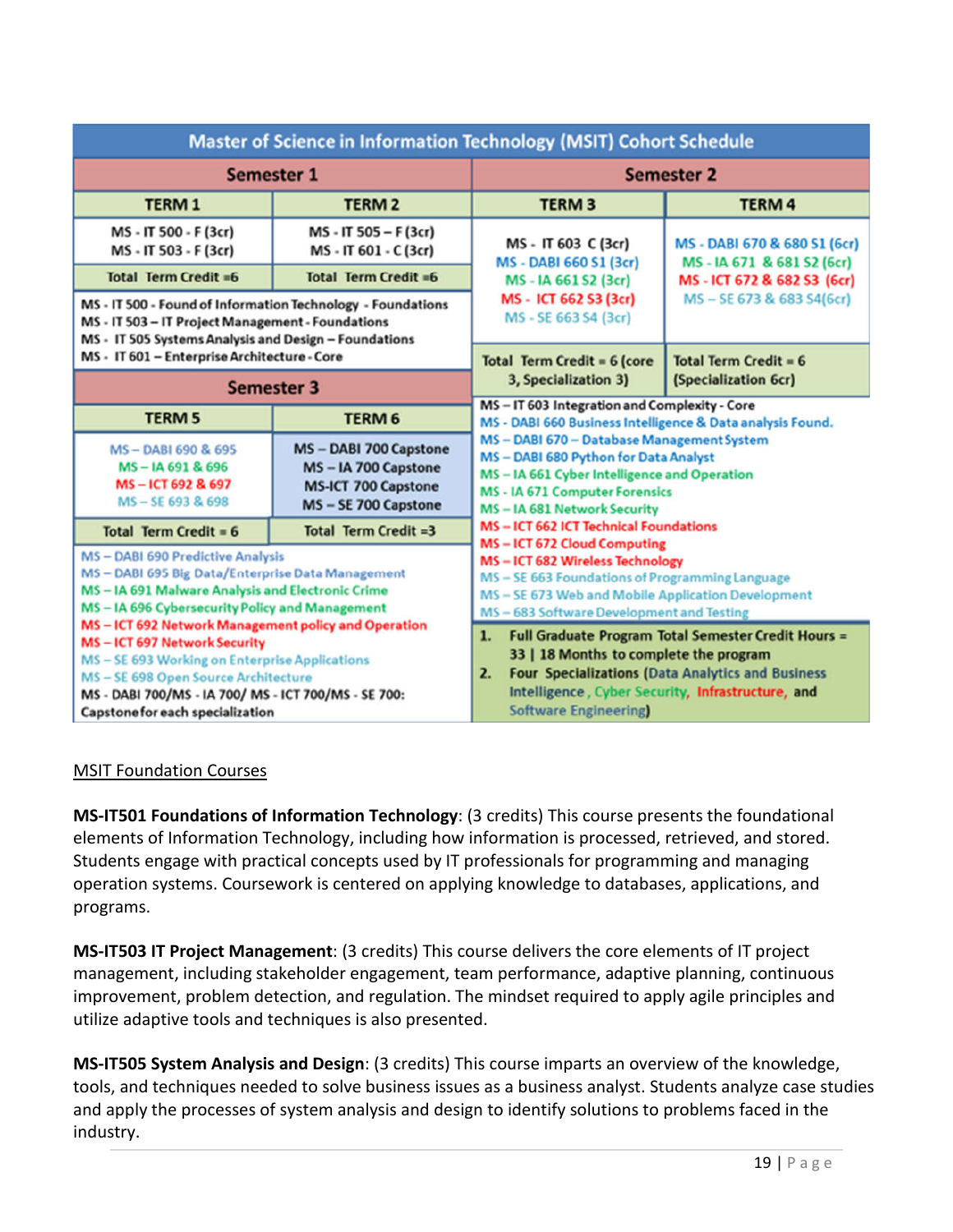#### MSIT Core Courses

**MS – IT601 Enterprise Architecture**: (3 credits) This course outlines the fundamental principles of enterprise architecture and how organizations utilize these concepts to accomplish business goals. Students explore how enterprise architecture interfaces with the information system architecture, business architecture, and technology architecture. Students investigate situational cases studies to understand and implement enterprise architecture using the architectural development method.

**MS – IT603 Integration and Complexity**: (3 credits) In this course, students utilize techniques and strategies needed for integrating systems and software. Tools for implementing integration and overcoming the different challenges surrounding the process are discussed. This course covers integration requirement documentation, integration design, and integration solution tactics.

#### MSIT Specialization Track Courses

DATA ANALYSIS AND BUSINESS INTELLIGENCE (DA & BI)

**MS-DABI660 BI and DA Fundamentals**: (3 credits) The fundamental principles of business intelligence and data analytics are presented in this course. Students apply BI and DA tools and techniques to interpret and analyze data sets. Students practice the skills needed to work with stakeholders and understand the framework for making business decisions.

**MS-DABI670 Database Management System**: (3 credits) In this course, students gain an understanding of database management systems, including database architecture, data models, database manipulation, and database environments. Students apply new development practices trending across the industry.

**MS-DABI680 Python for Data Analyst**: (3 credits) This course provides students with a broader understanding of Python programming through the lens of a data analyst. Students analyze statistics, organize data, and interpret information to communicate business relevance.

**MS-DABI690 Predictive Analytics**: (3 Credits) This course presents an overview of the knowledge, tools, and techniques required to analyze big data. Students explore the skills needed for importing and exporting, cleaning and fusing, modeling and visualizing, and analyzing and synthesizing datasets.

**MS-DABI695 Big Data/ Enterprise Data Management**: (3 credits) This course focuses on gathering, storing, and organizing big data on an enterprise scale. Students explore various data platforms and learn how to use data management tools. Students differentiate typical database systems from big data systems in enterprises.

**MS-DABI700 Capstone in Data Analytics and Business Intelligence**: (3 Credits) This course requires students to integrate and apply the knowledge areas of business intelligence and data analytics, namely python, predictive analytics, and big data/enterprise database management, into one capstone project. Students are guided by an advisor from the beginning to the end of their projects.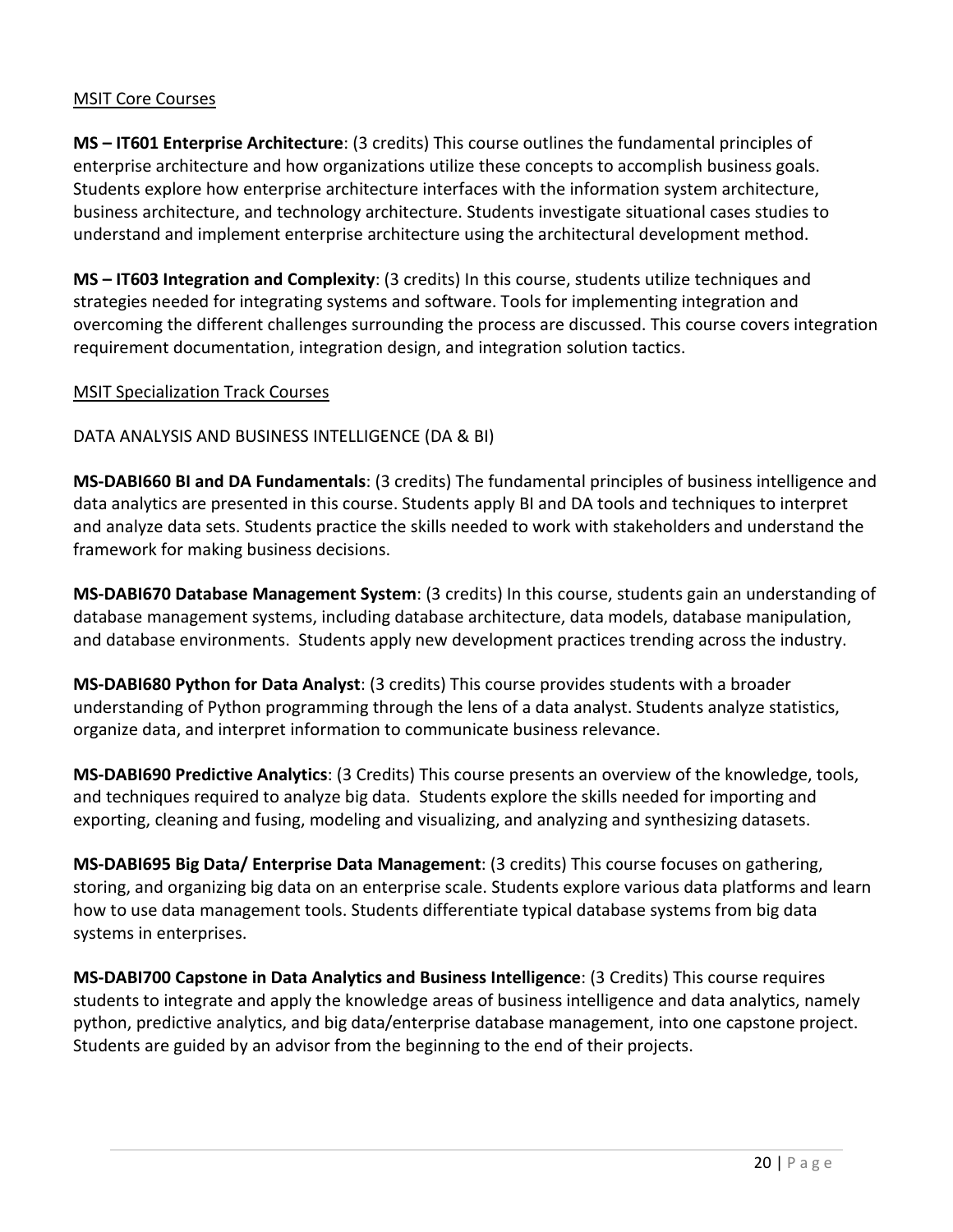#### INFORMATION ASSURANCE (IA)

**MS-IA661 Cyber Intelligence and Operation**: (3 credits) This course covers the principles of cyber intelligence and operation, including risk mitigation, network security, security architecture, security operation, and development security. Students apply industry protocols centered on practical security knowledge areas and domains.

**MS-IA671 Computer Forensics**: (3 credits) The principles, tools, and techniques of computer forensics are presented in this course. Students simulate existing computer forensic practices focusing on digital risks, counterattacks, intellectual property, and privacy issues. Students examine legal case studies and learn how to apply computer forensics in law.

**MS-IA681 Network Security**: (3 credits) This course introduces network protection strategies against various types of attacks. The principles of network security and the tools and techniques needed for encryption and secured connection are presented and applied.

**MS-IA691 Malware Analysis and Electronic Crime**: (3 credits) The principles of malware analysis and the skills needed to protect organizations from cybersecurity issues as a malware author are presented. Students investigate electronic crime cases and learn how to defend against malware attacks.

**MS-IA695 Cybersecurity Policy and Management**: (3 credits) In this course, students explore the principles of cybersecurity policy and management. Students study approaches and processes of cybersecurity management, including developing cyber security strategy, cybersecurity frameworks, and cybersecurity policy and regulation. Students examine the intersection of business needs and technical needs and learn how to properly communicate both through efficient reporting.

**MS-IA700 Capstone in Information Assurance**: (3 credits) This course requires students to integrate and apply the various knowledge areas of information assurance, namely cyber intelligence, computer forensics, network security, malware analysis, and cybersecurity management, into one capstone project. Students are guided by an advisor from the beginning to the end of their projects.

# TELECOMMUNICATION/INFRASTRUCTURE (ICT)

**MS-ICT662 ICT Technical Foundations**: (3 credits) This course presents the foundational elements of information and communication technology. Students are expected to identify and resolve problems in a technical and business context. This research-based course requires students to create decision criteria to resolve business issues, while taking into account cost constraints, resource constraints, and technical requirements.

**MS-ICT672 Cloud Computing**: (3 credits) In this course, students explore the fundamentals of utilizing cloud infrastructures for existing and new services. Students become familiar with industry cloud services, such as Amazon Web Services, Microsoft Azure, and Google Cloud, and learn the most important APIs for each cloud service operating in a Linux environment. Students apply the tools and techniques of building, deploying, and maintaining applications on the cloud.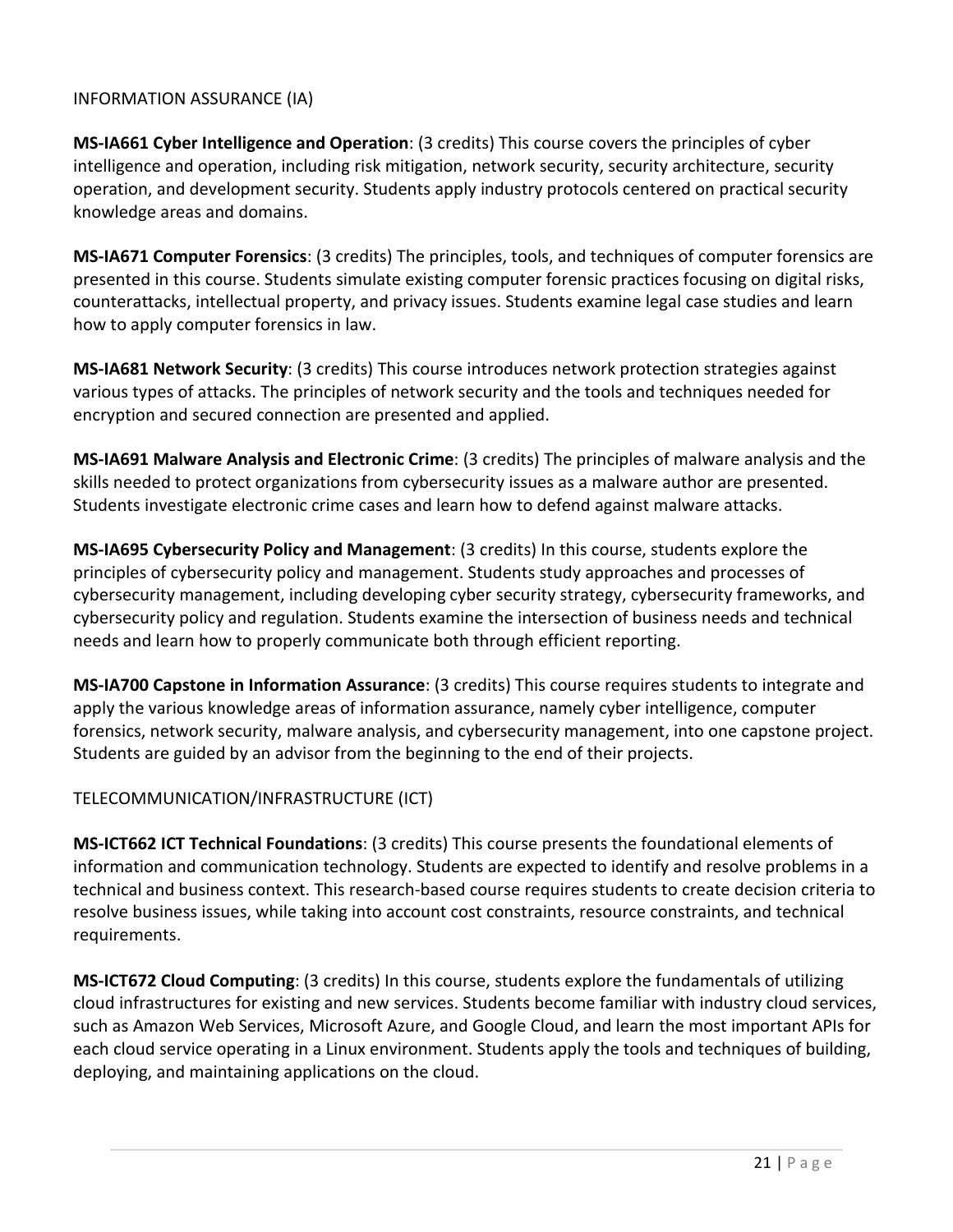**MS-ICT682 Wireless Technology**: (3 credits) This course presents industry trends and key concepts of wireless technology, including its application, security, and communication. Students research and explore the process of building and designing robust wireless systems.

**MS-ICT692 Network Management, Policy, and Operation**: (3 credits) The principles of enterprise network management, along with the policies and operations associated with it, are presented in this course. Students learn multiple network management processes, including developing network architectural strategies, management frameworks, and network policies and regulations. Students utilize information process techniques and identify emerging trends used in network management.

**MS-ICT697 Network Security**: (3 credits) This advanced course covers the tools and techniques needed for encryption and secure connection. Students apply and explore the effectiveness of several network protection strategies against various types of attacks based on research projects and network case studies.

**MS-ICT700 Capstone in Telecommunication and Infrastructure**: (3 credits) This course requires students to integrate and apply the knowledge areas of telecommunication and infrastructure, namely information and communication technology, cloud computing, wireless technology, network management and security, into one capstone project. Students are guided by an advisor from the beginning to the end of their projects.

SOFTWARE ENGINEERING (SE)

**MS-SE663 Foundations of Programming Language and Software Development Concepts**: (3 credits) This course covers the fundamentals of programming using various programing languages for software development. Students learn to use proper syntax, as well as how to write and debug code. Students utilize program logic tools.

**MS-SE673 Web and Mobile Application Development**: (3 credits) This course presents the fundamental tools and techniques necessary for developing complex web and mobile applications. Students learn the software development life cycle with agile methodologies, development environments, IT landscape, and security considerations.

**MS-SE693 Software Development and Testing**: (3 Credits) The fundamental principles and techniques of software development and testing are presented in this course. Students explore the importance of software testing and review case studies in which testing impacted the results of software development projects. The concepts of program flow/data flow analysis and mutation testing are researched in depth.

**MS-SE693 Working on Enterprise Applications**: (3 Credits) This course discusses the fundamental tools and techniques of software development on an enterprise scale. Students explore software development principles that are applicable in a business environment, as well as the concepts of continuous deployment, continuous integration, continuous testing, and continuous monitoring with feedback.

**MS-SE698 Open Source Software Architecture**: (3 Credits) The principles of open source software architecture, including the tools and techniques of open source management, are covered in this course. Students examine the intersections between open source architecture and business, law, product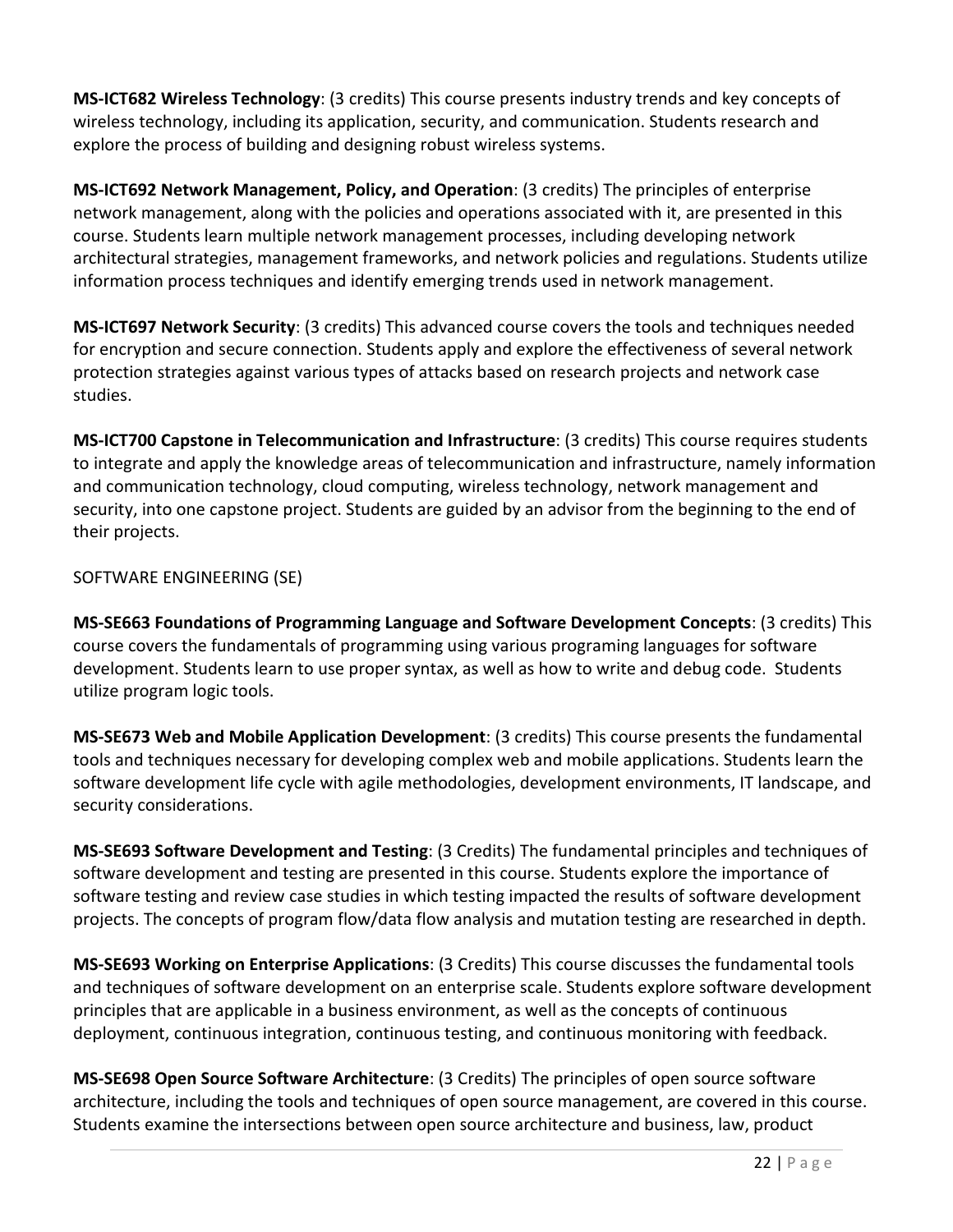management, and software development. Case studies are utilized to explore and understand the roles involved in open source management and the process of building the proper architecture to support open source software.

**MS-SE700 Capstone in Software Engineering**: (3 Credits) This course requires students to integrate and apply the knowledge areas of software engineering into one capstone project. Students apply their research on enterprise development using various programming languages and open source software architecture when submitting their final projects. Students are guided by an advisor from the beginning to the end of their projects.

# MSIT Academic Degree Requirements

Students must be formally accepted into the MSIT program and meet all graduation criteria outlined in this Catalog. Matriculated students must successfully complete the total of 33 credit hours listed above and maintain a 3.0 grade point average to graduate. If the student falls below a 3.0 grade point average, the student will be required to re-take the most recent courses and to pay additional tuition. Under such circumstances, the most recent grades achieved are counted toward the cumulative GPA. Students may repeat each course only once. Students who have not been able to raise their grade point average to at least a 3.0 after re-taking a course will be dismissed from the program. Graduation is not automatic upon completion of requirements. All students are required to complete and submit an Application to Graduate to the President, along with the requisite fees.

# **TECHNOLOGY REQUIREMENTS**

# General Information

FUSE students are expected to have reliable access to a computer with a broadband internet connection for viewing video streamed lectures and interacting with instructors. Software requirements should include Microsoft Office Suite or compatible software. Students in some classes also may be required to purchase and/or load additional software onto their computers at their own expense. Administrative computer access is necessary. Students planning to use a computer at work should be aware that firewalls and other security features may prevent the downloading of required applications.

#### Distance Learning

Distance learning has allowed FUSE to eliminate geographic barriers for students. Classes are digitally captured and uploaded on our FUSE's learning management system. FUSE's distance learning format enables students to "attend" classes from home, work, a vacation spot, the airport, or any other location having an adequately equipped computer and internet access.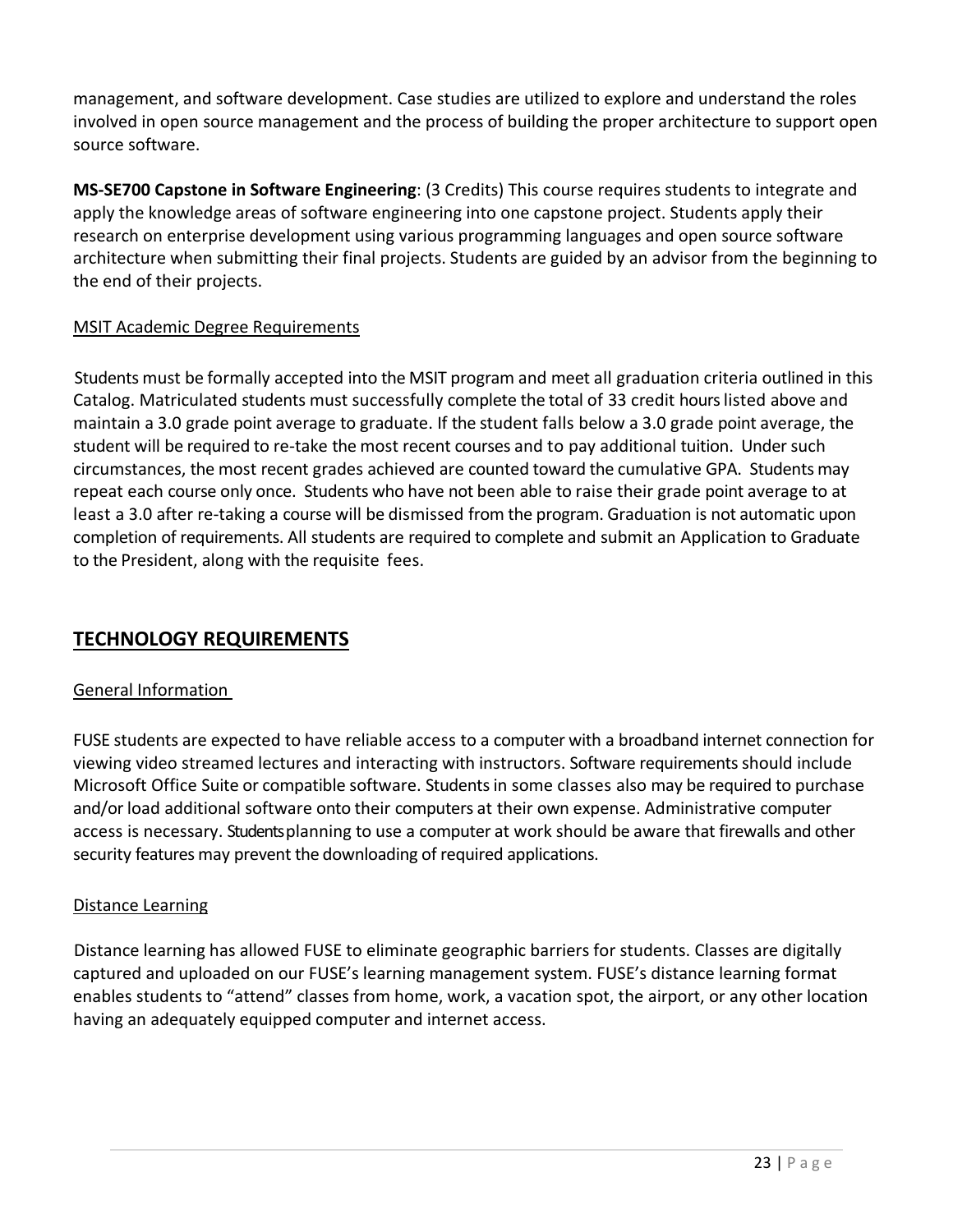#### Distance Learning Delivery Methods

- Online video streaming
- Internet/Web
- FUSE's Learning Management System
- Computer conferencing

Students must have access to a universal media player for viewing class lectures in online video streaming formats. Programs must be compatible with FUSE's Online Learning Management System. A stable broadband internet connection and webcam are required for live student-instructor interactions and test administration.

#### Computer System Requirements (Windows only)

A recent version of Firefox ™ or Microsoft Internet Explorer ™ or Google Chrome ™

Adobe® Flash® Player (A free version of Adobe® Flash® Player is available from get.adobe.com) Minimum

System Requirements for Windows

- 1.4 GHz or faster processor
- 1 GB of RAM for Windows 7 and up
- 1GB available diskspace
- Adobe Flash Player 9 or later

Recommended System Requirements for Windows

- 2.4 GHz Dual Core processor or greater for simultaneous record/playback features
- 2 GB of RAM
- 4GB available diskspace
- 128 MB VideoCard
- 1280x720 (720p) or largerdisplay
- High-speed Internet connection (audio/video)
- Full Duplex sound card and speakers
- Windows Media Player 10.0 or later
- QuickTime 7.5 or later

# **ACADEMIC CALENDAR**

FUSE admits students on a rolling basis in cohorts starting in January, May, and September each year. A student begins his/her eighteen-month sequence on the date indicated in his/her enrollment agreement. Once started, our integrated, applied program runs on a sequential semester basis. Each of the courses completed during a term will result in a grade. The cumulative results of these grades, weighted by credit hours, represent the overall GPA.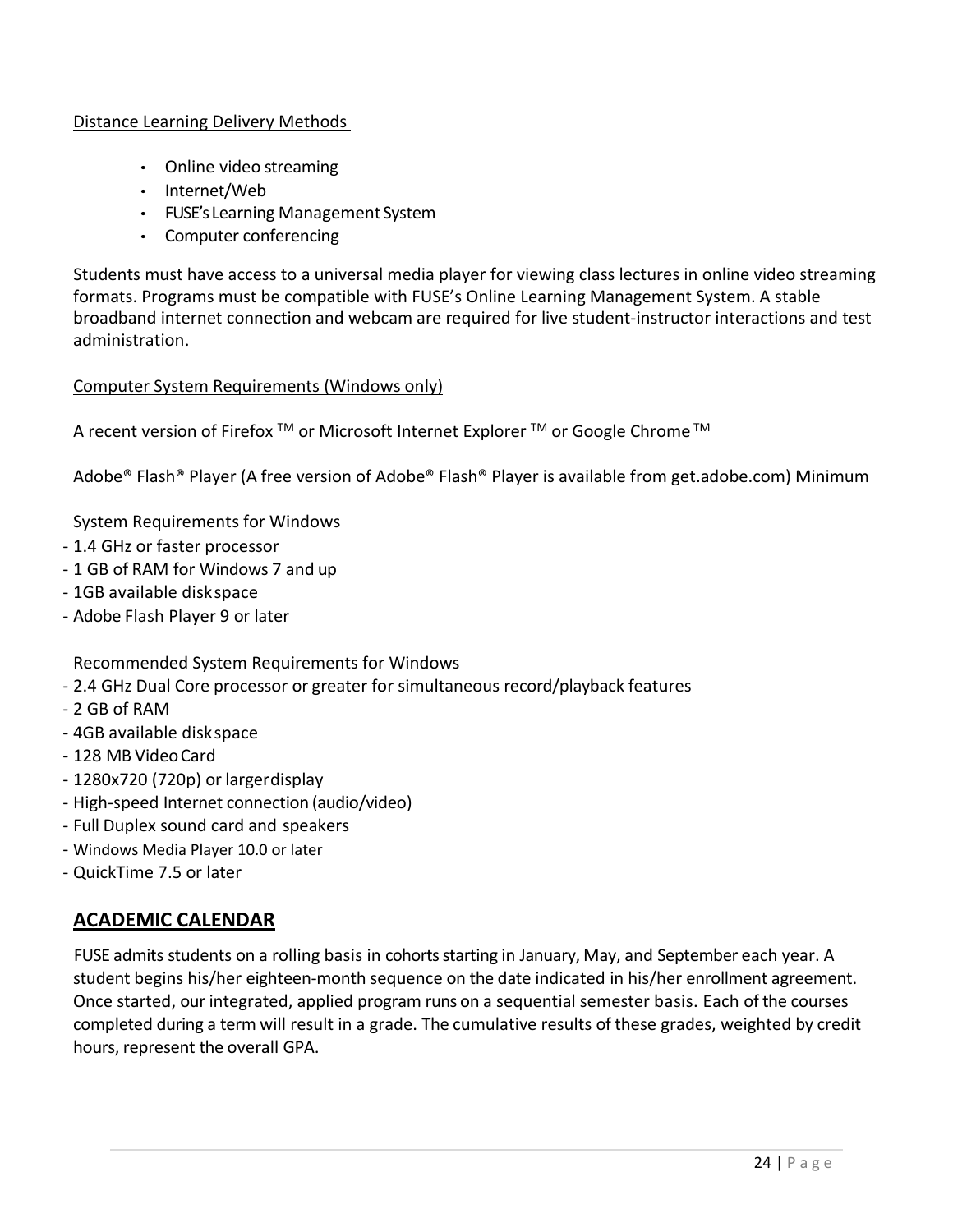# **ADMISSION POLICIES**

#### General Information

FUSE has a rolling admission policy. Admission is the process by which a student submits a completed application, sends official transcripts and other documents, and fulfills all admission requirements. In most cases, an interview with FUSE administrators will also be required. Admission into a specific graduate degree program occurs when the application process is complete and the Admissions Committee determines that the applicant possesses the skills and abilities necessary to succeed in FUSE's academically rigorous program. Meeting all minimum admission requirements does not guarantee acceptance into a program. After being granted program admission, the student may then proceed to register for and take classes. FUSE is dedicated to assisting you through the process quickly and efficiently, and is there to answer questions during the enrollment process. Applicants can telephone the Admissions Office at (561) 440-0253 or contact us at admission@FUSE.education.

#### Application for Admission

Submitting FUSE's application requirements can be done in three simple steps:

- 1) Submit a completed Admission Applicationonline
- 2) Pay the \$50 non-refundable application fee (If required)
- 3) Request all required materials to be sent directly to FUSE's Admissions Office

Necessary supporting documents must originate from the appropriate source and may be submitted by U.S. mail or email. Please note that academic tests (i.e. GMAT or entrance exam) might be required by the Admissions Committee, if the applicant's academic transcript does not clearly demonstrate that the applicant has the skills needed to successfully complete the program chosen. The Admissions Committee will not review an admission file until it contains all required materials.

#### Minimum Academic Admission Requirements

No one is admitted to a FUSE Graduate Program without a Bachelor's degree from a regionally accredited U.S. university/college or its international equivalent. Admission is open to students holding bachelor's degrees in any major. However, a careful review of each applicant's credentials will be conducted in order to ensure the potential for success in the program chosen.

MSIT program applicants also should possess strong foundations in mathematics and analytics, as these are the prerequisite to succeed in the information technology field. For admission into the MBV program, applicants should possess strong foundations in business mathematics and quantitative analysis, as these are the prerequisite technical skills needed to succeed in financial analysis and business valuation. The additional math requirements for entry into the MBV program are as follows: The requisite math background includes at least one semester of calculus and one semester of statistics. The suggested additional math foundation includes working knowledge of Excel modeling, one semester of economics, one semester of matrix algebra, and familiarity with computer programming.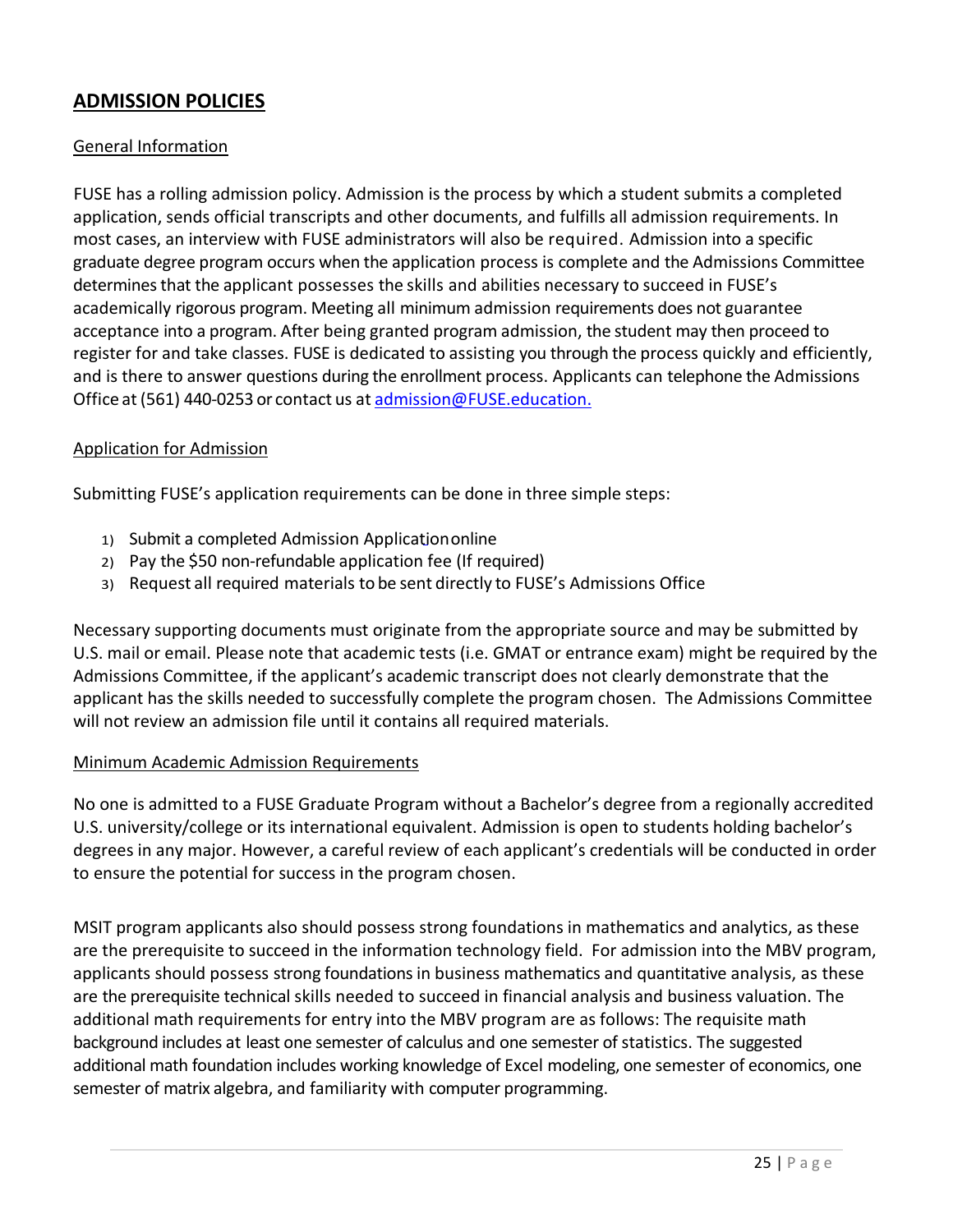With this in mind, applicants who are not admitted into either the MSIT program or MBV program due to insufficient math preparation may be provided an opportunity for conditional admission, meaning that, upon successful completion of the recommended prerequisite courses, the applicant will be admitted.

Regular admission requires an individual to possess, at a minimum, the following:

- 1. An undergraduate GPA of at least a 3.0 on a 4.0 grading system for the MBV or MSIT, or an undergraduate GPA of at least a 2.5 on a 4.0 grading system for the MPM, or the international equivalency (including the math prerequisites).
- 2. Those candidates not meeting the minimum GPA requirement must submit the results of either the Graduate Management Admissions Test(GMAT) or the Graduate Record Examination (GRE) taken within the last five years, or complete a FUSE entrance exam, to be considered for admission.
- 3. Although not required, the following candidates also should submit a curriculum vitae:
	- MSIT program applicants with mathematics and/or analytics experience beyond their degree.
	- Those candidates not meeting the prerequisite bachelor's degree math requirement for the MBV with experience demonstrating recognized competency in the business valuation profession.
	- Candidates with management or project management experience applying for the MPM.

4. Exceptions to these requirements may be made in cases where the applicant has passed an advanced business exam to earn a designation, such as the CFA or CPA (for the MBV), CISCO's CCNA, CCDP, CCNP, or CCIE (for the MSIT), or PMP (for the MPM).

# **Transcripts**

All students applying for admission must submit an official bachelor's or master's degree transcript. An "official transcript" is an unopened, original transcript that is mailed, faxed, or emailed directly from the previous college to FUSE. International students may be required at their own expense also to submit a credential evaluation. The evaluating body must be a member of the National Association of Credential Evaluation Services (NACES).

#### Admission Process

# DOMESTIC APPLICANTS

 $\checkmark$  Application for Admission Complete online application and pay the non-refundable \$50 application fee (if required).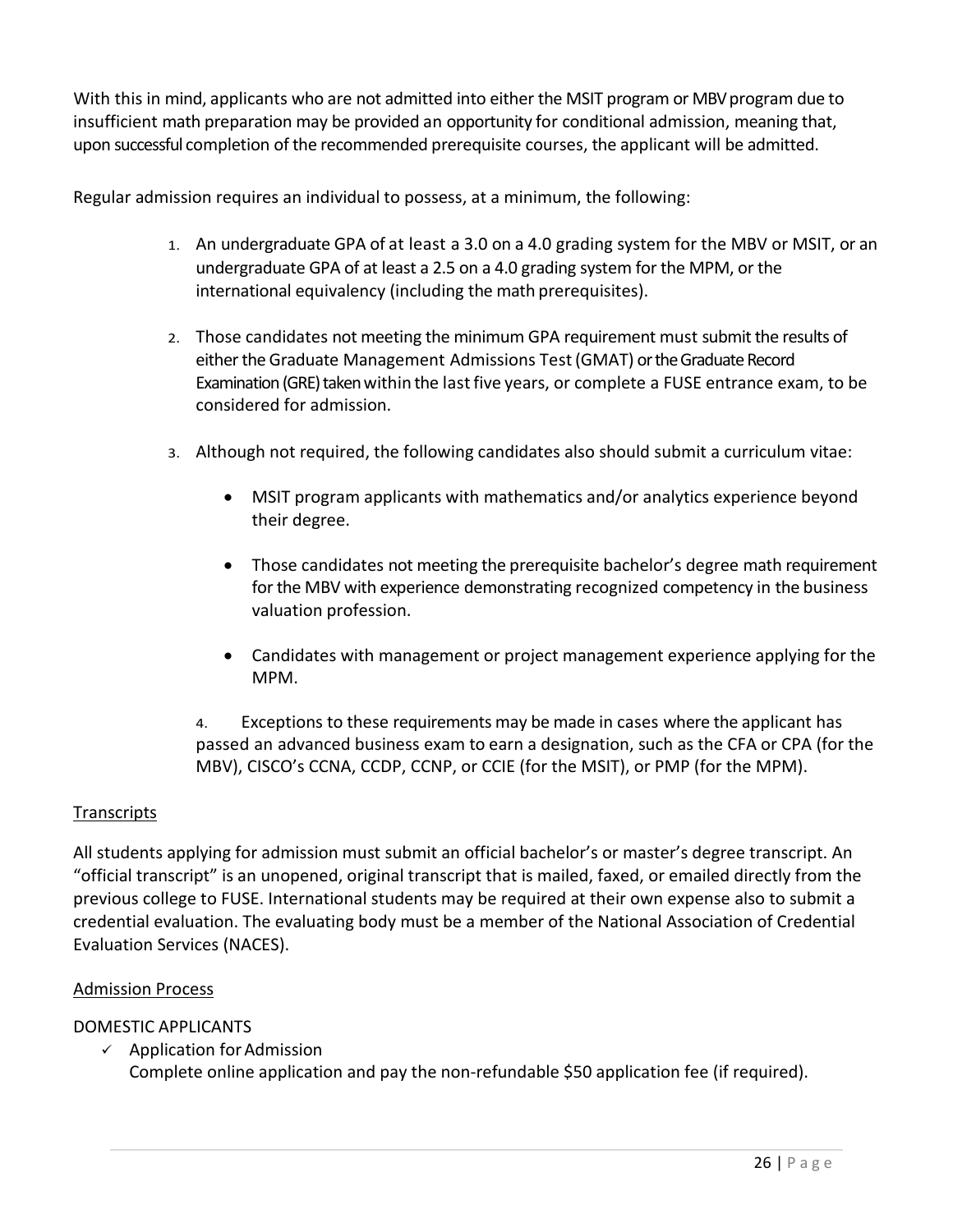$\checkmark$  Official Transcripts

Request all official transcripts to be sent directly from previous college/university to FUSE Admissions Office.

 $\checkmark$  Letters of Recommendation Submit two letters of recommendation from academic and/or employment sources.

NOTE: The GMAT or the GRE is NOT required, unless an applicant is unable to meet the GPA minimum requirements. The curriculum vitae is not required, unless the applicant has not met the prerequisite math requirements for the MBV. Exceptions to these requirements may be made in cases where the applicant has passed an advanced business exam to earn a designation, such as the CFA or CPA (for the MBV), CISCO's CCNA, CCDP, CCNP, or CCIE (for the MSIT), or PMP (for the MPM).

# INTERNATIONAL APPLICANTS

- $\checkmark$  Application for Admission Complete online application and pay the non-refundable \$50 application fee (if required).
- $\checkmark$  Credential Evaluation

A transcription and Course-By-Course credential evaluationof undergraduate transcripts is required for admission. A Course-By-Course evaluation identifies and describes each credential in terms of its principal elements: name of credential, requirements for entry and program length, and expresses an equivalency in terms of U.S. education. The fee for this service will be at the expense of the student. We only accept professional transcriptions and evaluations from companies that are recognized by the National Association of Credential Evaluation Services (NACES).

# $\checkmark$  Passport

All application packets should contain a copy of your passport.

 $\times$  TOEFL

Applicants whose native language is not English and who have not earned a Bachelor's degree from a U.S. institution or taught completely in English are required to take the Test of English as a Foreign Language (TOEFL). Please have official scores sent directly to FUSE, 20283 State Road 7, Suite 400, Boca Raton, FL 33498. Our minimum TOEFL score requirements are: Paper-based: 600, Internet-based: 100.

# $\checkmark$  Official Transcripts

Request all official transcripts to be sent directly from previous college/university to FUSE Admissions Office.

 $\checkmark$  Letters of Recommendation Submit two letters of recommendation from academic and/or employment sources.

NOTE: The GMAT or the GRE is NOT required, unless an applicant is unable to meet the GPA minimum requirements. The curriculum vitae is not required, unless the applicant has not met the prerequisite math requirements for the MBV. Exceptions to these requirements and to the TOEFL may be made in cases where the applicant has passed an advanced business exam in English to earn a designation, such as the CFA or CPA (for the MBV), CISCO's CCNA, CCDP, CCNP, or CCIE (for the MSIT), or PMP (for the MPM).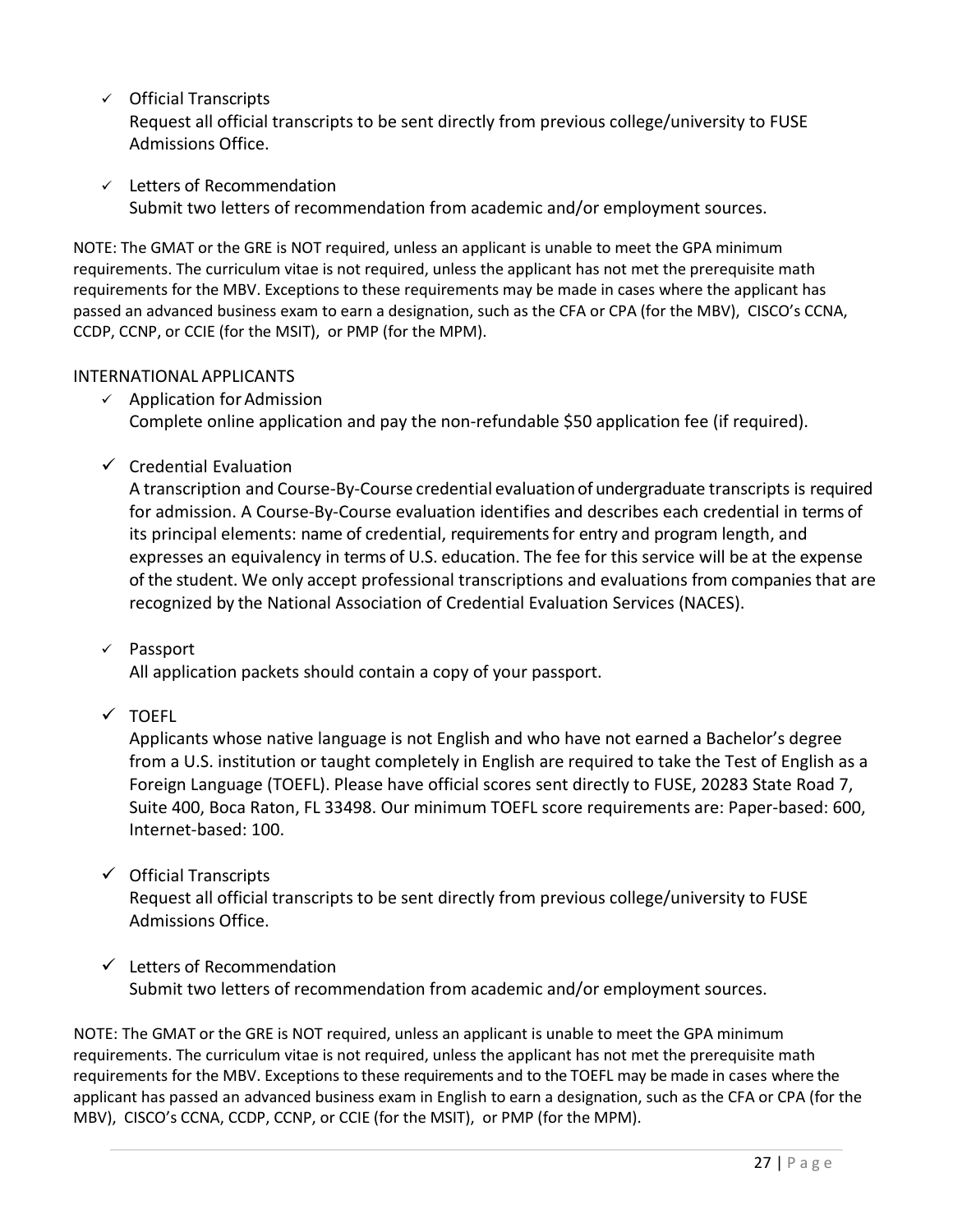### Notification of Admission

Applicants will be notified by email of the Admission Committee's decision. Once all materials are received at FUSE, please allow approximately four weeks for the processing of your application and to receive notification.

#### Admissions Office Contact Information

Florida University Southeast Admissions Office 20283 State Road 7, Suite 400 Boca Raton, Florida 33498 Phone: (561) 440-0253 E-mail: admission@FUSE.education

# **SELF-DIRECTED LEARNER ACCOUNTABILITY STATEMENT**

Students enrolled in FUSE's MBV program or MPM program are expected to complete a significant portion of their coursework independent of direct faculty supervision. Due to the nature of on-line graduate studies, the instructor's role will be that of a facilitator and guide. In that role, the instructor will provide the student with guidelines and learning activities, and will offer feedback and evaluation as the student proceeds with the course.

Attendance for a given week is based on the student's engagement in an academically related activity that can be documented. The following are academically related activities for the purposes of attendance:

- Meaningful participation in an online discussion.
- Quizzes, tests, assignment submissions, and other work that is graded by the instructor.
- Student-initiated contact with a faculty member to ask a course-related question via email, video conferencing, or chat.

Attendance in the FUSE online classroom is collected in weekly cycles. For administrative purposes, the date that attendance is recorded for is the Sunday of each week, regardless of the day of the week on which the semester starts. If a week spans over two months, the attendance for that week will be reported as a part of the later month. A weekly unit in FUSE Online Education consist of activities that students are engaged in from a Monday through the following Sunday. The last day of attendance of an online class is defined as the last day in which the student was engaged in an academically related activity that can be documented. Absences from online engagement will result in grades of zero (0) for all assignments due and not submitted timely, including discussion-based activities.

Success depends upon the individual student's motivation and ability to undertake independent study. Experience has shown that some students fail to realize the degree of effort and time that is required to successfully complete a graduate degree program. Based upon the foregoing, FUSE requests that students carefully review the MBV and MPM degree requirements and course descriptions set forth herein prior to enrolling.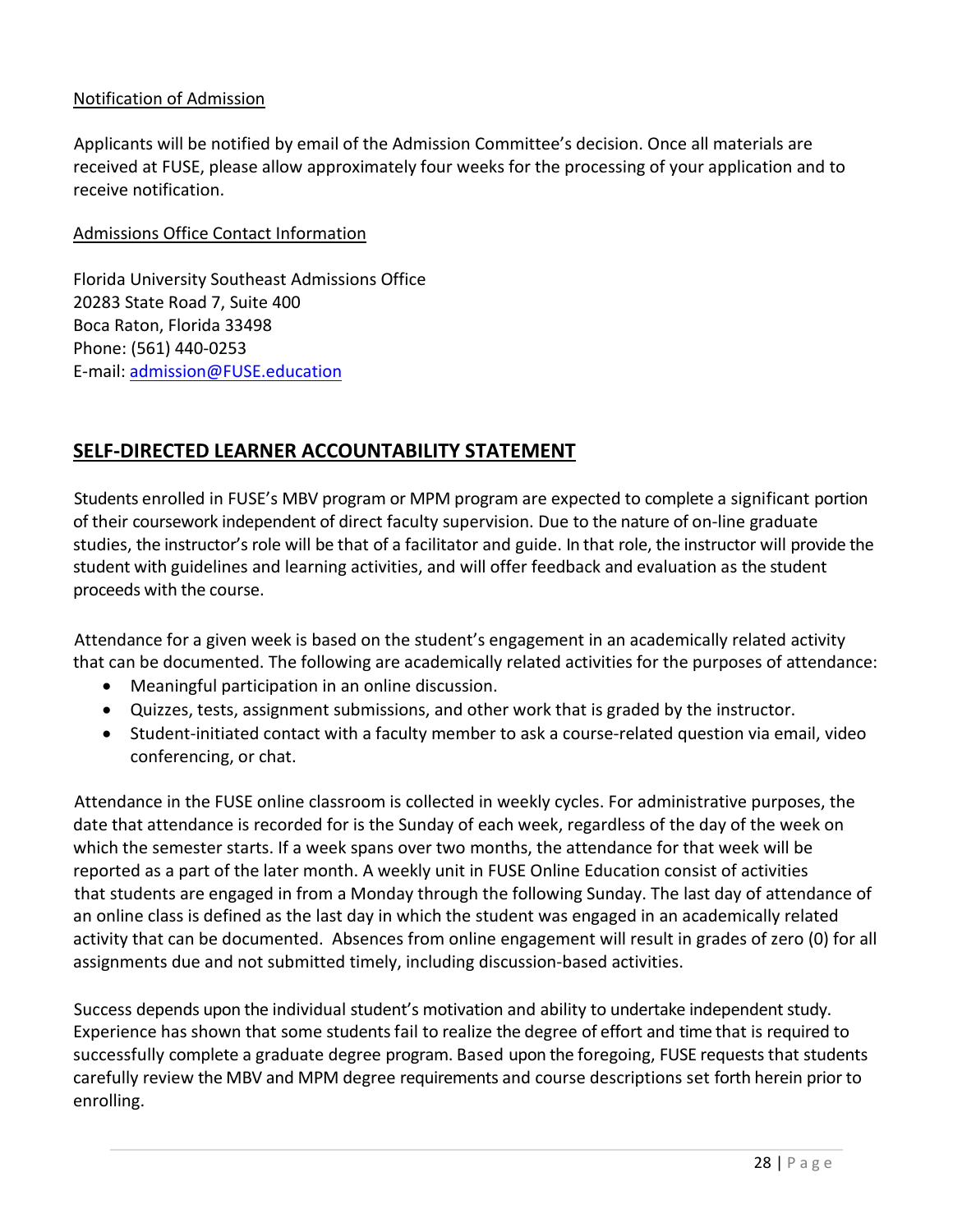# **ACADEMIC REGULATIONS AND PROCEDURES**

### Credit Hour

The Curriculum for the MBV/MPM represents 34 Semester Credit Hours and can be completed in as little as 18 months. The Curriculum for the MSIT represents 33 Semester Credit Hours and can be completed in as little as 18 months. Students should expect to spend a total of approximately 15 hours in class and at least 20 hours out of class for each credit earned.

#### Course Numbering Description

Courses are numbered in the following manner:

- 1. The prefix indicates the program: MBV for Master of Business Valuation courses; PM is for Master of Project Management courses; MS is for Master of Science in Information Technology courses.
- 2. The concentration, if one exists, is then designated by the next letter(s): G (General), C (Construction), and IT (Information Technology) for the Master of Project Management Program; DABI (Data Analytics and Business Intelligence), IA (Cyber Security), ICT (Infrastructure), and SE (Software Engineering) for the Master of Science in Information Technology.
- 3. The numbers following the letters roughly indicate the level of the course content; higher numbers generally require students to have acquired more skills.

#### Academic Appeal Petitions

A graduate student's cumulative GPA will be calculated upon completion of each term.

- A minimum of a 3.0 cumulative GPA is required to maintain graduate student status.
- In any term where the cumulative GPA drops below 3.0, the student automatically will be changed to academic provisional status and will be required to retake the term responsible for the decrease in GPA for an additional fee to remain in the MBV program.
- If a student wishes to appeal a change in status, an appeal should be filed in writing with the President.
- Provisional status is removed only when a graduate student's cumulative GPA equals or exceeds the minimum of 3.0 required to earn an MBV degree.

#### Extension Appeal Petitions

The MBV, MPM, and MSIT are 18-month sequential programs consisting of 34 credit hours(33 for MSIT). All students are expected to complete the entire program within 18 months from their starting month. A petition for extension can be filed with the President requesting an extension of time to complete the program. These petitions will be granted for the purpose of enabling students to re-take a term. Decisions made by FUSE Administration regarding whether or not to approve the extension for reasons other than retaking a term are final. Students not successfully completing the requirements for the MVB, MPM, or MSIT and not given an extension after 18 months from their starting month, as well as those students not successfully completing the degree requirements by the extension date, will be dismissed from the program.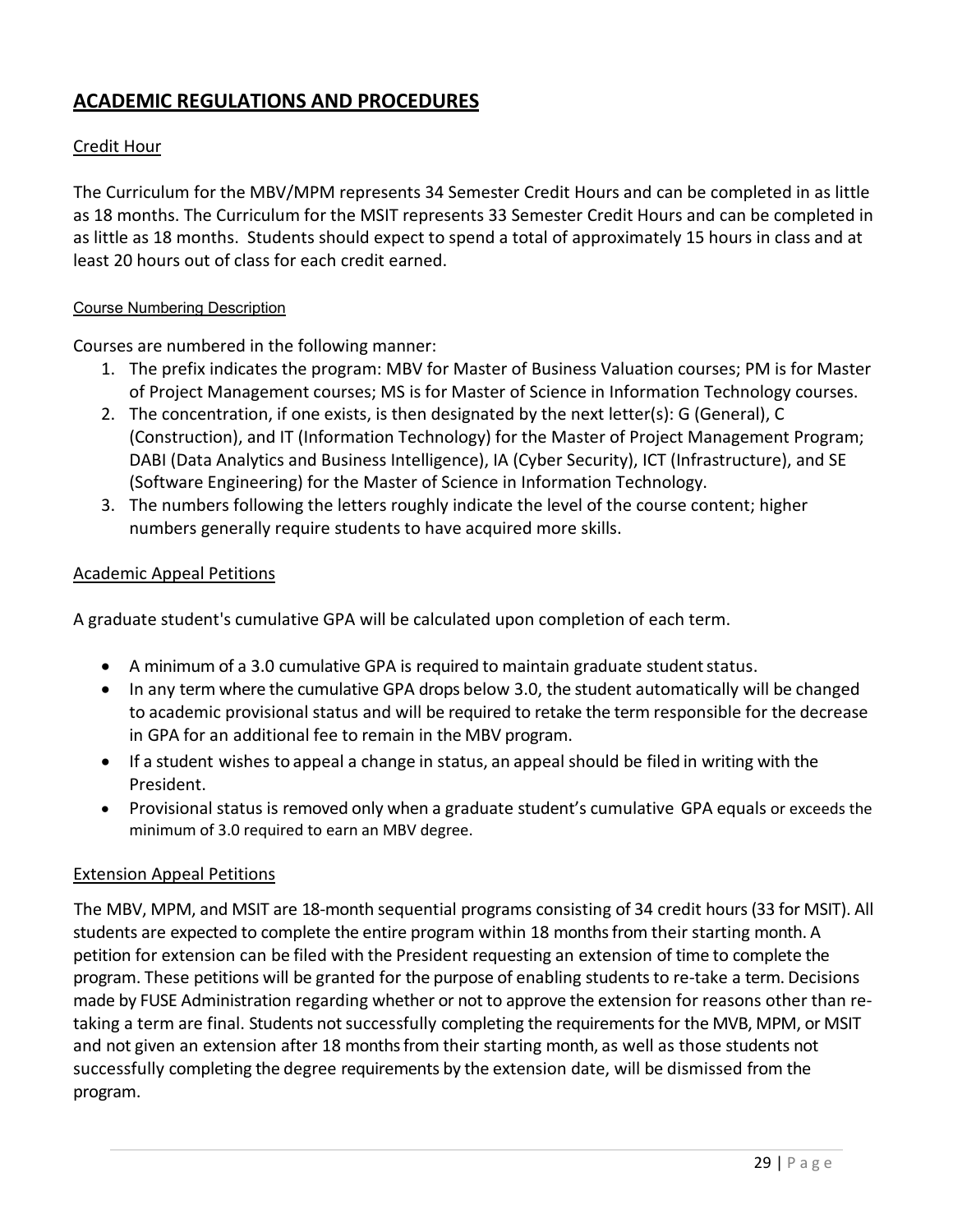#### Readmission Appeals

After dismissal from a FUSE program, students may appeal for readmission by submitting a written letter of appeal to the President. This letter of appeal for re-admittance must state the cause(s) of the student's academic problems, changes in the student's situation that may rectify those problems, and a proposed plan of action to ensure success in the program selected. Students may be readmitted on a probationary status for a one term sequence by the end of which the student must be in full compliance with the probationary plan approved by FUSE Administration. Students not successfully completing the degree requirements in full compliance with the approved probationary plan will be dismissed from the program. Decisions by FUSE Administration are final.

#### Leaves of Absence and Program Withdrawals

Students who intend to withdraw from their program, or to take a leave of absence, must notify the President in writing.

#### Emergency Leave of Absence

When circumstances occur whereby a student feels that completion of a term sequence is not possible or in the student's best interest, the student may request a non-punitive grade of W (Withdrawn) be issued by the President. A student who wishes to withdraw from a term must submit a written request and submit supporting documentation of the student's serious illness or the serious illness of an immediate family member requiring the student's care. Refunds or reduction of tuition will be made according to the policies below. In the alternative, students who are granted an approved Leave of Absence may opt tohold any balance in his/her account in abeyance for a period of up to one year from the date of issue. In such cases, the Leave of Absence will act as the equivalent of an approved extension appeal and the student will be permitted to complete the chosen program, subject to the current requirements and upon payment of \$1,000 tuition to repeat the term sequence impacted by the withdrawal.

#### Withdrawal due to Military Call to Active Duty

Students may withdraw from a program and receive a 100% tuition refund for the current semester upon presenting to the President the original Armed Forces orders for a US military call to active duty. Nonpunitive grades of W will be issued for all coursework. In the alternative, students may be granted an approved Leave of Absence and may opt to hold any balance in his/her account in abeyance for a period of up to one year from the date of issue. In such cases, the Leave of Absence will act as the equivalent of an approved extension appeal and the student will be permitted to complete their program, subject to the current requirements and upon payment of \$1,000 tuition to repeat the term sequence impacted by the withdrawal.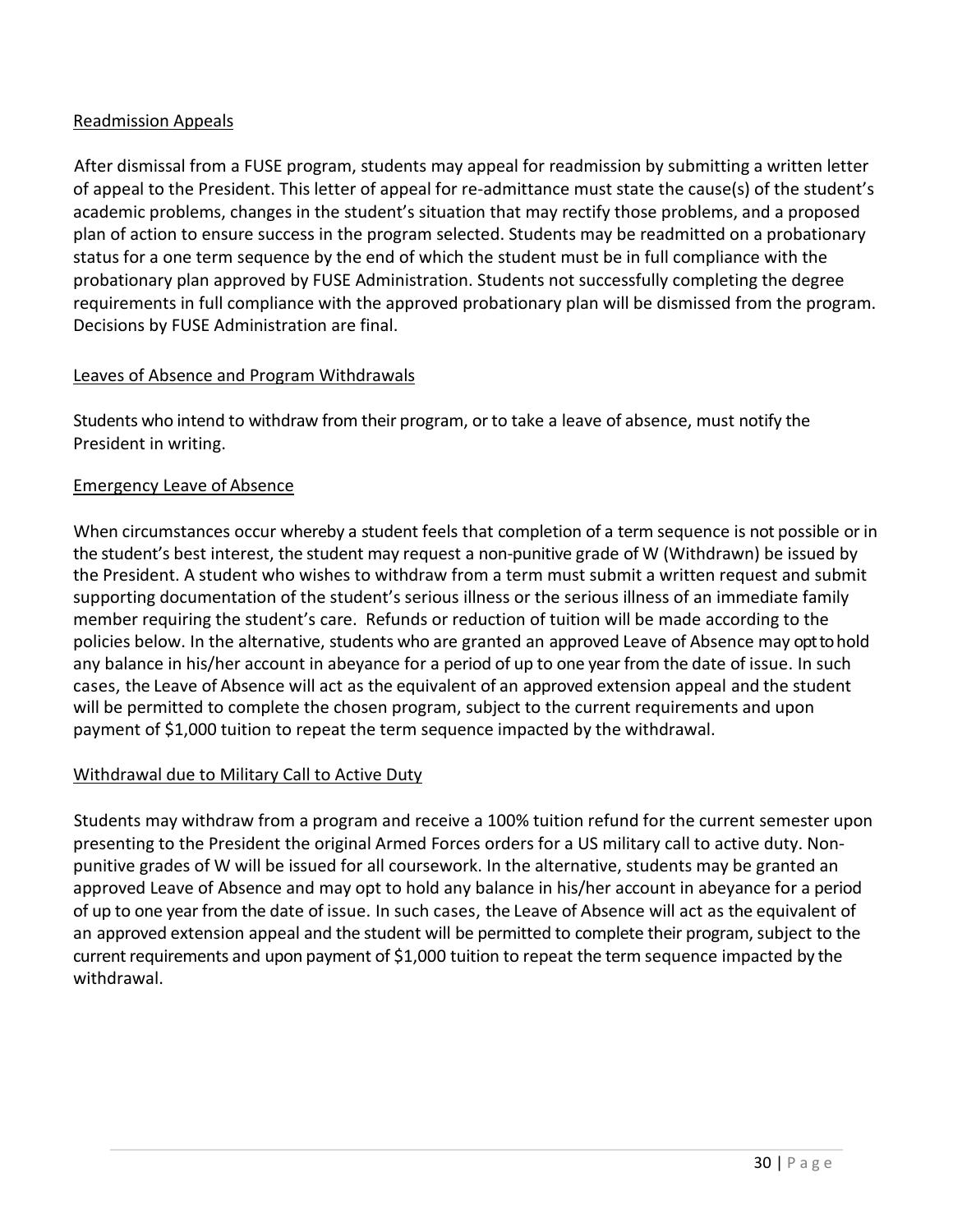# **ASSESSMENT POLICIES**

#### **Basic Testing Requirements**

The testing of students' understanding of course material is anintegral part and essential factor of any academic program. With this in mind, FUSE diligently operates to promote honesty, integrity, and fairness in all testing procedures. The following testing guidelines are intended to reflect positively on the institution, enhance the stature and visibility of the institution in the community and worldwide, increase enrollment by providing quality testing to potential students, and enhance the institution's mission andstandards.

Testing options will include proctored examinations. Except for the portfolio requirements, the particular format of testing will be at the discretion of the topic instructor, based on the differing course requirements and circumstances. However, all assessments will follow the prescribed grading system described below.

#### Proctored Examinations

Due to the high standards required by FUSE and the various valuation certification organizations, each semester students will complete at least one timed, proctored examination. This proctoring is also mandated by IACVS and ISBA in order to grant the ICVS and BCA credentials respectively. These proctored exams may require students to be monitored via webcam or may necessitate scheduling times to take the tests under the supervision of a local proctor. The tests will be timed to ensure fairness to all students. However, the specific exam format and the access to materials will depend upon the discretion of the instructors.

#### Capstones

As part of the MBV graduation requirements, four major valuation reports will be completed by the students and will combine into a portfolio of student performance. Each report will be more complex than the previous. Nevertheless, FUSE will require all reports to be of utmost quality and they will be separately assessed. These reports may be reviewed by not only the course instructor(s) but by leading practitioners, such as graders of the ISBA BCA and IACVS ICVS credentials, to ensure professional quality standards are being applied. Both MPM and MSIT graduates complete a Capstone Project. This unique, integrated, applied approach will demonstrate to the faculty, and to future employers, the skill sets that each student has acquired.

#### Grading System

Each of the courses completed during a term will result in a grade. The cumulative results of these grades, weighted by credit hours, represent the overall GPA. Course and portfolio report grades will be available after each term via FUSE's Learning Management System. Federal law prohibits communication of grades by telephone. Students may access their grade report and/or print a grade report by logging on to the FUSE Learning Management System.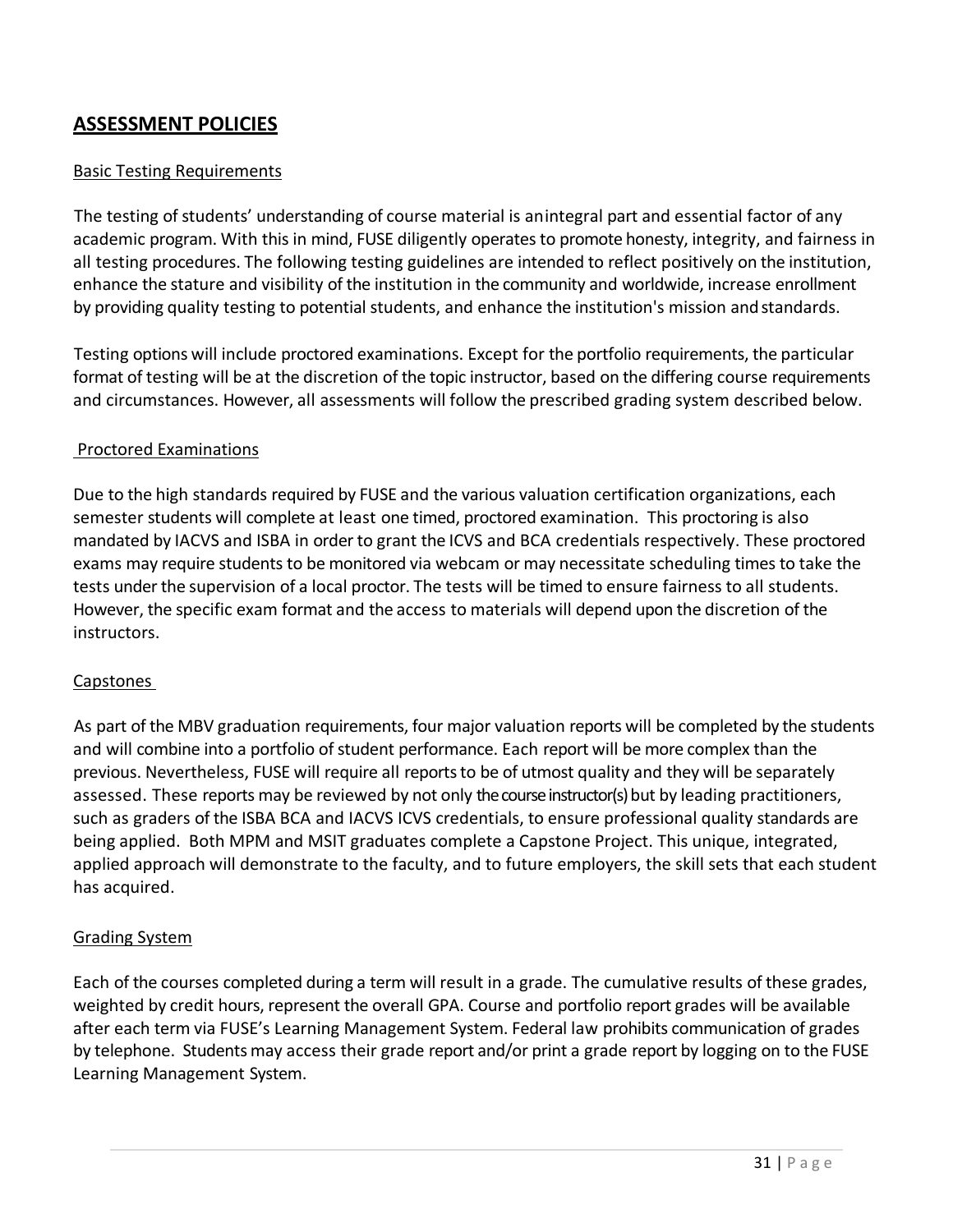| Grade     | <b>Description</b>            | <b>Points</b> |
|-----------|-------------------------------|---------------|
| И         | Outstanding                   | 4.0           |
| B+        | Satisfactory                  | 3.5           |
| B         | Satisfactory                  | 3.0           |
| $C+$      | Less than satisfactory        | 2.5           |
| $\vert c$ | Less than satisfactory        | 2.0           |
| ┢         | Fail                          | 0.0           |
| FN        | Failure for non-attendance    | 0.0           |
| I WF      | Incomplete Withdrawal Failing | 0.0           |
|           |                               | 0.0           |
| W         | Withdrawn                     | N/A           |

# **STUDENT SERVICES**

#### Academic Advising

Each student will be assigned a member of the faculty as an academic advisor upon commencing the chosen program of study. Academic advising represents a shared relationship between the student and his/her Academic Advisor and a process of continuous improvement, clarification, and evaluation with the aim of assisting the student in achieving his/her goals. An Academic Advisor will assist the students with any educational concerns. They will offer guidance and insight throughout the entire program. A student may be required to maintain additional contact with his/her Academic Advisor as a result of academic or disciplinary difficulty. In addition to this representative program, students are encouraged to communicate regularly with other faculty and administration members to discuss academic matters and to determine progress toward degree completion.

If a student wishes to change his/her advisor, the student will need to contact the President and the request will be approved. Due to our intimate size, we will work with students on a personal basis. Our team is committed to our students' success. This success is measured one student at a time and the founders of FUSE will be completely engaged in ensuring this vision.

FUSE is committed to meeting the needs of its students through appropriate and timely use of Academic Advisors, instructors, and faculty members, all of whom are charged with the responsibility of encouraging students to continue their programs until such time as they demonstrate an inability to adequately make satisfactory progress. Monitoring of student progress will be conducted routinely so that individual attention can be given to students at those times that satisfactory progress is not maintained. A student's Academic Advisor will coordinate with other faculty members and administrators for the purpose of assisting the student with his/her personal, academic, and career development related to the student's study with the FUSE. The services can be rendered through emails, the internet, phone, fax or in person in Boca Raton, Florida. Please contact the President at(561) 440-0253 for additional information.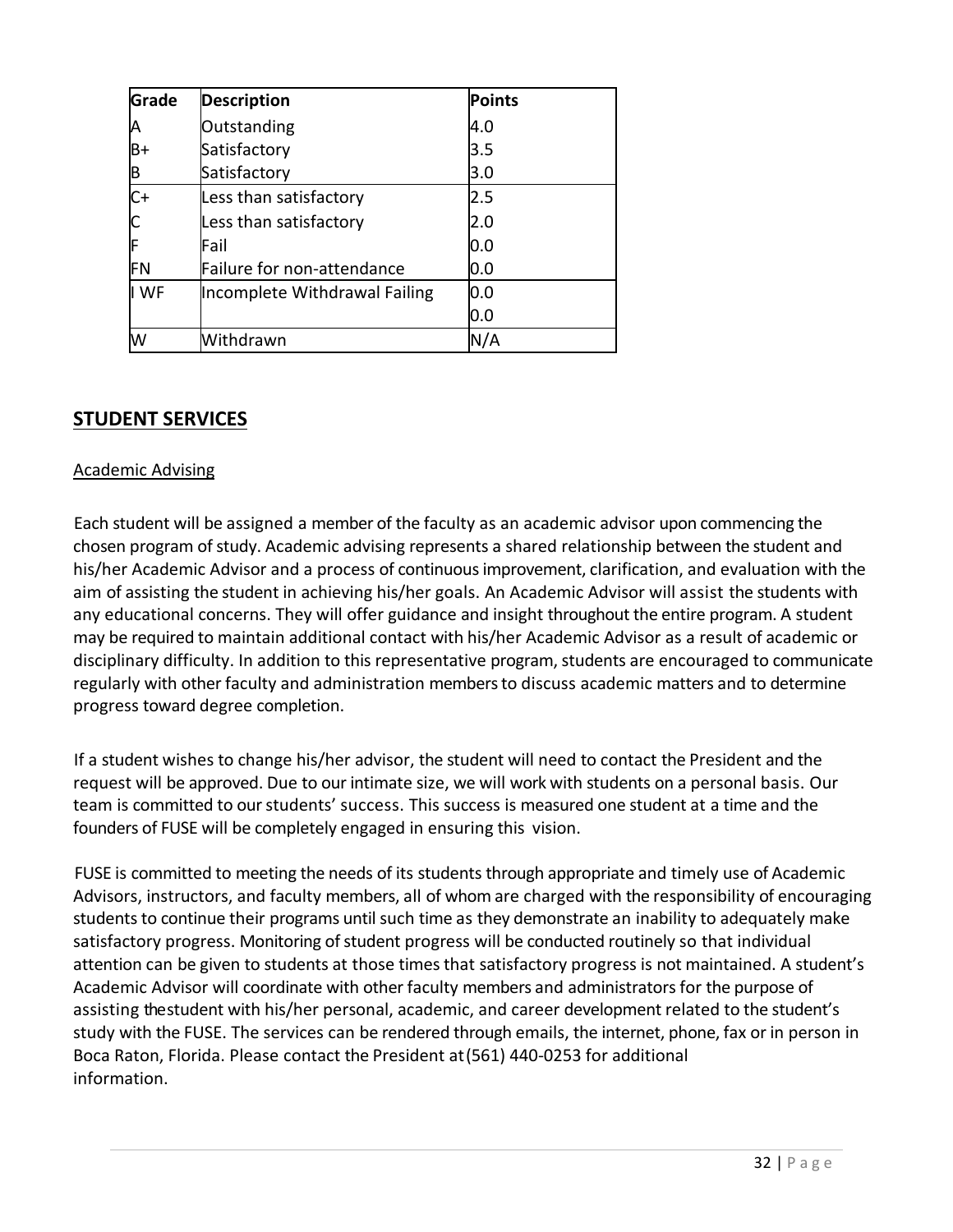#### Student Assessment Services

FUSE provides student assessment services which are consistent with our grading polices as stated in this Catalog. FUSE is committed to providing students with accurate, fair, and consistently graded assessments of their progress in their course of study, including the assignment of an Academic Advisor and, as necessary, academic counseling by faculty members.

#### Career Services

FUSE has strong relationships with several valuation membership organizations, as well as executives in the field of project management, which will translate into opportunities for our graduates. A student's Academic Advisor, as well as other faculty members, and the President, will facilitate potential career contacts. Please note that, although FUSE will assist with placement, it does not guarantee employment.

#### Library Services

# **Gale Cengage:** Business Collection Business and Economic Theory Collection InfoTrac Business Collection The Economist Archive Business Insights: Global Career Transitions Small Business Collection Small Resource Center Business Insights: Essentials General OneFile Student Resources in Context RDS Business Suite RDS Business & Industry RDS Business & Management RDS Tablebase

#### **Statista Databases**

#### **Skillsoft Books**

#### **IEEE Wiley eBook Frontlist**

#### **Thomson Reuters: Checkpoint (online)**

PPC's Guide to Business Valuations (MBV students only)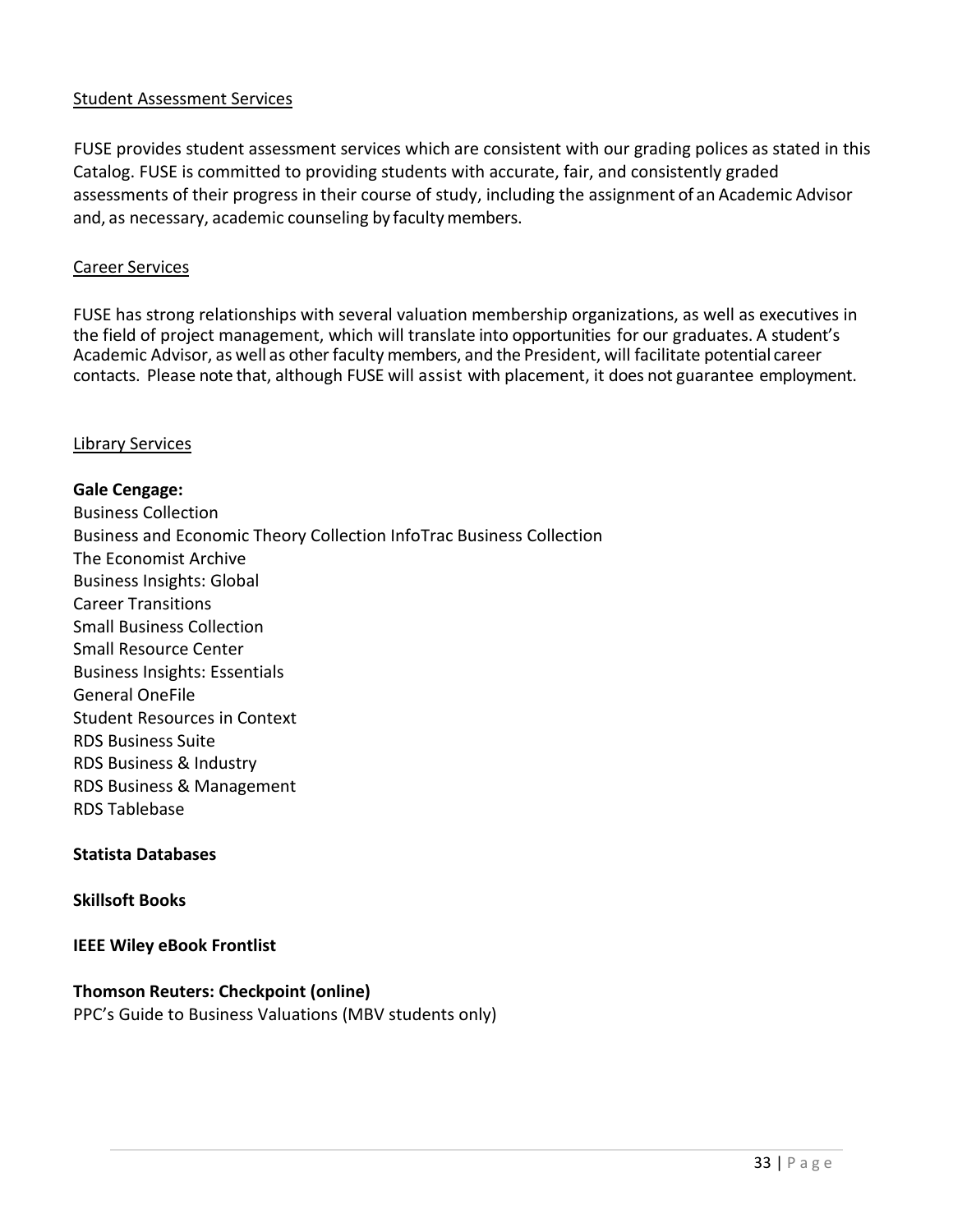#### **Resources Provided by ISBA**

**BizComps** 

Quick Start Training programs

Access to an online Document Vault which contains: 1) IRS Revenue Rulings, 2) Uniform Standards of Professional Appraisal Practice, 3) Cost of Capital Tools, 4) Duff and Phelps Valuation Insights and 5) additional training materials

#### **Resources Provided by IACVS:**

ICVS Training Materials Duff and Phelps Valuation Insights BVR News

# **Project Management Institute (PMI) Publications:**

FUSE pays student membership to the Project Management Institute for all MPM students. This membership allows students to get access to various resources including peer-reviewed journals (Project Management Journal), trends, lessons learned, and industry standards.

# **Project Management Body of Knowledge (PMBOK) 6th Edition**

FUSE provides each MPM student with online access.

#### **Scaled Agile Framework for Enterprise (SAFe)**

#### **Agile Project Management and System Development publications**

FUSE provides online access to each IT Track MPM student.

# **Construction Management Association of America (CMAA) publications and standards**

FUSE provides online access for each Construction track MPM student.

# Technical Support

Technical support is available for our Learning Management System. Telephone support is available from 9:00AM-5:00PM Eastern and calls outside of normal support hours generally will be returned within 24 hours. Technical support outside of normal support hours can still be provided during evenings and weekends, if a set time and date are mutually agreed upon.

Account, login, and Technical issues: Shady Grove Group LLC. 8561 Fenton Street, Suite 210 Silver Spring, MD, 20910 info@shadygrovegroup.com Tel: 1-844-235-0220

Technical support only: support@shadygrovegroup.com Toll-free: 1-844-2350220 (Continental North America) Direct: 1-240-670-7746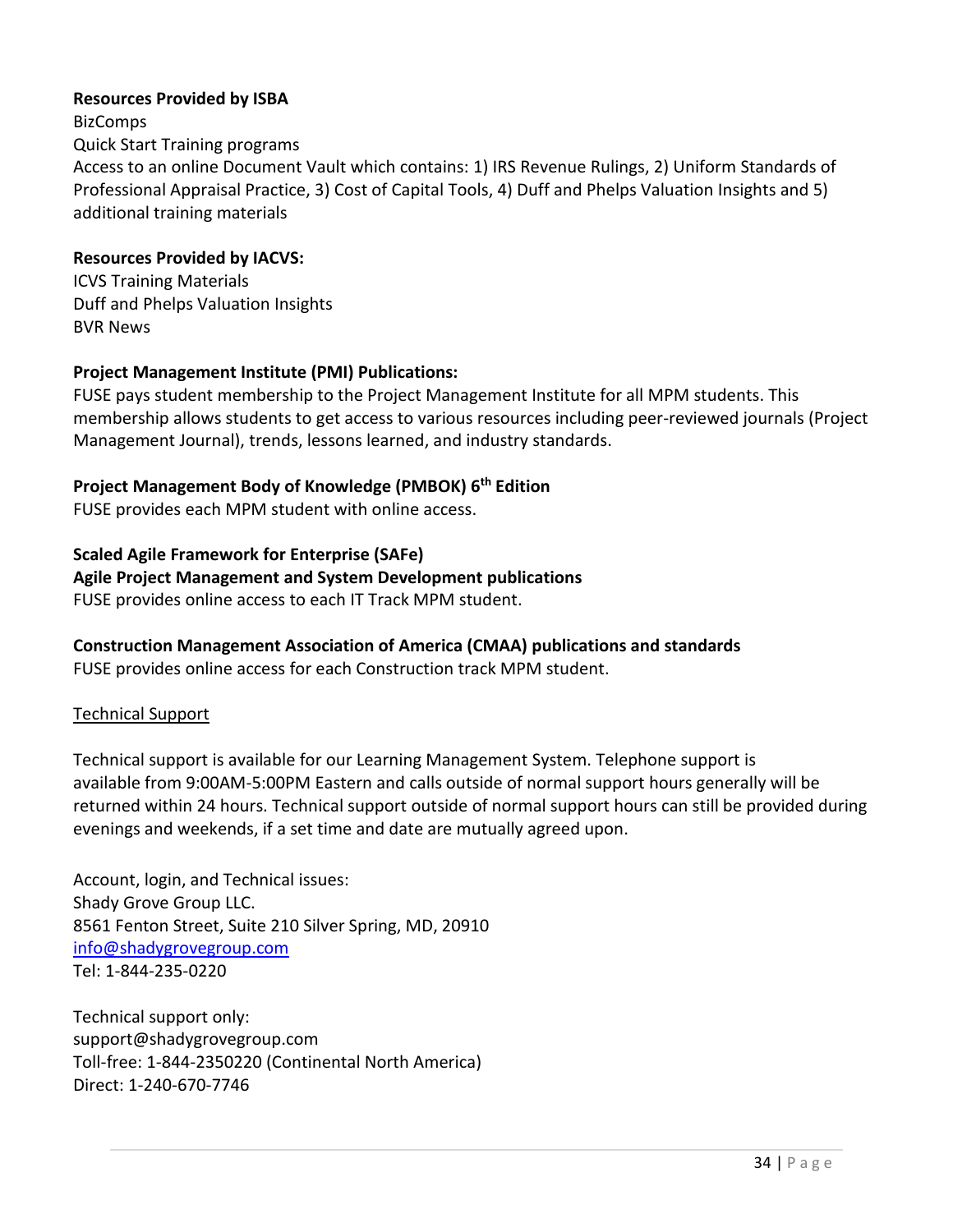# **TUITION AND FEES**

#### General Information

Tuition for the MBV, MSIT, or MPM program is \$22,000. Tuition is paid in 3 installments. \$9,000 is due for the first semester at the time of initial registration. The second instalment of \$8,000 is due upon registering for the second semester and the balance of \$5,000 is due upon registering for the third semester. Textbooks are not included in the tuition costs of any program and must be purchased separately by the student.

#### Tuition Payment Policies and Deadlines

Full payment of each installment is due 10 days prior to the beginning of the semester. FUSE accepts credit card payments (processing fee added), personal checks drawn on a US bank account, money orders (bank drafts), wire transfers, and cash. Special payment arrangements can be approved by the President. Payments by check for online registration must be received by the due date in order to keep student's registration active. Checks should be made payable to "Florida University Southeast". Foreign currency checks are not accepted. If Student does not have a U. S. bank account, payment must be made in the form of a wire transfer, credit card, or money order, and payment must be in U.S. Dollars. FUSE accepts all major credit cards, however a processing fee of 2.75% will be applied to all credit card payments. Payments made by check, money order, or credit card, are final and may not be replaced by any type of tuition assistance. FUSE does not currently have a payment plan for students; however, special arrangements can be made by the President. FUSE does not offer any financial assistance.

#### Repetition of a Course

A student may be mandated to repeat a course because of unsatisfactory academic progress. If such is the case, the student will be required to pay an additional tuition fee of \$1,000.00 per repeated class. This tuition fee is nonrefundable.

#### Cost of Required Books and Supplies

FUSE will try to minimize the cost of books by suggesting the purchase of electronic textbooks (e-texts) and other learning resources that are free. FUSE, via its instructors, may also recommend additional textbooks which might not come in e-text format. FUSE does not purchase textbooks from the sellers. It is the responsibility of the student to purchase the textbooks but FUSE will have its instructors provide their list of books as soon as possible, so students can obtain the books well in advance of class and seek the best pricing. Please see the Graduate Catalog for the list of other required equipment and supplies, including computer equipment and software, to be purchased by the student.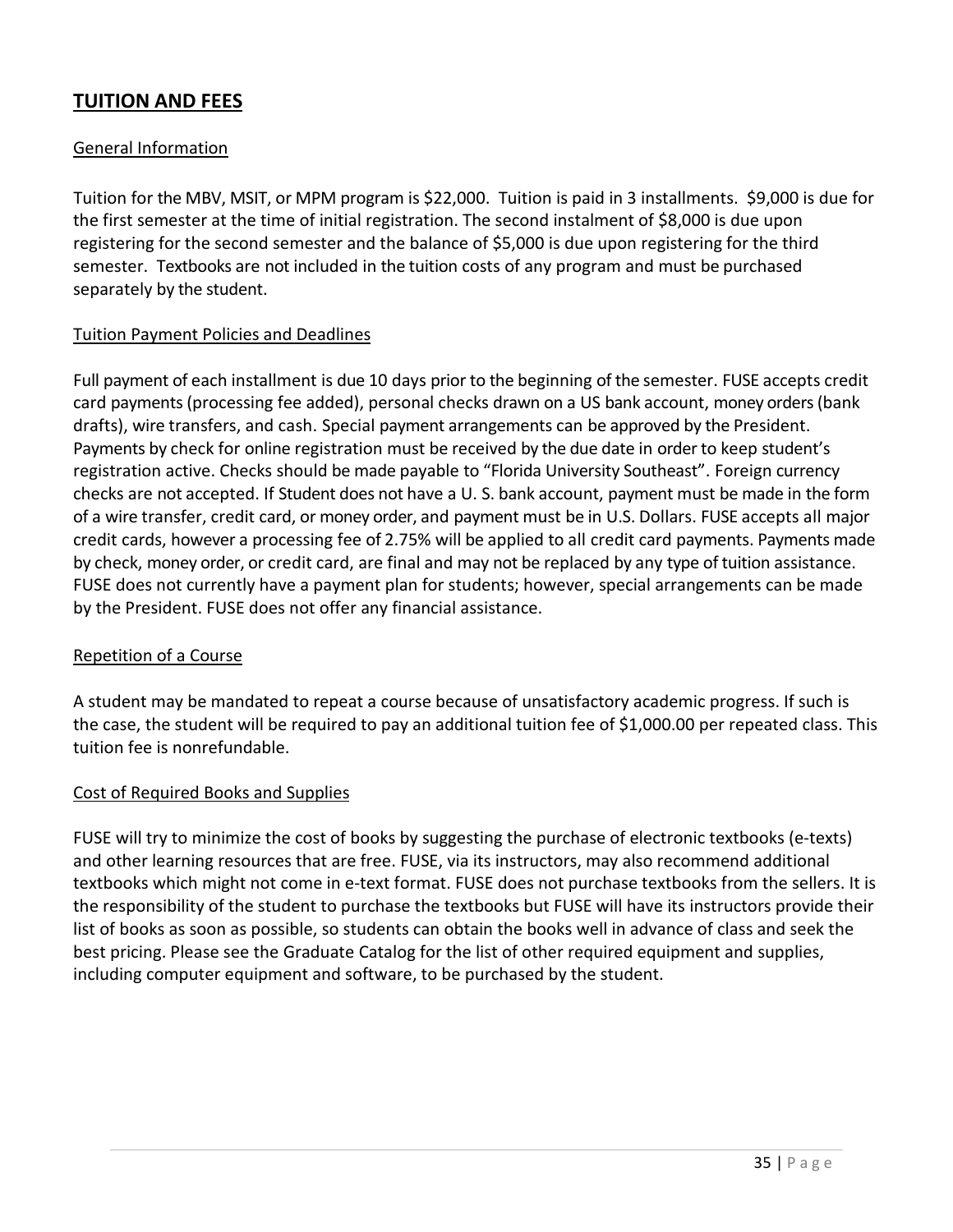#### Business Related Fees

Fees are due when incurred.

- Application Fee (non-refundable): Up to \$50
- NSF Check Processing Fee: \$50
- Transcript Fees: First one free, additional ones \$10 each
- Late Payment Fee: \$50
- Graduation/Portfolio Fee: \$500
- Course Repeat Tuition (non-refundable): \$1000

#### Refund Policies

Students who withdraw from FUSE before the end of the first week of classes each semester will receive a full refund, less non-refundable fees, for that semester. After the end of the first week of each semester, refunds will depend upon the elapsed time since the student's Scheduled Semester Start Date. Any amounts determined to be owed FUSE as a result of these calculations are due in full on the effective date of the withdrawal. All monies, exceptthe application fee (if required), will be fully refunded, if the application is not accepted or if the student cancels within three (3) business days after signing the enrollment agreement.

For students who withdraw after classes begin for each of the semesters, the following refund policies will apply:

- If a student withdraws during the first calendar week of classes and notifies the President in writing of his/her intent to withdraw, a full refund of tuition and fees will be made, except for non-refundable fees.
- If a student withdraws after the first week of classes, the College will refund tuition based upon a calculation of elapsed time from the student's Semester Start Date to the date of withdrawal.
	- o If a student withdraws **prior** to completing 50% of the semester (the first term), 50% of the tuition for that semester will be refunded.
	- o If a student withdraws **after** completing 50% of the semester (the first term), there will be no refund of tuition or fees for that semester.

Under exceptional circumstances, the President may approve an additional refund amount. However, no refunds will be given after the end of the first term of a semester, lacking a successful Tuition Appeal or absent one of the circumstances listed below.

Tuition and fees will be refunded in full for the current semester under the following circumstances:

- -- During the one week drop period
- -- Courses canceled by FUSE
- -- Involuntary call to US active military duty
- -- Documented death of the student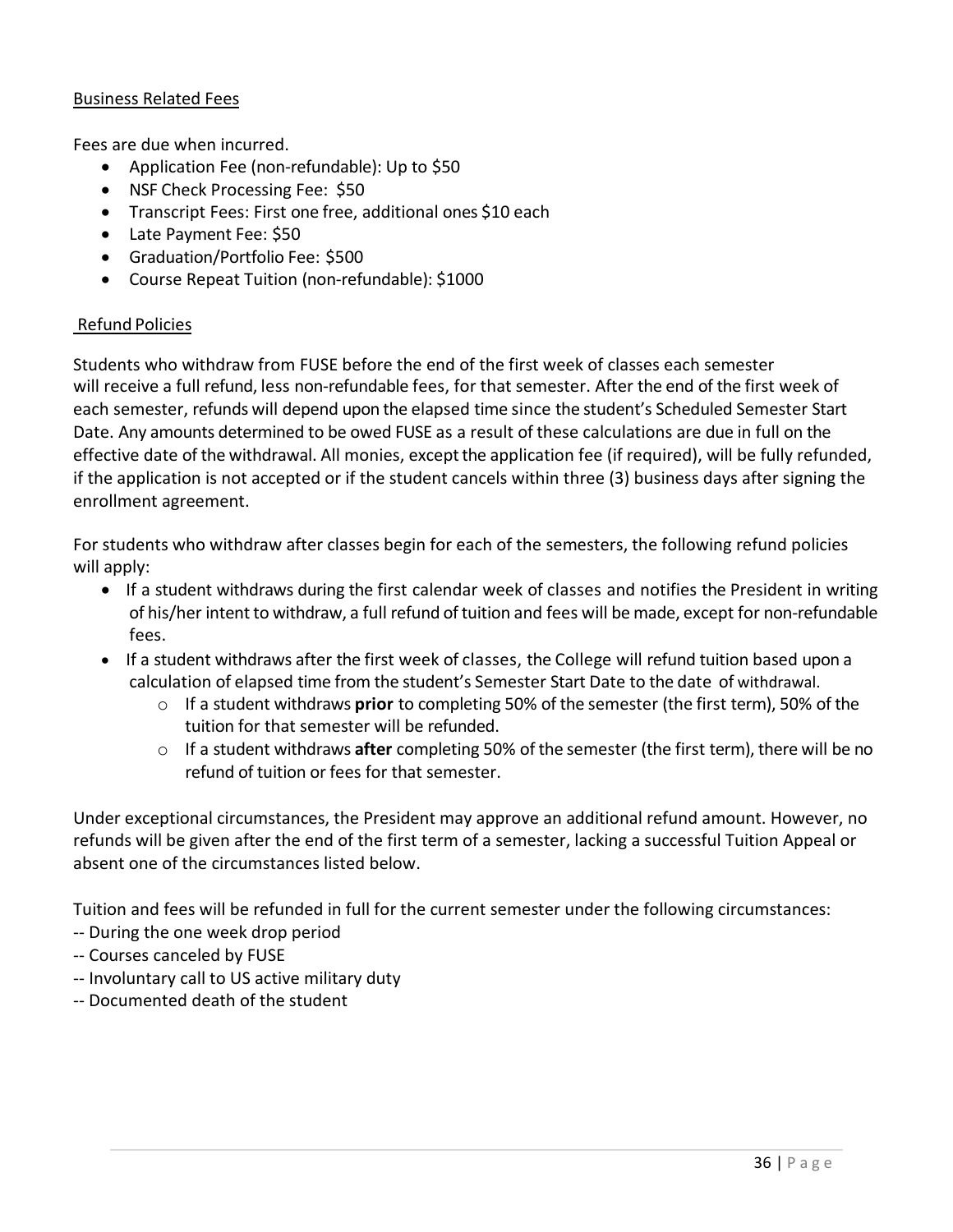### Determining Withdrawal Dates

Withdrawal dates are determined in two ways, either through student-initiated withdrawal or through FUSE administrative withdrawal. Student-initiated withdrawal occurs when the student notifies FUSE in writing of the intent to withdraw. Administrative withdrawal occurs when FUSE determines that the student is no longer enrolled based on a variety of reasons such as a student's lack of academic activity, failure to initiate a new topic, failure to communicate with the Academic Advisor or topic instructor, or failure to pay tuition.

#### Refunds

Once eligibility for a refund is determined, the President calculates tuition charges and arranges refunds, as applicable. Funds reimbursed to the student are reimbursed within 30 days from the date of withdrawal via the original payment method; i.e., tuition paid by check is refunded via check, and tuition paid by credit card is refunded to the credit card used for payment. In the case of third-party funds such as from employers, FUSE will first verify with the original payer for the appropriate handling of the refund. The student is responsible for any portion of the tuition and fees owed after refunds are given to payers.

#### Tuition Appeal

In the case of extenuating circumstances where a student is not entitled to a refund under the policies outlined above, the student may make an appeal for tuition considerations by submitting a written explanation of the circumstance that warrants an exception to the published refund policy. Extenuating circumstances might include incapacitating illness or injury. Credible supporting documentation to verify the circumstance is required. All appeals should be sent to the President.

#### Employer Assistance

Many employers provide financial assistance for graduate study. Programs differ, so interested students should contact the appropriate office at their place of employment. Depending on company policy, FUSE may be able to bill the employer directly for tuition. Students whose tuition is to be billed to their employers must submit complete and proper authorization to FUSE. Students should apply for their employer tuition assistance as soon as possible. Any portion of tuition that will not be paid by the employer must be paid by the student. FUSE will hold the student responsible for payments not received from the employer.

#### Financial Aid Advisement

While FUSE does not coordinate student financial aid, the President may be contacted to provide guidance regarding where to garner private educational funding.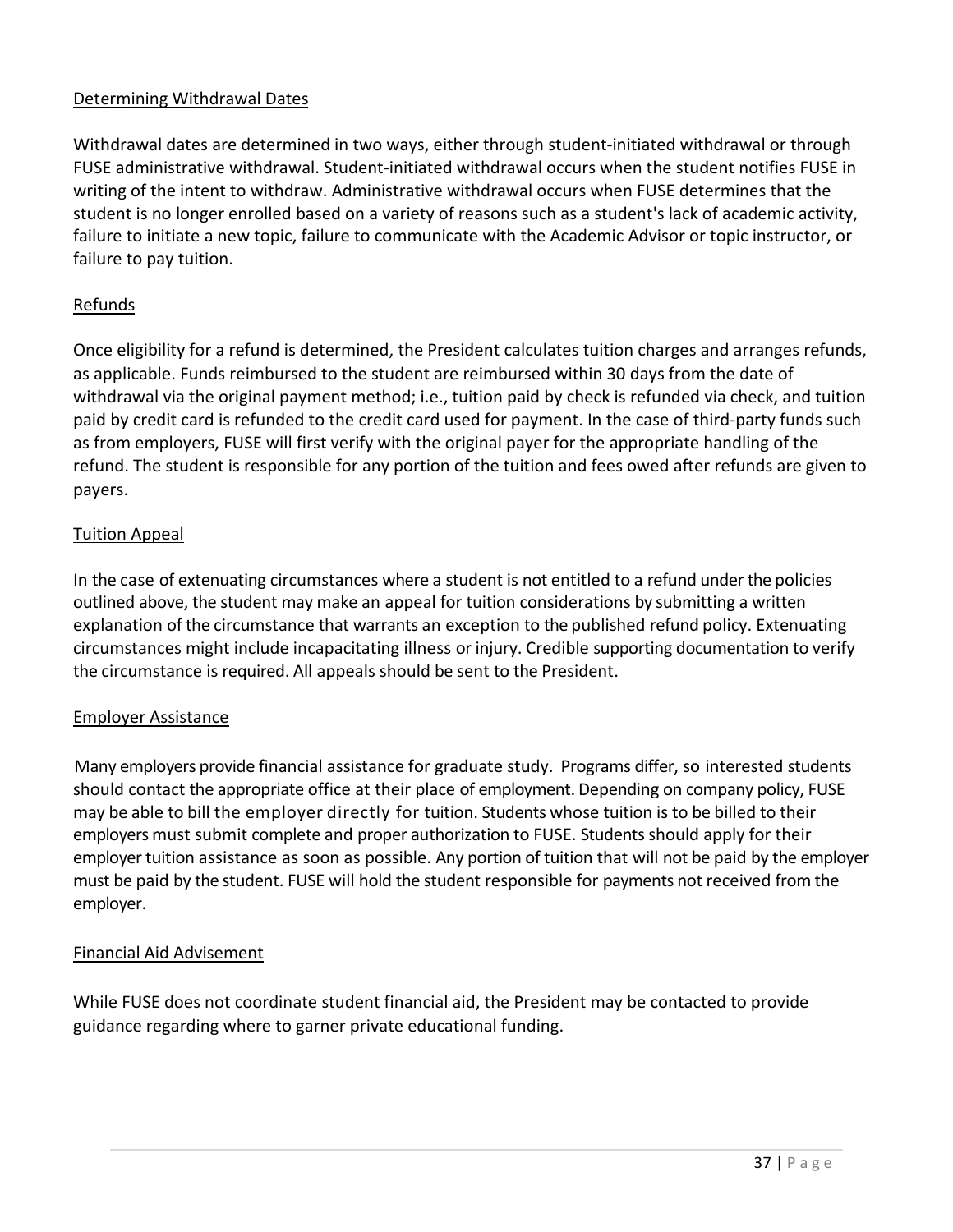# **INSTITUTIONAL POLICIES**

#### Address, Phone, and Name Changes

It is the student's responsibility to have a current mailing address, email address, and phone number on record with FUSE and to regularly check their email from FUSE. Important notifications and information are frequently sent via email. The name, phone number, email address, and mailing address used by FUSE for a student are taken from the application for admission. It is the student's responsibility to make FUSE aware of name, phone number, and address changes. Changes in name, addresses, and/or phone numbers should be made in writing by the student through the President. In addition, in order to process a name change, a copy of a government issued photo ID, such as a driver's license, passport, or a court order that reflects the new name, are necessary. Written requests must include the last four digits of the student's social security number (the passport number for international students) and a signature.

#### Student Records

FUSE maintains permanent student records, including admission information, academic transcripts, and other relevant information. Current students may review the content of their files by notifying their Academic Advisor in writing. FUSE is committed to maintaining accurate student records, readily accessible to students or other persons authorized by law to review those records. These records will be maintained by FUSE for as long as they are needed or required by law to be maintained. Former students, please contact the President for information on the status of your student records.

### **Transcripts**

A student's official academic record is maintained by the President at FUSE and is normally reflected through a transcript. All requests for transcripts must be in writing and should include the student's full name (or name used while attending FUSE), the last four digits of the student's Social Security number (or passport number for international students), current daytime telephone number, email address, and signature to ensure proper identification of the records requested. The President will accept this written permission in person, by fax (561) 477-0007, scan/email, or by US mail. There is no charge for the first transcript (additional ones are \$10 each). Official transcripts will not be issued to students who fail to meet their financial obligations or agreements with FUSE.

#### Personal Conduct

Students are expected to uphold a high level of integrity and to meet the highest standards of academic and professional conduct. Students are expected to do their own work on examinations, class preparation, and assignments, and to conduct themselves professionally when interacting with fellow students, faculty, and staff. Academic and/or professional misconduct, such as the use of profane and abusive language or dishonesty, is subject to disciplinary action.

FUSE reserves the discretionary right to dismiss any student from FUSE for unacceptable academic, personal, and/or professional behavior. However, the student has the right to appeal in writing to the President. Legal recourse after these appeals is through binding arbitration conducted by a member of the American Arbitration Association.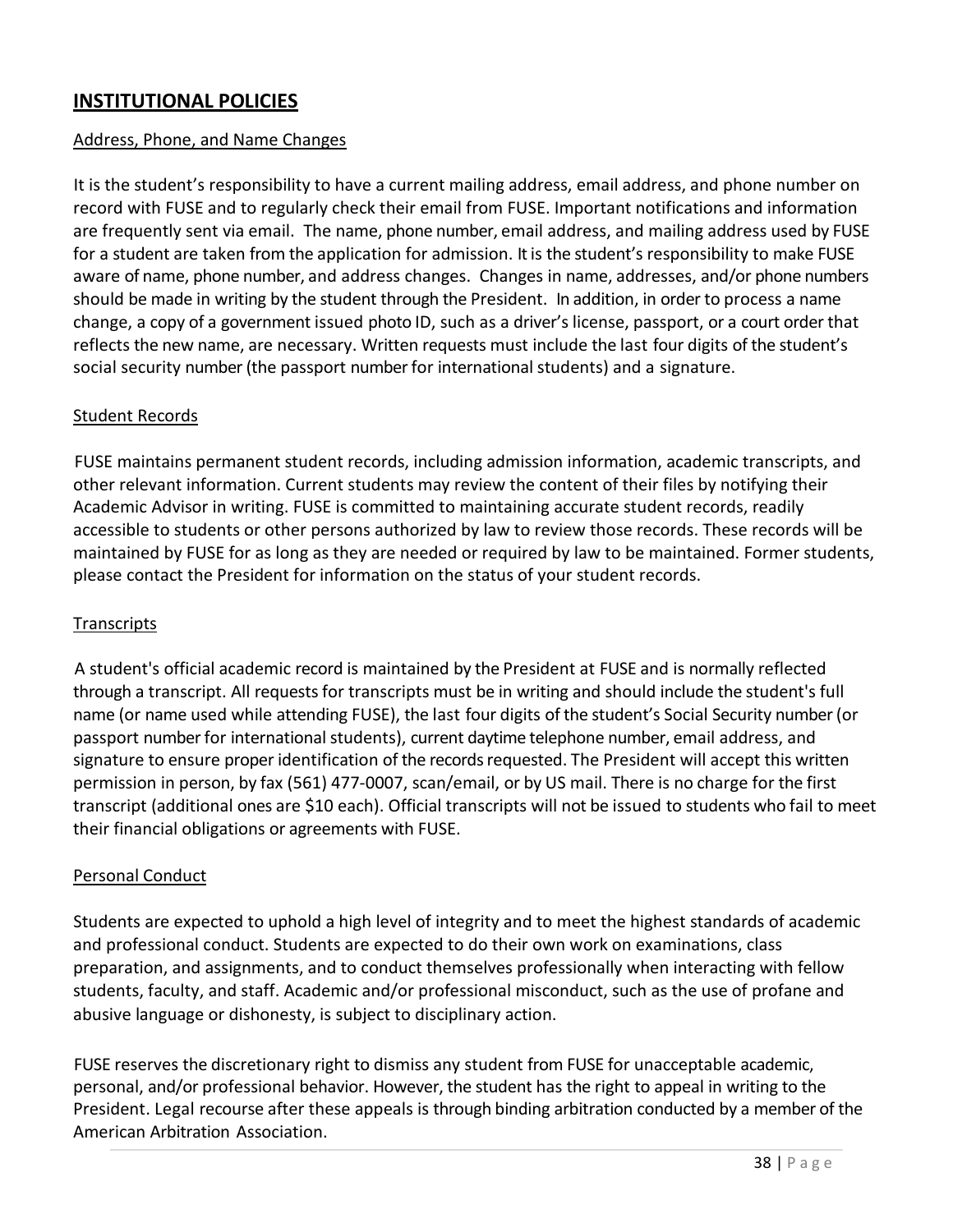#### Intellectual Property Rights

The writings, projects, research papers, and other academic activities that are assigned by FUSE faculty to students and connected to any course or research project of FUSE, are the property of FUSE. They may be used by FUSE for educational, academic, or administrative purposes.

#### Sexual Harassment Policy

It is the policy of FUSE that no male or female member - students, faculty, administrators, or staff may sexually harass any other member of FUSE. Sexual advances, requests for sexual favors, and other verbal or physical conduct of a sexual nature constitute harassment when any of the following occurs:

- Submission to such conduct is made or threatened to be made, either explicitly or implicitly, a term or condition of an individual's employment or education;or
- Submission to or rejection of such conduct by an individual is used or threatened tobe used as the basis for academic or employment decisions affecting that individual; or
- Such conduct has the purpose or effect of substantially interfering with an individual's academic or professional performance or creating what a reasonable person would sense is an intimidating, hostile, or offensive employment, educational, or living environment.

Examples of sexual harassment may include:

- Pressure for a dating, romantic, or intimate relationship
- Unwelcome touching, patting, or hugging
- Pressure for or forced sexual activity
- Unnecessary and unwelcome references to various parts of thebody
- Belittling remarks about a person's gender or sexual orientation
- Inappropriate sexual innuendoes or humor
- Obscene gestures
- Offensive sexual graffiti, pictures, or posters
- E-mail and Internet use that violates this policy

#### Americans with Disability Act of 1990/Rehabilitation Act of 1973, Section 504I

FUSE complies with Section 504 of the Rehabilitation Act of 1973 and with the Americans with Disabilities Act of 1950. FUSE prohibits discrimination on the basis of any disability. It requires that reasonable accommodations be provided to qualified students with documented disabilities in all programs and activities within the control of FUSE. Determination of reasonable accommodations and compliance with the ADA and Rehabilitation Act for students are managed by FUSE Administration and documented in the student's academic file. No students shall be discriminated against for seeking accommodation under this policy.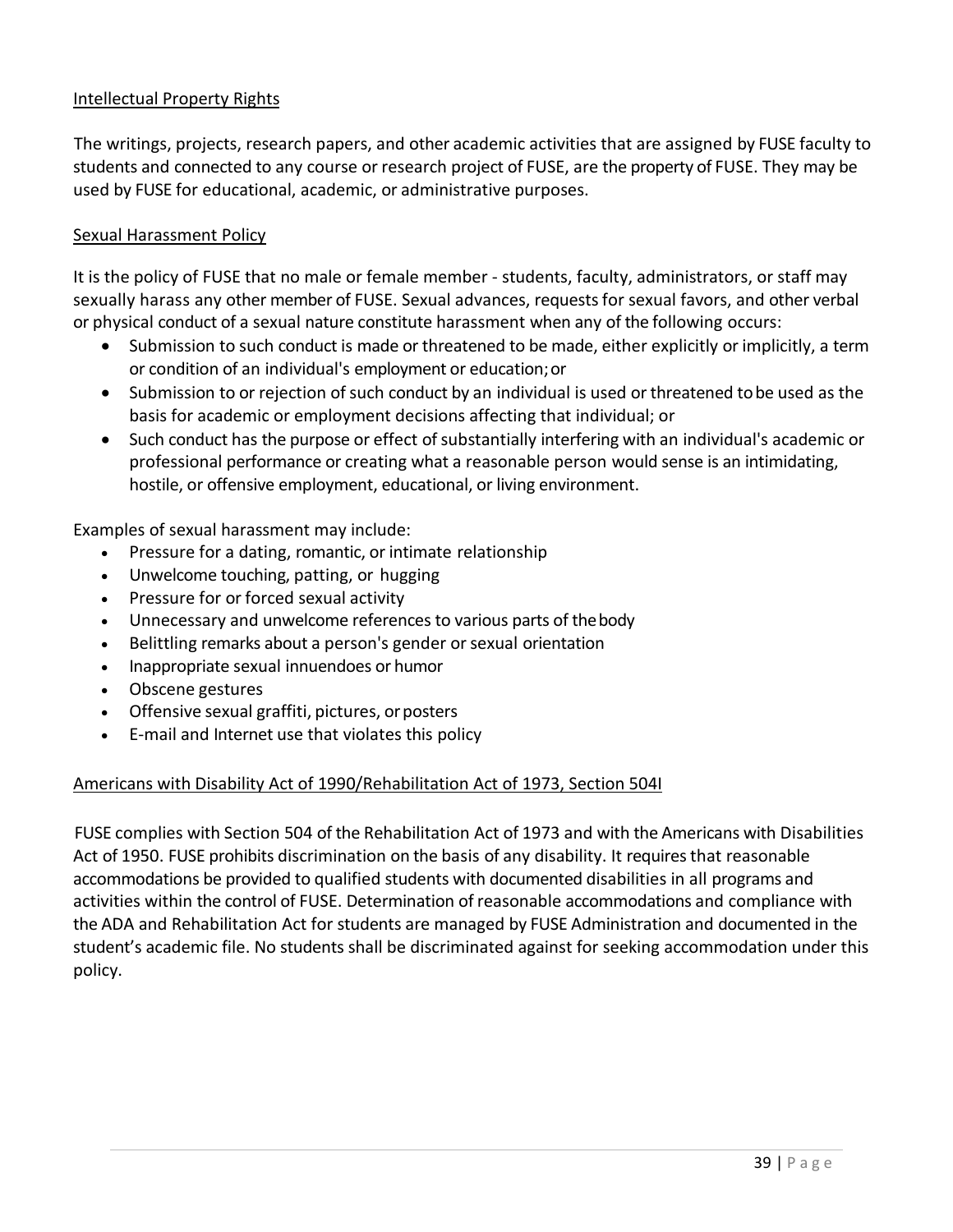### Family Education Rights and Privacy Act of 1974 (FERPA)

The Family Education Rights and Privacy Act affords students certain rights with respect to their education, of which the detailed information is available from the President:

- The right to inspect and review the student education records within 45 days of the day the school receives a request.
- The rights to request the amendment of the education records that the student believes are inaccurate or misleading.
- The right to consent to disclosures of personallyidentifiable information contained in the student's education records, except to the extent that FERPA authorizes disclosure without consent.
- The right to file a complaint with the United States Department of Education concerning alleged failures by FUSE to comply with requirements of FERPA.

#### Honor Code

The purpose of the FUSE Honor Code is to promote individual responsibility, respect, and integrity among all members, faculty, students, and staff alike. Honor code violations will be handled by the Vice President with the student having the subsequent right to appeal to the President. The Honor code deals specifically with cheating, plagiarism, disrespect, lying, and stealing.

Cheating encompasses the willful giving or receiving of an unauthorized, unfair, dishonest, or unscrupulous advantage in academic work over other students. This may be accomplished by any means whatsoever, including but not limited to: fraud; deception; theft; having someone assist or take your exams or otherwise complete any assigned work; and the unauthorized use of study aids, memoranda, books, data, or other information.

Plagiarism encompasses using the exact words, opinions, ideas, or factual information from another person without giving that person credit. This includes all Internet sources. Writers must give credit through accepted documentation styles, such as parenthetical citation, footnotes, or endnotes; a simple listing of books and articles is not sufficient. Plagiarism is the equivalent of intellectual robbery and cannot be tolerated in an academic setting. There is often confusion regarding what should be cited. Some think that only direct quotations need to be credited.

While direct quotations do need citations, so do paraphrases and summaries of opinions or factual information formerly unknown to the writers or which the writers did not discover themselves. Exceptions include factual information which can be obtained from a variety of sources, the writers' own insights or findings from their own field research, and what has been termed common knowledge. What constitutes common knowledge can sometimes be precarious; what is common knowledge for one audience may not be so for another. In such situations, it is helpful, to keep the reader in mind and to think of citations as being "reader friendly." In other words, writers provide a citation for any piece of information that they think their readers might want to investigate further. Not only is this attitude considerate of readers, it will almost certainly ensure that writers will never be guilty of plagiarism.

Disrespect encompasses the use of rude, unpleasant, inappropriate, and/or unprofessional behavior. Students must hold themselves to the same level of decorum as is expected in a live classroom setting. Netiquette are rules we use to demonstrate respect for others and their opinions in an online learning environment. To avoid demonstrating disrespect, apply the following netiquette guidelines to your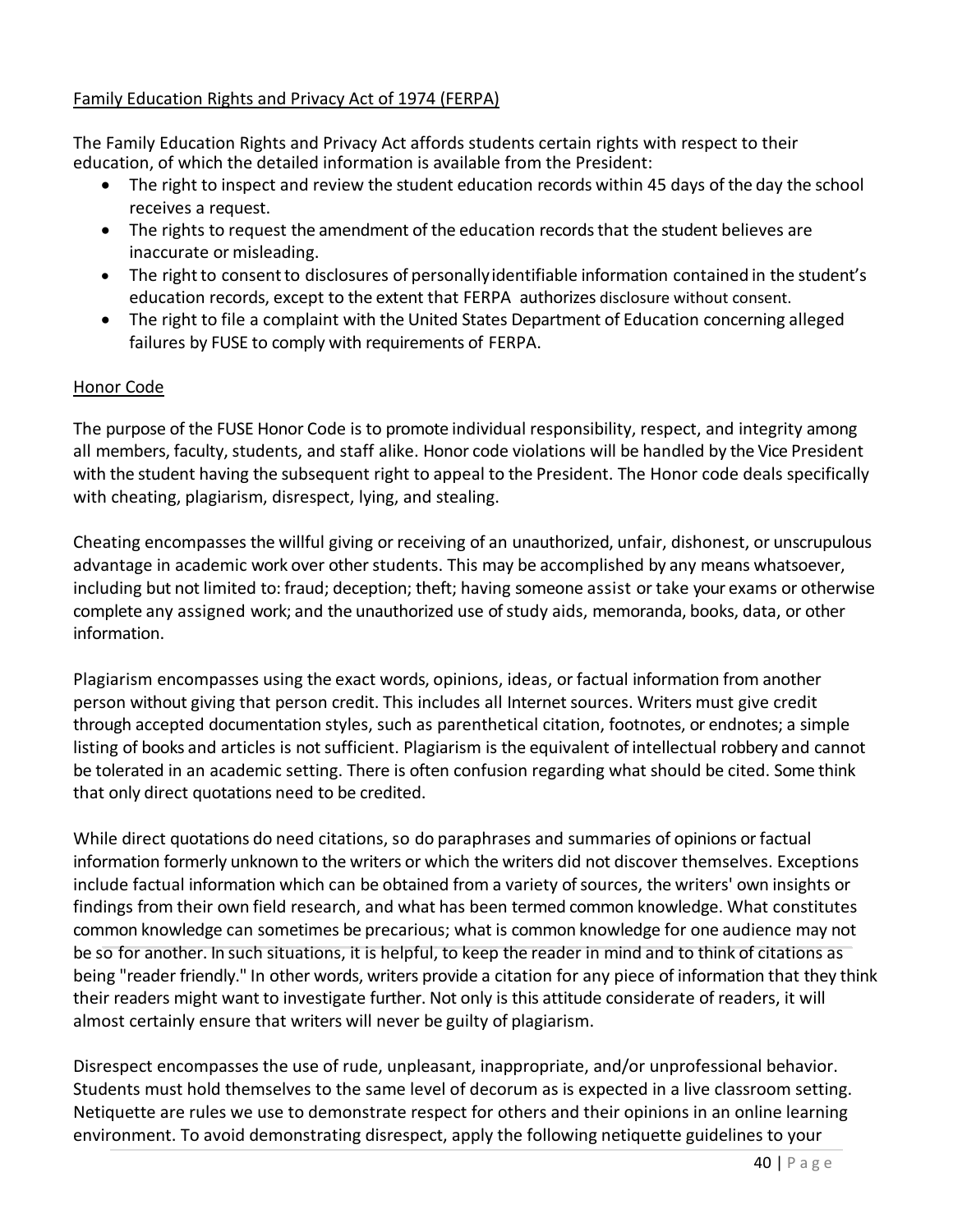communications. Consider the privacy of others and ask for permission before forwarding someone's email messages to third parties. Choose the right tone and select your wording thoughtfully. Avoid sarcasm and the inclusion of inappropriate materials in your emails and discussions. Be forgiving, but mention the statements of others you find offensive directly to the instructor; the person contributing might not have intended your interpretation. Think about the content of your message before contributing it to the group. Stick to the subject of the lesson.

Lying encompasses the willful and knowledgeable telling of an untruth, as well as any form of deceit or fraud in an oral or written statement relating to academic work. This includes, but is not limited to lying to administration and faculty members and falsifying any FUSE document or supporting document by mutilation, forgery, addition, or deletion.

Stealing encompasses taking or appropriating without the permission, and with the intent to keep or to make use of wrongfully, property belonging to FUSE or any property located on the FUSE website, Student Portal, or at the FUSE office. This includes misuse of FUSE computer resources or other FUSE equipment, as well as copyrighted materials purchased by FUSE.

FUSE students engaged in any of the above such acts are subject to immediate suspension and a subsequent hearing, which may lead to dismissal from the MBV program.

# Compliance with the FUSE Policies

FUSE seeks resolution of all issues through the process of reason and expects all members of the FUSE community to be governed by this principle and all FUSE policies. However, should a student, faculty member, staff member, visitor, invited guest, or other licensee, while participating with FUSE, engage in any act which disrupts or interferes with the functioning of FUSE, or disturbs the academic processes, and ignores or refuses to comply with official directives to desist, FUSE may seek to impose necessary penalties as provided by law. Where circumstances require, FUSE may employ injunctive procedures or call upon civil authority to maintain order. FUSE students, faculty, or staff engaged in such acts are subject to immediate suspension and a subsequent hearing, which may lead to expulsion.

# Grievances

FUSE students, faculty, and staff all have the right to grieve any and all of the above policies and consequent actions as cited. Complaints should be sent directly to the President. In the event complaints or appeals are not resolved, students may submit their grievance to the Commission for Independent Education. Contact information is as follows: Executive Director, Commission for Independent Education, Florida Department of Education, 325 W. Gaines St, Suite 1414, Tallahassee, Florida 32399-0400, Phone: (850) 245-3200, Fax: (850) 245-3233.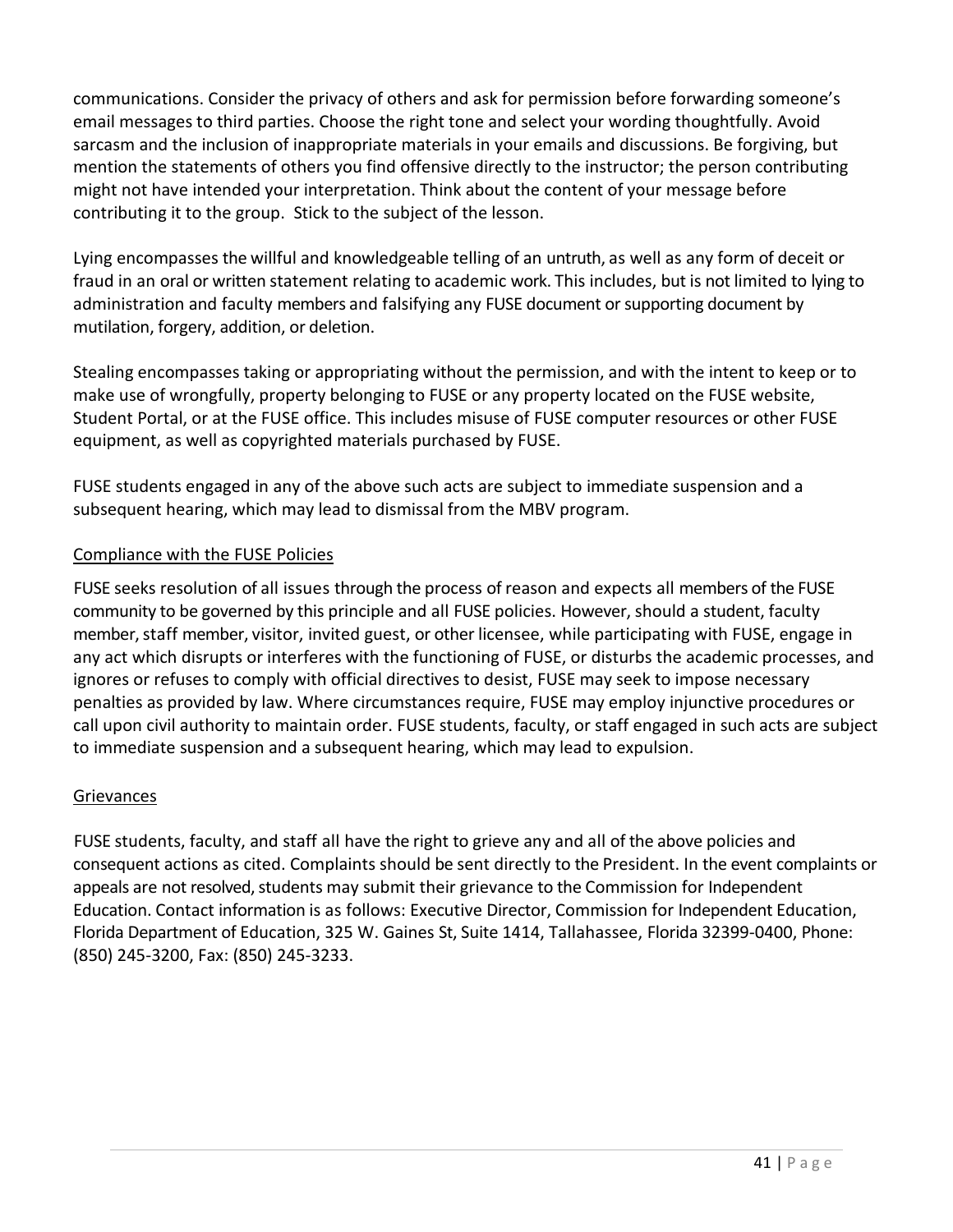# Catalog Use

All text, graphics and other content appearing in this Catalog are the property of FUSE, 20283 State Road 7, Suite 400, Boca Raton, FL 33498, USA. All Rights Reserved.

You may view, copy, print, and use content contained in this Catalog solely for your own personal use and provided that: (1) the content available from this Catalog is used for informational and non-commercial purposes only; (2) no text, graphics or other content available from this Catalog is modified in any way; and (3) no graphics available from this Catalog are used, copied or distributed separate from accompanying text. Nothing contained herein shall be construed as conferring by implication, estoppel, or otherwise any license or other grant of right to use any copyright, trademark or other intellectual property of FUSE or any third party, except as expressly provided herein.

Reasonable efforts are taken to ensure the accuracy, integrity, and currency of information and related materials provided by FUSE in this Catalog. However, information and related materials are subject to change. Notice of such change will be promulgated to current FUSE students as soon as practicable by email. Individuals who are not registered FUSE students assume the risk that the information and materials may be incomplete, inaccurate, out of date, or may not meet your needs and requirements.

Questions or comments regarding the Catalog or other FUSE policies, practices, and procedures may be referred to the FUSE's senior administrative staff listed below under Institutional Governance.

#### Course Evaluations

Faculty members and administrative staff will routinely contact students, both during and at the conclusion of their studies, for the purpose of seeking evaluations of the instructional programs and instructional materials, as well as the delivery of instruction and other educational services of FUSE.

# **STATEMENT OF OWNERSHIP**

Florida University Southeast is a fictitious name registered to Florida Institute of Finance College, LLC.

# **INSTITUTIONAL GOVERNANCE**

#### Advisory Board

J. Richard Claywell, CPA, ICVS, ABV, CBA, CM&AA, ASA, ABAR Senior Instructor, Member Board of Directors, and Director of Education, International Association of Certified Valuation Specialists (IACVS)

#### Senior Administration

Heidi E. DiCicco, JD, MBA, PMP President

Dereje Tessema, PhD, PMP, PMI-ACP, CSM, CSP, CEA Vice President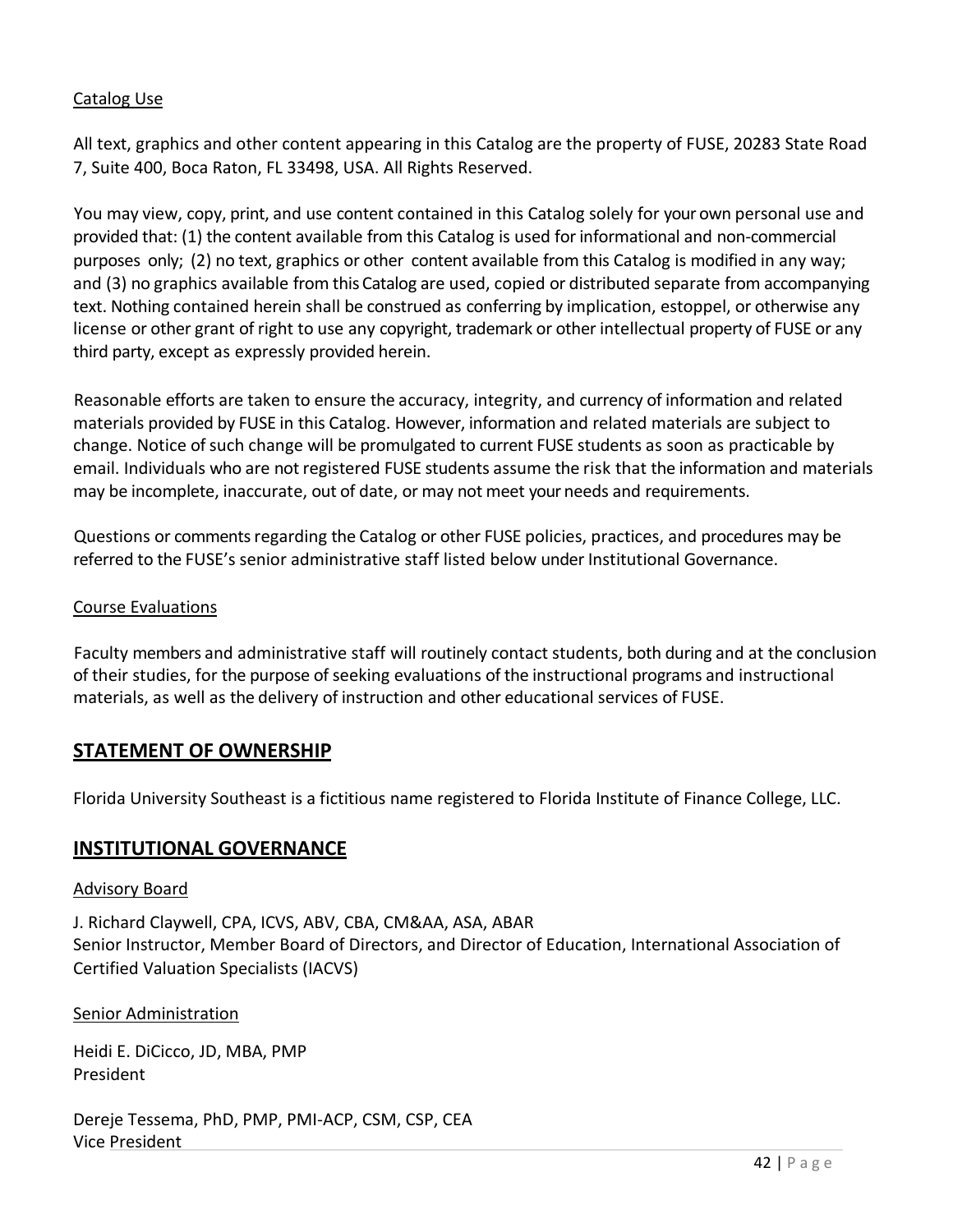# **FACULTY**

The FUSE Faculty listed below have been designated to teach the graduate courses for our programs.

Dereje Tessema, PhD, PMP, PMI-ACP, CSM, CSP, CEA PhD, Applied Management and Decision Sciences, Walden University MS, Information and Telecommunication Systems for Business, John Hopkins University MS, Engineering, University of Suderbury BA, Alemaya University

Getaneh Bitew Fenta, PhD, MCSD, MCDBA, MCITP PhD, Computer Engineering, Technical University of Berlin (TU) MSc, Information Engineering, University of Dresden

Tefera Beyene, PhD, CPA

PhD, Applied Management and Decision Science (Accounting), Walden University MBA, Accounting and Finance, Dominican University BA, Addis Ababa University

#### Bryan Champion, EDD, BCC, CEIC

EDD, Louisville Presbyterian MA, Education, Howard University MAEd, Educational Leadership, Howard University BA, Howard University

#### Solomon Negash, PhD, MBA, PMP

PhD, Information Systems, Claremont Graduate University MBA, Pepperdine University MS, Mechanical Engineering, California State Polytech. U. MS, Management of Information Systems, Claremont Graduate University BS, Addis Ababa University

Seble Mengesha, PhD, PMP PhD, Wireless Communications, Technical University Berlin MS, Electrical Engineering, Addis Ababa University BS, Addis Ababa University

Moses Gitonga Mwenda, MBV, BCA, ICVS-A, CFA MBV, Florida Institute of Finance College BC, Finance, Catholic University of Eastern Africa

Hailie Yeshaneh, DIA, MS, PMP DIA, Information Assurance, University of Fairfax MS, Management Information Systems and Economics, University of Maryland University College